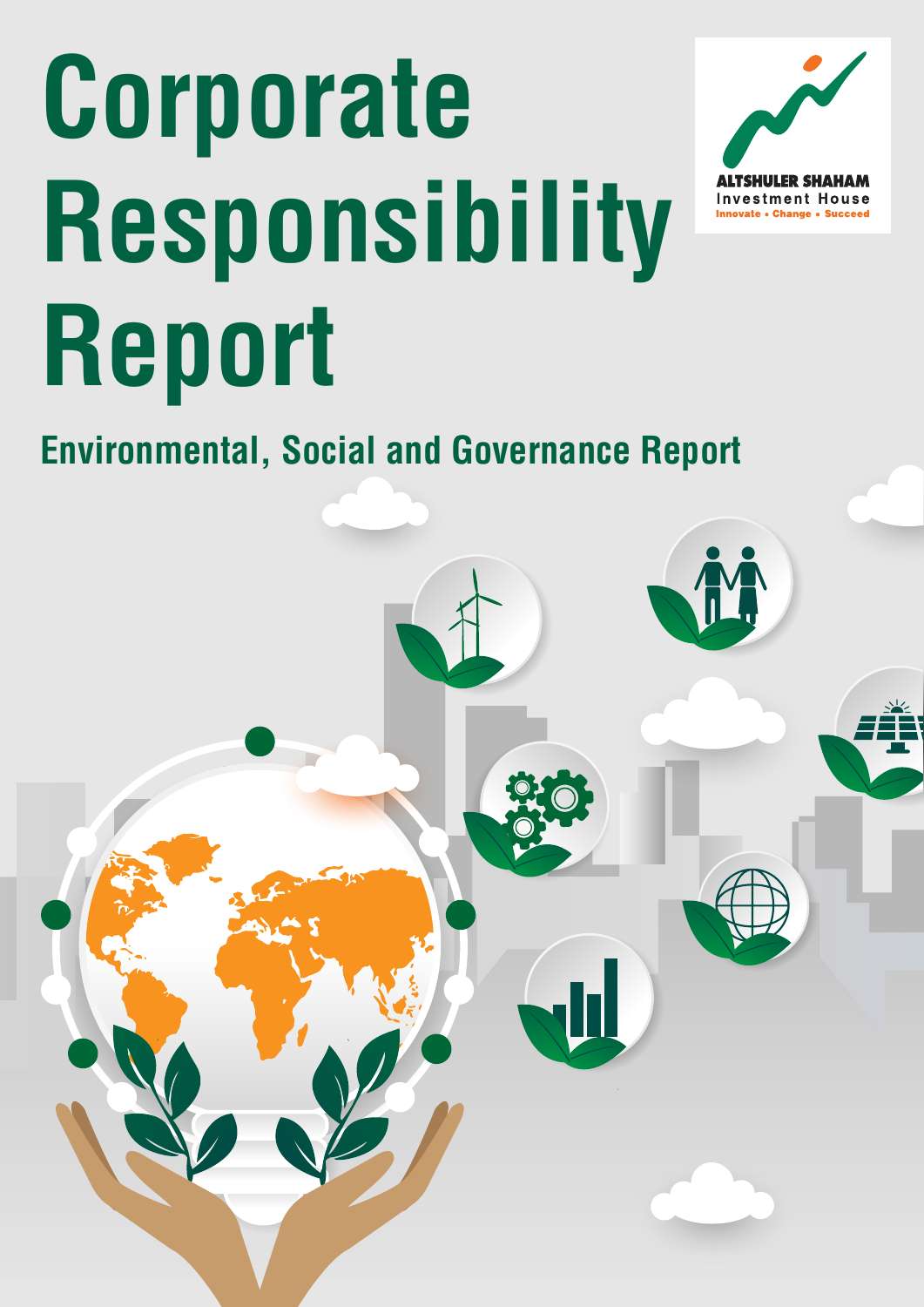

# **Table of Contents**

**4** Statement of Management  $\begin{vmatrix} 1 & 1 & 1 \end{vmatrix}$  About the reporet **26.** Human Capital Statement of Management  $\begin{array}{|c|c|}\n\hline\n\bullet\quad \bullet\end{array}$  About the reporet  $\begin{array}{|c|c|}\n\hline\n\bullet\end{array}$  Human Capital

### **[17.](#page-10-0)** Our Customers

- Service Approach **17**
- **Customer Profile 17**
- **Our Products and Services 17**
- **Investment Management Police 21**
- Risk Management **22**
- Disclosure of Customer Data Information Security and Non-**23**
- Providing Optimal Customer **24** Service
- Financial Accessibility and **25** Inclusion
- Marketing and Distribution **25**
- Responsible Marketing and **26 Distribution**

### **[48.](#page-32-0) GRI** index

#### **[40.](#page-26-0)** Reducing Negative Effects and Working for the Environment

### **[43.](#page-28-0)** [Governance](#page-28-0)

- The Company's Board of Directors **43**
- Ethical Code of Conduct and **46** Prevention of Corruption
- Management and Implementation **47** of the Ethical Code of Conduct
- Background **6**
- Provident and Pension **6** Company
- **a** Organizational Stucture of the Provident and Pension Company
- <mark>8</mark> Products and Services

Development and Cultivation of **27** Human Capital Promoting a Supporting and **28** Empowering Work Environment **28** Investing in Employee Wellbeing **29** Intra-Organizational Communication Promoting Diversity and Inclusion **30** in the Workplace Preventing Harassment or **30** Mistreatment of Any Kind **31** Promotion of Safety and Health **Employee Salaries and 31** Compensation **32** Our Employees [Responsibility Community](#page-22-0) **[34.](#page-22-0)**

### Responsible Supply  $56$  Chain Management

- Promoting Responsible **[50](#page-25-0)** Purchasing
- Protecting the Rights of Supply **[51](#page-25-0) Chain Employees**

#### **Corporate** Responsibility in the **Investment House [10.](#page-2-0)**

- Innovation, Change, **10** Success
- Channels of dialogue with **11** stakeholders
- The Investment House and **12** Sustainable Development Goals (SDG's)
- 14 About the reporet [26.](#page-17-0)
	- 15 dentification of Material **Issues**

#### [About](#page-3-0) **[6.](#page-2-0)**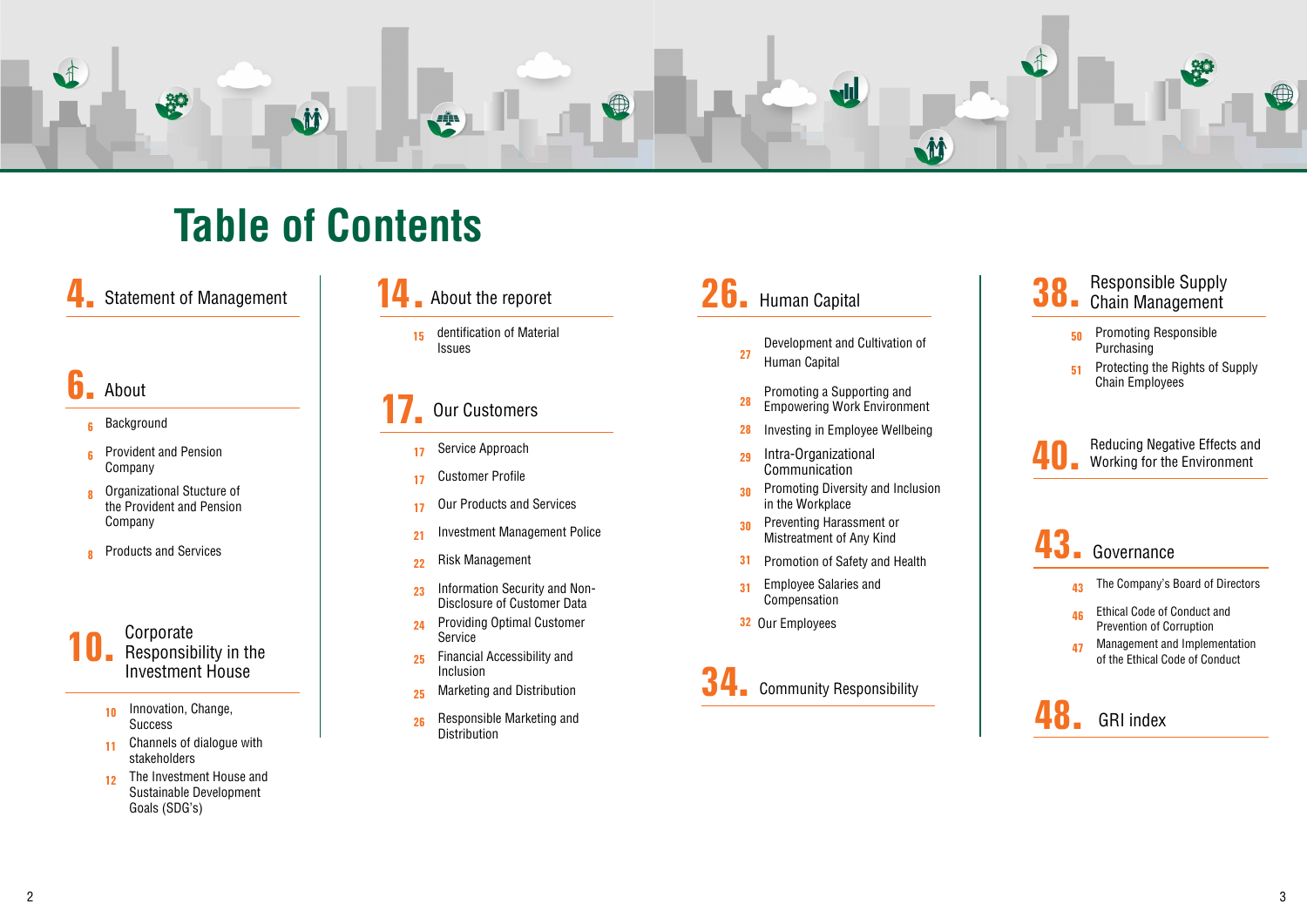<span id="page-2-0"></span>

## **Statement of Management**

We are proud to present the corporate responsibility report of Altshuler Shaham Investment House (the "Investment House") for 2020, which reviews a vear of extensive economic, environmental and social activity. This is the first report of its kind published by the Investment House, and reflects our commitment to our stakeholders to operate transparently, reliably and fairly, while taking into account all of the factors which affect, and are affected by, our activity. We are aware that along with maintaining our leadership and business excellence, we also have a broader responsibility, and must create social and environmental value for the benefit of our customers, employees, investors, suppliers, partners and the general public.

2020 was a year which not only presented us with health, economic and social challenges the likes of which we had never seen before, but which also redefined most areas of our lives. Already in late February we faced market conditions which had not been seen since the financial crisis of 2008. Following the tremendous market volatility, and the associated uncertainty, we were required to evaluate our available options on a frequent and daily basis, and to implement processes, sometimes rapidly and creatively, in order to best respond to the crisis and its .implications

Most of our attention was directed to our customers, whom we continued serving without interruption, while providing high-quality investment management services. We thank them for their considerable trust in us over the years, and particularly during the last year, and commit to continue working towards achieving maximum returns for our customers over time, while ensuring transparency, reliability and integrity – the core values of the Investment House.

We also executed a rapid and smooth transition of most of our employees to a work from home arrangement, while maintaining continuous contact with them. We adjusted our community activities according to social distancing restrictions, and provided solutions for the unique needs which arose in the community during this unusual year. As of this report's publication date, one of the main challenges faced by the Investment House and its employees, the State of Israel, and the entire world, is the Covid-19 pandemic and its far-reaching implications for health, society and the economy, and we are therefore continuing to prepare in order to respond in the best way possible.

Our investment managers and analysts are working on identifying trends and appealing investment opportunities which we believe present greater opportunities than risks, from a long term perspective – which is one of the fundamental principles of our approach to investment management.

As part of our approach to risk management, and our first-priority commitment to maximizing returns for our customers, our quiding policy during the last two decades has been to avoid investing in companies with high ESG risks, based on the belief that those companies will **not** produce value over time. In light of the above, in the beginning of the third quarter of 2021 (and during the process of writing this report), we announced that we would not make any new investments in companies whose activities are primarily based on fossil fuels - an announcement which represents a significant step for us.

Evaluating the environmental practices of businesses, and our ability to affect them, is not new for us, as it follows the "green mutual fund" which was launched in 2005, a pioneer in its field. We further aim to invest in companies which, along with their economic value, also contribute to making the world a better and cleaner place for future .generations

This report includes a description of the various products that we offer to our customers, continuous HR developments, and the innovative measures which are implemented in our various branches of activity.

We believe that a robust business infrastructure, equipped with advanced technology and emphasizing safety. environmental protection and high quality operations, is necessary for a strong and sustainable company.

We are committed to community, social and environmental issues. Social involvement has always been a part of our spirit. We raise monetary donations and volunteer in the community, focusing on the future generation and promoting values which are consistent with our core values, mostly in the fields of education, children and .sports

We believe that an owner-managed business has a unique DNA, and we bring our passion for action to work with us each and every day. In the coming years, we will do everything in our power to continue leading the field of investments and savings in Israel. We will also work on developing in new areas and additional business markets, on identifying future trends and attractive investment opportunities, on promoting innovation and on creating ventures which offer value to the Investment House.

Finally, we would like to thank the company's employees - the source of our pride. Our employees are full partners in our day-to-day work, and many of them have also contributed to the formulation and publication of this report. Thanks to their willingness to take personal and mutual responsibility, even in uncertain times, they allow the Investment House to successfully meet the challenges it faces. We would also like to thank the customers of the Investment House, and our many partners in action and on the path, without whom we would not be able to maintain the spirit that forms the basis of this report.

#### Sincerely.





#### **Lowenstein Yair**

CEO and Owner of Pension and Provident **Funds Company** 







**Gilad Altshuler** Joint CEO. Founder and Co-Owner

- 
- 
- 
- 
- 

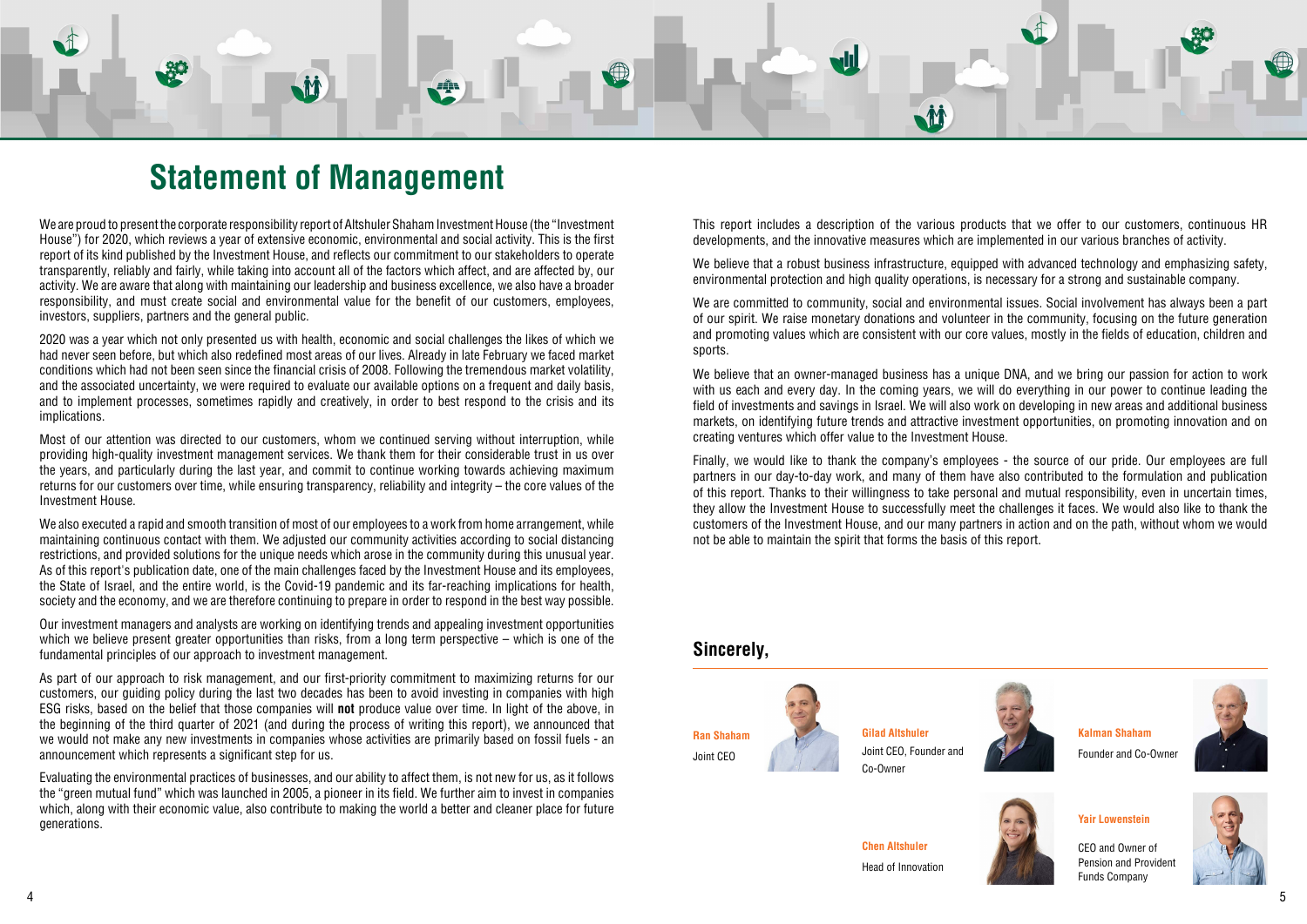# <span id="page-3-0"></span>**Company Vision About**

M



Altshuler Shaham Investment House strives to achieve excellence and leadership in the capital market.



We are committed to working towards achieving maximum returns for our customers over time, while ensuring transparency, reliability and integrity, which form our company's core .values



We strive to frequently improve the service quality we provide to our customers, and consider them a part of the Altshuler Shaham family.

We provide our employees with a warm and professional home, encouraging excellence along with teamwork and a welcoming environment.



ĺпÌ

Altshuler Shaham and its employees are committed to cultivating the community and protecting the environment, in order to create a better present for all of us, and for our children - an excellent future.

**M** 

# **Background**

The Investment House was formed in 1990 by Gilad Altshuler and Kalman Shaham, and is one of the largest leading investment and savings entities in the Israeli economy. **Altshuler Shaham Ltd.** is a private company owned by Gilad Altshuler (44.81%, of which 27.16% is held by a trustee), Kalman Shaham (44.81%, of which 27.16% is held by a trustee), Roni Bar (9.89%, of which 26.73% is held by a trustee), and Altshuler Shaham Trusts Ltd. (0.49%). The Investment House is managed by two joint CEOs with many vears of experience and expertise - Gilad Altshuler and Ran Shaham, and incorporates a group of companies in various fields of finance, including Altshuler Shaham Provident and Pension Funds Ltd. (the "**Provident and Pension Company**"), which has been operating since 2002. The CEO of the Provident and Pension Company is Yair .Lowenstein

# **Provident and Pension Company**

**The Provident and Pension Company** is a managing company of pension funds and provident funds pursuant to the Control of Financial Services (Provident Funds) Law (2005), and is a subsidiary of Altshuler Shaham Ltd. ("**Altshuler Shaham**"), as part of the Investment House. The company specializes in long-term savings, and specializes in the management of study funds, provident funds and pension funds. On July 22, 2019, the Provident and Pension Company launched an IPO on the Tel Aviv Stock Exchange, and thereby became the first Provident and Pension Company in Israel. The company is held by Altshuler Shaham (55.9%). Yair Lowenstein Holdings Ltd.  $(14.06\%)$  and the public  $(30.04\%)$ .

In recent years there has been a significant increase in the scope of activity, operating segments, and market shares of the Provident and Pension Company. This increase is due, inter alia, to the excess average returns which have been achieved by the Provident and Pension Company over the years in its provident funds and study funds, and thanks to its strong reputation in the industry.

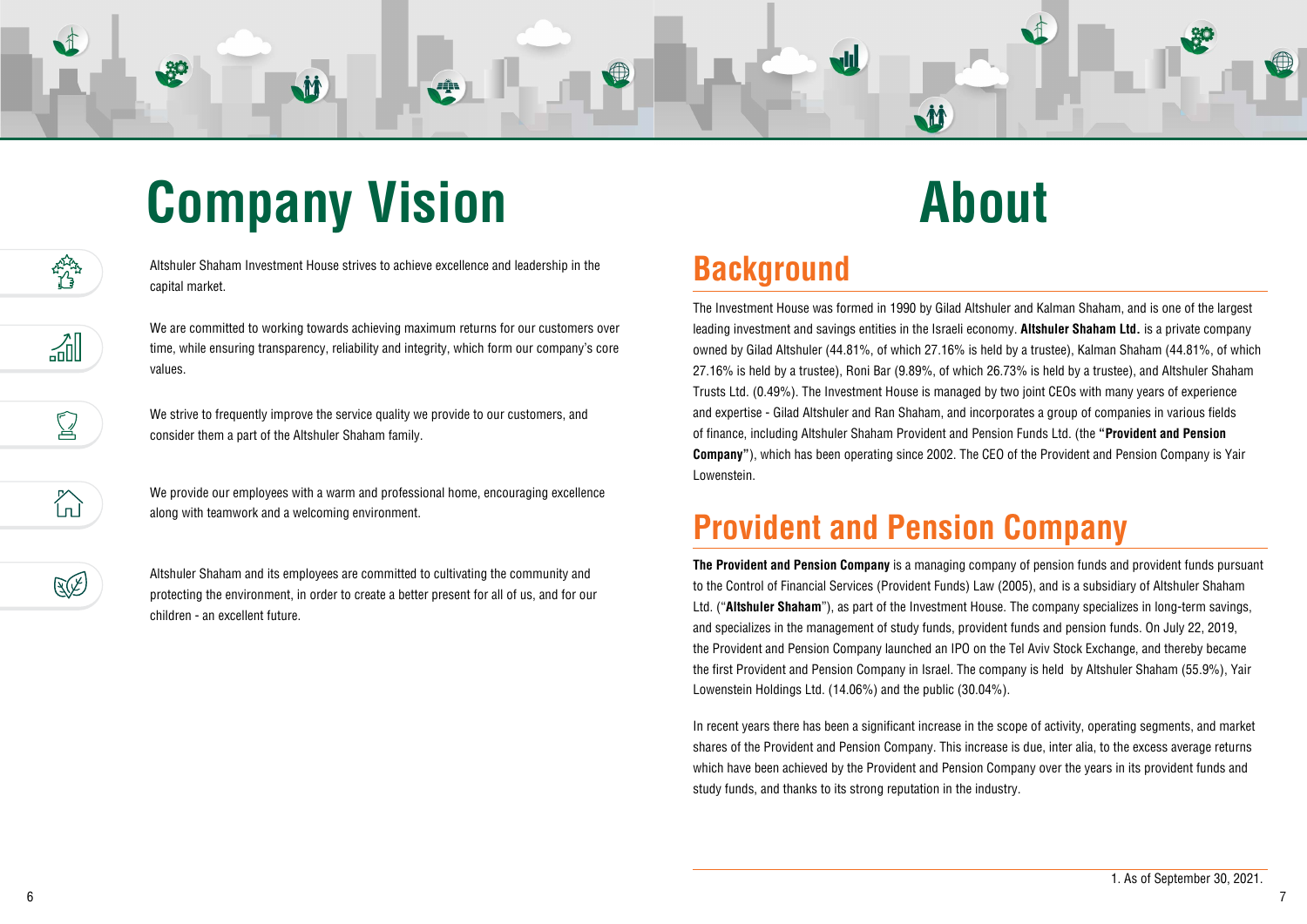<span id="page-4-0"></span>

As of December 31, 2020, total assets managed by the Provident and Pension Company amounted to approximately NIS 164.9 billion, on behalf of approximately 1.8 million customers, including the self-employed, salaried employees, employers and association members (such as kibbutzim). The Provident and Pension Company offers its customers a wide variety of products and services, mostly including:



**Provident funds**  $(\checkmark)$  Pension funds  $(\checkmark)$  Study funds

 $\odot$  Savings for every child plan  $\odot$  Provident funds for investment

Through its subsidiaries, the Investment House also provides supplementary products and services such as pension guidance, alternative investments, trust and employee compensation plan management services, currency conversion services and digital asset management.

# **2020 Awards and Recognition:**

#### **Brand Index 2021**

The Globes Brand Index for 2021, addressing the period from early March 2020 until the end of May 2021, ranks each year the 100 leading brands among the thousands of brands in the market. Brands are selected by a representative sample of the population, according to criteria of brand strength and consumer trust in the brand, along with changes in the brand's market share profitability, and qualitative elements such as social responsibility. The Investment House was ranked first among the insurance and pension brands, and eleventh on Israel's 100 leading brands list. This represents a 15-place leap in the general ranking, as the brand was ranked 26th in last year's index.

#### **2019 Service Index**

The pension savings service index of the Capital Market, Insurance and Savings Authority, which was published in September 2020, reflected the level of customer service in pension funds which is provided by the institutional entities in Israel. The pension funds of the Provident and Pension Company were ranked in first place.

#### **2020** "Adif" Best of the Year 2020

According to the "best of the year" rankings of "Adif" and insurance and finance journalists, the Investment House was chosen as the "investment house of the year" and as the "investment house-owned pension fund of the year".

# **Membership in associations in 2020:**

- Altshuler Shaham Mutual Funds Management Ltd. (the "Mutual Funds Management Company") Mutual Fund Association
- Altshuler Shaham Ltd. and the Provident and Pension Company Investment House Association
- Altshuler Shaham Investment Portfolio Management Ltd. (the "Investment Portfolio Management Company") - Portfolio Management Section of the Investment House Association
- Altshuler Shaham Yanshuf (FOF) (Cayman), Limited Partnership Hedge Fund Association
- Provident and Pension Company Public Companies Association

# **Organizational Structure of the Provident and Pension Company**





 $\bigodot$  Risk management, internal enforcement and  $SOX^{\Pi}$  $\bigcirc$  Investment operation and controland SOX<sup>II</sup>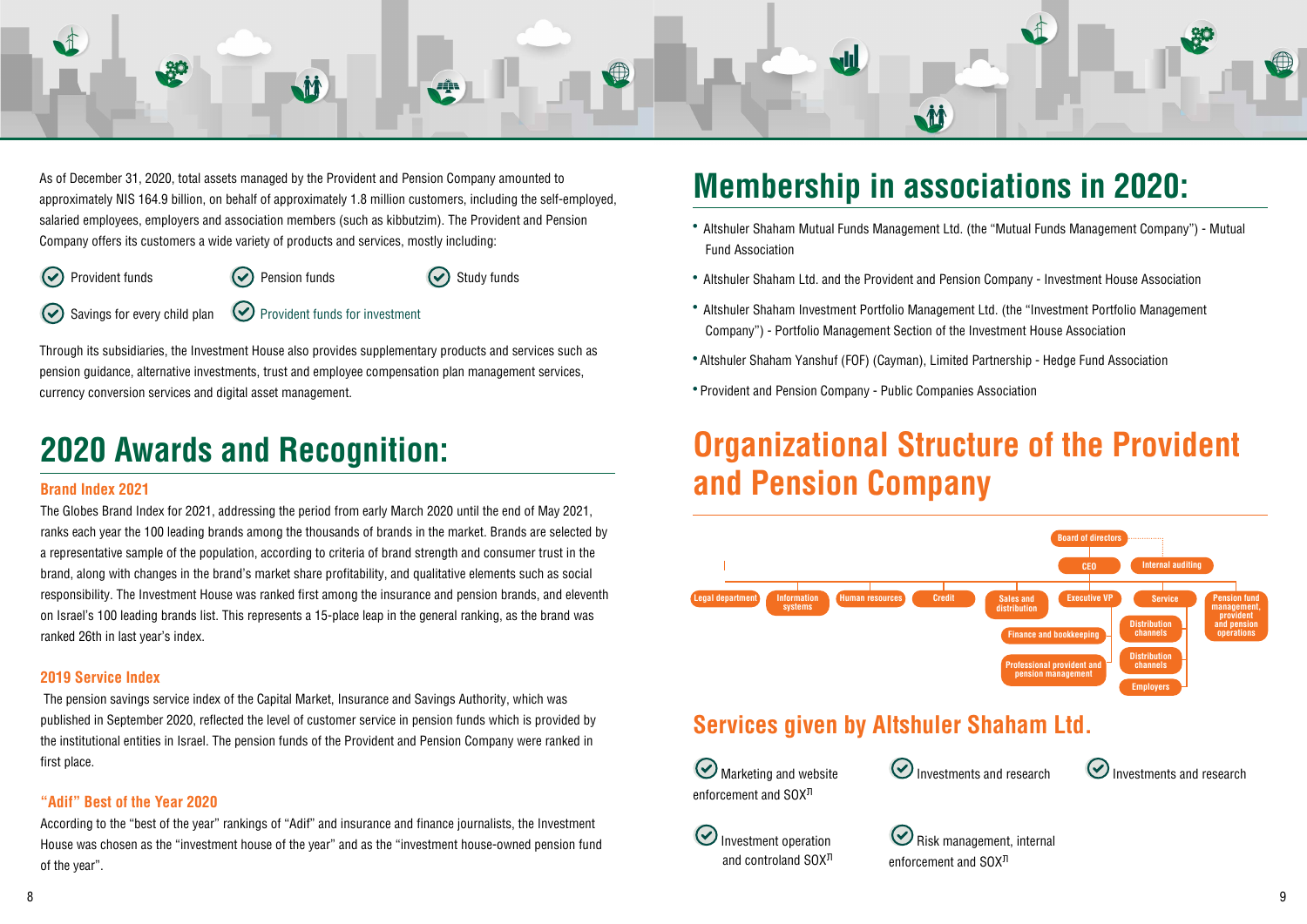<span id="page-5-0"></span>

# **Products and Services**

The Investment House offers several products and services which are provided by a highly skilled, experienced and certified team of analysts and investment managers (for further details, see the chapter "our customers"). The Investment House's headquarter office is located in Tel Aviv, and in 2015 a branch was established in Haifa as well to benefit customers, providing service and support to customers, agents and distributors of the Investment House's products. The Provident and Pension Company operates extensively vis-à-vis agents and distributors throughout the country. The main distribution channels of the Provident and Pension Company are agencies and pension insurance agents, including also insurance agencies which are related companies of the Provident and Pension Company. The Provident and Pension Company works with all banks that are engaged in the advice segment through contractual agreements to facilitate the distribution of the Provident and Pension Company's products. The Provident and Pension Company also has agreements and work relationships with many independent advisors working in the market.

According to the growth in demand for the Provident and Pension Company's services, and the expansion of the array of services offered to our customers, adjustments were made to infrastructure, as well as a series of changes to the service approach and to the customer service system, in order to meet the high standards established by the Provident and Pension Company, and regulatory requirements. As part of the above, a service charter was also drafted, which was approved by the board of directors and is available on the Provident and Pension Company's website. The guiding principles of the charter are integrity, privacy and honesty.

The Provident and Pension Company has invested significant resources over the years in automating work processes, creating automated interfaces, upgrading its switches, upgrading the website, and more, while also strengthening the information security infrastructure to protect customer data. The workforce at the service centers (both internal and outsourced) has also grown accordingly, providing support for customers on pension issues, and a renewed service department was created, including a headquarters and dedicated centers for customers, agents, advisors and employers.

# **Financial Data of the Provident and Pension Company (thousands of NIS)**

|                     | 2020    | 2019    | 2018    |  |
|---------------------|---------|---------|---------|--|
| * Revenues          | 903,380 | 699,498 | 526,471 |  |
| ** Expenses         | 686,788 | 558,710 | 456,775 |  |
| <b>Tax payments</b> | 78,335  | 49,819  | 29,018  |  |
| <b>Dividend</b>     | 93,000  | 125,999 |         |  |
| <b>Distribution</b> |         |         |         |  |
| <b>Net profit</b>   | 138,257 | 90,969  | 40,678  |  |

\*\* Expenses include commissions, purchase expenses, marketing expenses, general and administrative expenses and finance expenses. The employee payroll was 30,761 (thousands of NIS) in 2020.  $10$ 

2. The full charter is available on the Provident and Pension Company's website.

\* Management fee revenues with respect to provident funds and pension funds, net investment income (loss), finance income and

other income.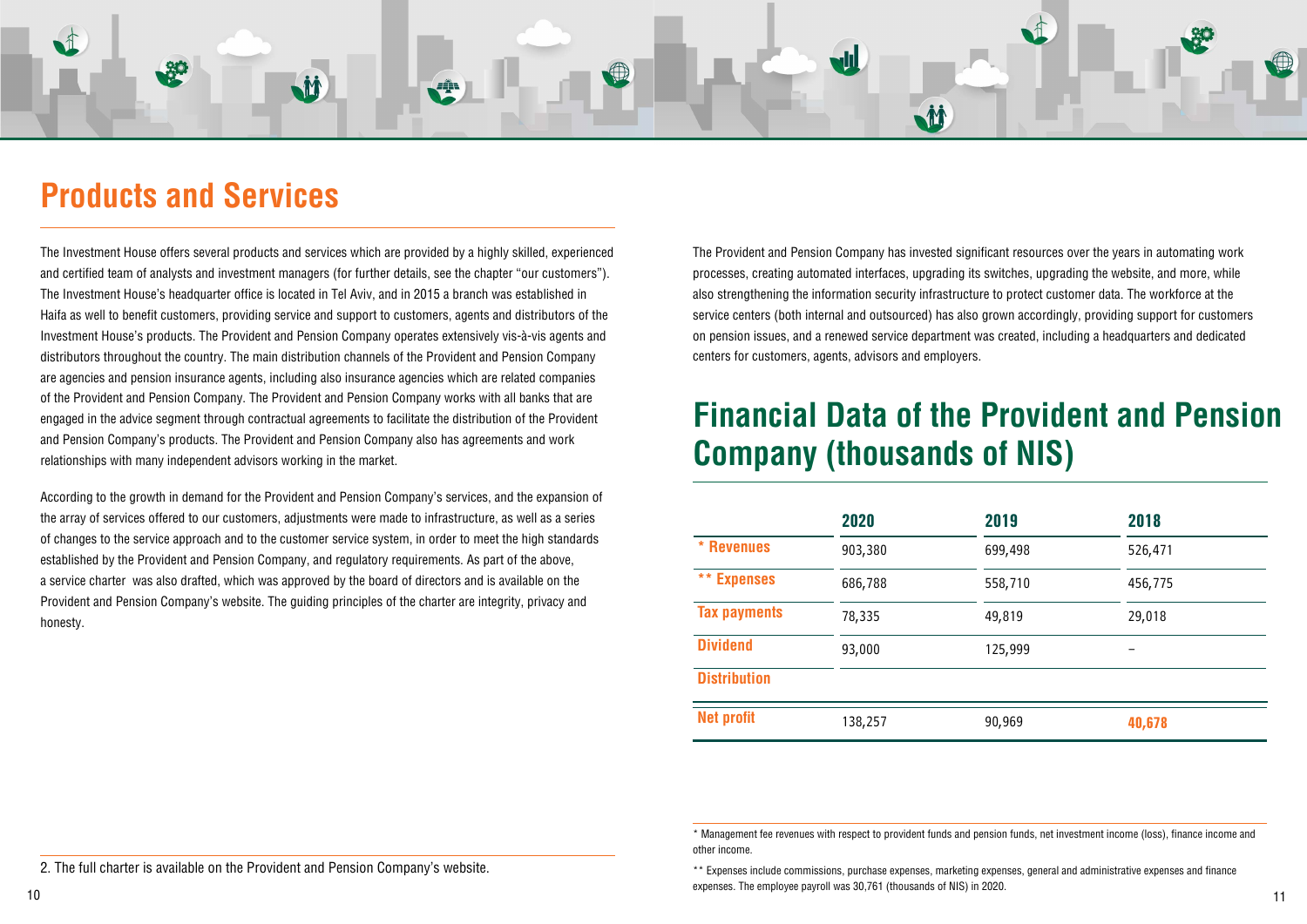## <span id="page-6-0"></span>**Corporate Responsibility in the Investment House**

M

The Investment House operates in accordance with the values expressed in the brand's core: professionalism, excellence, reliability, integrity and transparency. These values are our milestones, and reflect the Investment House's deep commitment to its stakeholders. Along with our aspiration to reach the highest levels of achievement and excellence, we are also committed to social and environmental responsibility in order to create a better present and future. Despite its challenges, 2020 was no different in this respect, during which the Investment House further defined and expanded its activity in the field of corporate responsibility, as is exhibited throughout this report.

Social involvement forms an integral part of the Investment House's organizational identity, and we work regularly and continuously to create significant community impact. Social involvement and responsibility in the Investment House takes place on two levels:

**Economic support** in the form of assistance to social organizations, institutions and community projects. The main target groups are children and teenagers, education and sports.

**The employee volunteering project** "AS Factor" is running for the seventh straight year, and includes giving the possibility for all of the Investment House's employees and members of management to assist various and diverse groups in the community.

# **Innovation, Change, Success**

The Investment House's primary characteristic is the continuous desire of its owners and managers to lead, innovate and spearhead the capital market, both for customers and for in-house employees.

In early 2017 an innovation department was created in the Investment House, in which employees face cross-organizational strategic challenges and acquire tools and skills to develop innovative ventures and ideas which are of value to the Investment House. The department activity allows each employee to discover their inner entrepreneur. We believe that the Investment House's employees have a significant impact on its success. Therefore, around 25 employees, from various departments, were selected to be the Investment House's "innovation leaders". The leaders role is to promote and accompany the different ventures up to their launching and implementation in the organization, and to assist in cultivating innovation within the House.

Since the beginning of the department's activity up to the end of 2020, four powerful and groundbreaking hackathons (marathon entrepreneurship event) were held, with the participation of the Investment House's employees. During each hackathon, a unique challenge faced by the Investment House was presented, after which the employees divided into groups to create solutions which address the challenge in the best way possible. In each hackathon, which over the vears have been found to be the most effective and appreciated method of solving organizational challenges, dozens of innovative and groundbreaking ideas were presented. and the groups competed between over finding the winning solution, to allow the implementation of their idea. As of the release of this report, eleven ideas or technological solutions developed by the Investment House's employees have, or are in the process of being implemented. We are very proud to foster an organizational culture at the Investment House, one which promotes proactive innovation.

**M** 

We also adopt innovation from external sources and implement it throughout the organization. For example, we collaborate with local Fintech companies and Israeli startups, and actively participate in the Israel Securities Authority and the Innovation Authority's joint program, which aims to promote a more innovative, competitive and attractive capital market for financial consumers

# **Green** challenge

In 2020, we announced the green challenge program, in which we invited the Investment House's employees to come up with ideas to make our offices greener and more environmentally friendly. Dedicated teams, managed by our innovation leaders, worked hard to think of solutions in the fields of waste, recycling, resource efficiency and transportation. Various ventures have already been launched and constitute an integral part of the organization (for details regarding select ventures as part of the "green challenge" program, see the chapter "reducing negative effects and working for the environment").

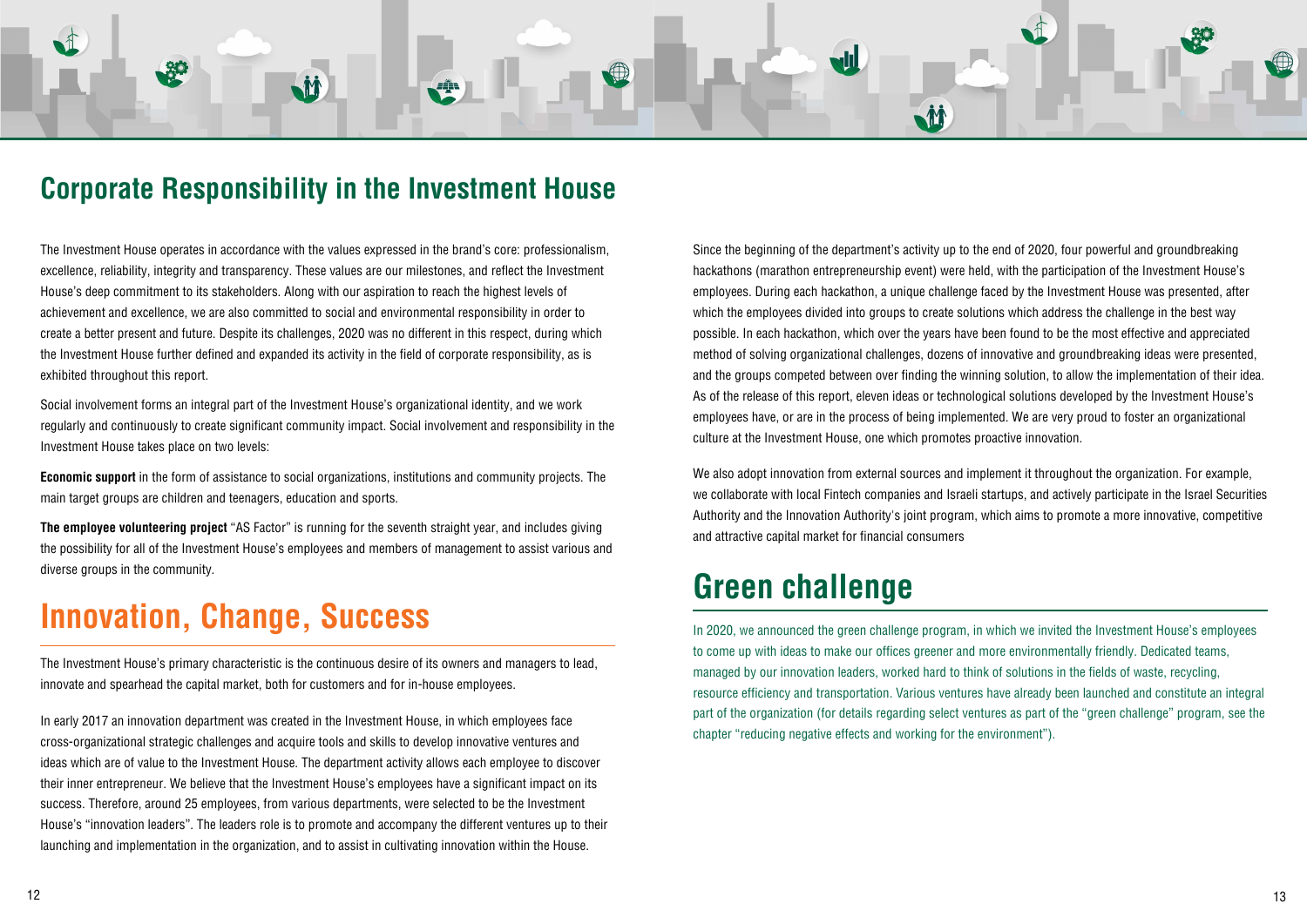<span id="page-7-0"></span>

# **Channels of dialogue with stakeholders**

| <b>Stakeholder</b> | Select channels of dialogue and contact in 2020                                                                                                                  |                   | Stakeholder Select channels of dialogue and contact in 2020                                                                                                                                     |  |
|--------------------|------------------------------------------------------------------------------------------------------------------------------------------------------------------|-------------------|-------------------------------------------------------------------------------------------------------------------------------------------------------------------------------------------------|--|
| <b>Customers</b>   | The Investment House maintains direct contact with its customers through various                                                                                 | <b>Regulator</b>  | • Cooperating and maintaining continuous dialogue with the relevant authorities.                                                                                                                |  |
| and the            | channels:                                                                                                                                                        | and               | • Conducting meetings, participating in discussions and professional committees,                                                                                                                |  |
| general            | • In-person meetings with customers at physical branches.                                                                                                        | <b>Government</b> | sharing insights vis-à-vis governmental representatives, in addition to topic-specific                                                                                                          |  |
| public             | • Telephone service centers and digital customer service channels, including online chat,<br>WhatsApp and SMS services (during the centers' hours of operation). | <b>Ministries</b> | sessions. This includes promoting joint projects to address environmental, regulator<br>and social issues.                                                                                      |  |
|                    | • Maintaining channels of dialogue on five social networks: Facebook, LinkedIn, WhatsApp,<br>Twitter, YouTube and Instagram.                                     | <b>Community</b>  | • Extensive and longstanding volunteer activity takes place on several fronts, both face-to-<br>face and online, as well as participation in special volunteering events. Community activity is |  |
|                    | • Dedicated customer conferences, webinars and professional podcasts.                                                                                            |                   | accomplished while maintaining long term partnerships with nonprofit organizations.                                                                                                             |  |
|                    | • Customer surveys (for customers of the Provident and Pension Company), to evaluate                                                                             |                   |                                                                                                                                                                                                 |  |
|                    | satisfaction with our service, are conducted once per month.<br><b>Academia</b>                                                                                  |                   | • Collaborations and frequent dialogue with academic institutions, which includes assisting in                                                                                                  |  |
| <b>Employees</b>   | • Conversations on assessment, feedback and development                                                                                                          |                   | drafting study plans and working with students on different subjects, e.g., ESG and big data-                                                                                                   |  |
|                    | • Encouraging an "open door" policy and maintaining open communication between employees                                                                         |                   | based investments.                                                                                                                                                                              |  |
|                    | and managers.                                                                                                                                                    |                   | • Taking part in annual courses and seminars, thereby exposing university and college studen                                                                                                    |  |
|                    | • Conducting an intra-organizational climate survey to evaluate the extent of affiliation and<br>satisfaction among employees.                                   |                   | the financial world.                                                                                                                                                                            |  |
|                    | • Employees have a hotline for anonymous tips regarding any breach or suspected breach of the                                                                    | <b>Investors</b>  | • The Investment House's investor relations website includes updated and relevant                                                                                                               |  |
|                    | Investment House's ethical code of conduct, mistreatment, discrimination or harassment of any                                                                    | and their         | information for investors.                                                                                                                                                                      |  |
|                    | kind.                                                                                                                                                            | representatives   | • Conducting periodic meetings and maintaining a direct, continuous and transparent dialogue                                                                                                    |  |
|                    | • Roundtable forums, "coffee with the CEO" meetings, and "coffee with partners".                                                                                 |                   | with investors, analysts and other entities in the local and international capital market while                                                                                                 |  |
|                    | • During the Covid-19 crisis, digital channels were added to the usual channels of dialogue,                                                                     |                   | adhering to the relevant provisions of the law.                                                                                                                                                 |  |
|                    | including WhatsApp group video calls, which were used to provide routine updates, etc.                                                                           |                   |                                                                                                                                                                                                 |  |
|                    |                                                                                                                                                                  |                   | Extensive details regarding the channels of dialogue are provided throughout the report.                                                                                                        |  |
| <b>Suppliers</b>   | • A direct and open communication channel with the operations and logistics department                                                                           |                   |                                                                                                                                                                                                 |  |
|                    | manager regarding any issue or problem encountered by suppliers or employees on                                                                                  |                   |                                                                                                                                                                                                 |  |
|                    | their behalf.                                                                                                                                                    |                   |                                                                                                                                                                                                 |  |

### *<b>e* and contact in 2020

thars, thereby exposing university and college students to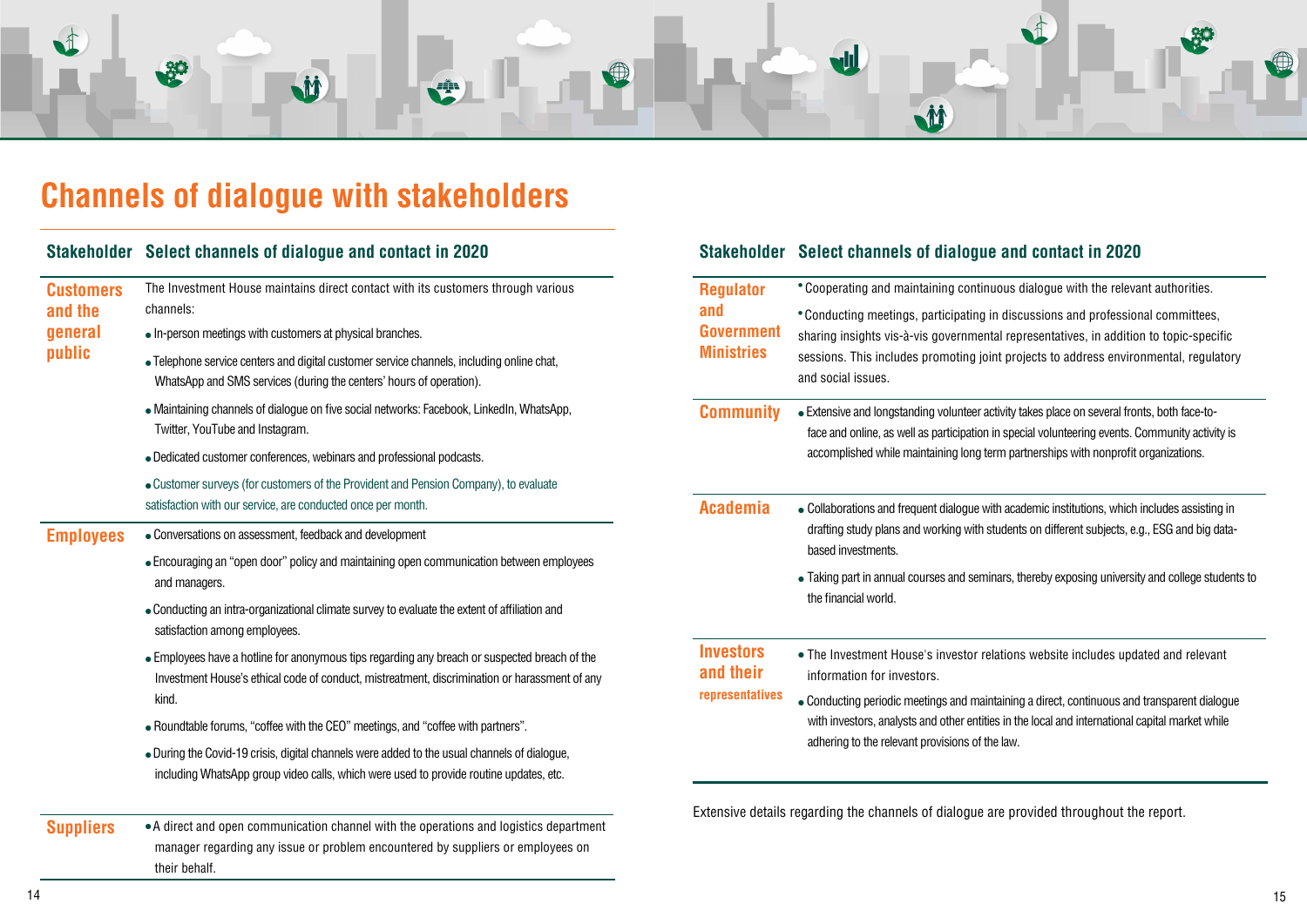# <span id="page-8-0"></span>**The Investment House and Sustainable Development Goals (SDGs)**

For over three decades, the world's countries, led by the UN, have been working on formulating and promoting policies for sustainable development, in order to holistically address the environment, economy and society in their decision-making processes, on both the global and national-local levels.

M

In September 2015, Israel joined all UN members and adopted a series of goals and targets for the years 2015-2030. The Sustainable Development Goals (SDGs) include 17 goals and 169 sub-goals to address various issues e.g., reducing inequality, investment in education, infrastructure, economic growth, climate change, and more.

As the leading investment house in Israel, Altshuler Shaham promotes the SDGs through the its core activity, and by initiating various processes while including all stakeholders.

This report reviews our diverse operations that have a contribution on the local level, towards the realization of the global goals.

**The Investment House focuses on promoting the following SDGs, that are best influenced in accordance** with their relevant to the core activit.

# **The four chosen goals are:**

#### **Goal 4 - Ensure inclusive and equitable quality education and promote lifelong** *learning opportunities for all*

As part of its activities in the community, the Investment House invests significant financial resources, along with "cash equivalent" donations and employee volunteer hours, in a wide variety of ventures and community plans, which are intended to promote learning opportunities and equitable quality education. The Investment House also invests a great deal in cultivating and developing its human capital, and offers to its employees training seminars which empower and enrich their capabilities, know-how and life skills, while promoting their preparedness for the future.



#### **Goal 5 - Achieve gender equality**

**M** 

The Investment House has a high representation rate of women employees, particularly in management positions and among executives. Women are integral to the Investment House's decision-making processes, and hold key positions, including professions in which women are often under-represented. The base salary and fringe benefits at the Investment House are determined according to the employees' positions, seniority and rank, regardless of gender. The Investment House also has a zero-tolerance policy towards harassment of any kind, and particularly sexual harassment, and works to facilitate a welcoming and pleasant work environment which allows women to realize their personal and professional potential.



#### **Goal 8 - Promote sustained, inclusive and sustainable economic growth, full and productive employment and decent work for all**

As a leading financial entity, the Investment House makes financial services, knowledge and tools available to the Israeli public, which help its customers save and increase the scope of financial resources at their term perspective and broad diversification of assets, with the aim of maximizing returns for customers, and disposal. The Investment House has a responsible and informed investment policy characterized by a longminimizing risks in the management of their savings. The Investment House also works to increase public awareness of the importance of long-term savings and well-informed management of pension savings. The Investment House employs hundreds of employees from all over Israel, maintains a responsible and inclusive work environment, ensures good and fair conditions for its employees, and contributes to the indirect employment of employees in broader circles (including suppliers, agents, distributors, and more).



#### **Goal 13 - Take urgent action to combat climate change and its impacts**

The Investment House recognizes the importance of environmentally sustainable management, and is committed to adopting measures to protect the environment and reduce negative effects from its activities, whether direct or indirectly. The Investment House operates several environmental initiatives, including reducing the consumption of fuel, electricity and paper, maximizing use of natural light, and recycling electronic waste, bottles and cans. The Investment House also promotes a responsible procurement policy when purchasing products and engaging with new suppliers, and prioritizes suppliers which use environmentally friendly materials and/or suppliers which offer added social value. The Investment House has further implemented an investment policy in 2021, according to which, it refrains from investing in corporations that are primarily engaged in the discovery, extraction and production of polluting fossil fuels (coal, oil and natural gas, etc.). This policy is expected to strengthen and contribute to increasing the share of companies engaged in renewable energy and in sustainable energy solutions in the company's investment portfolio.

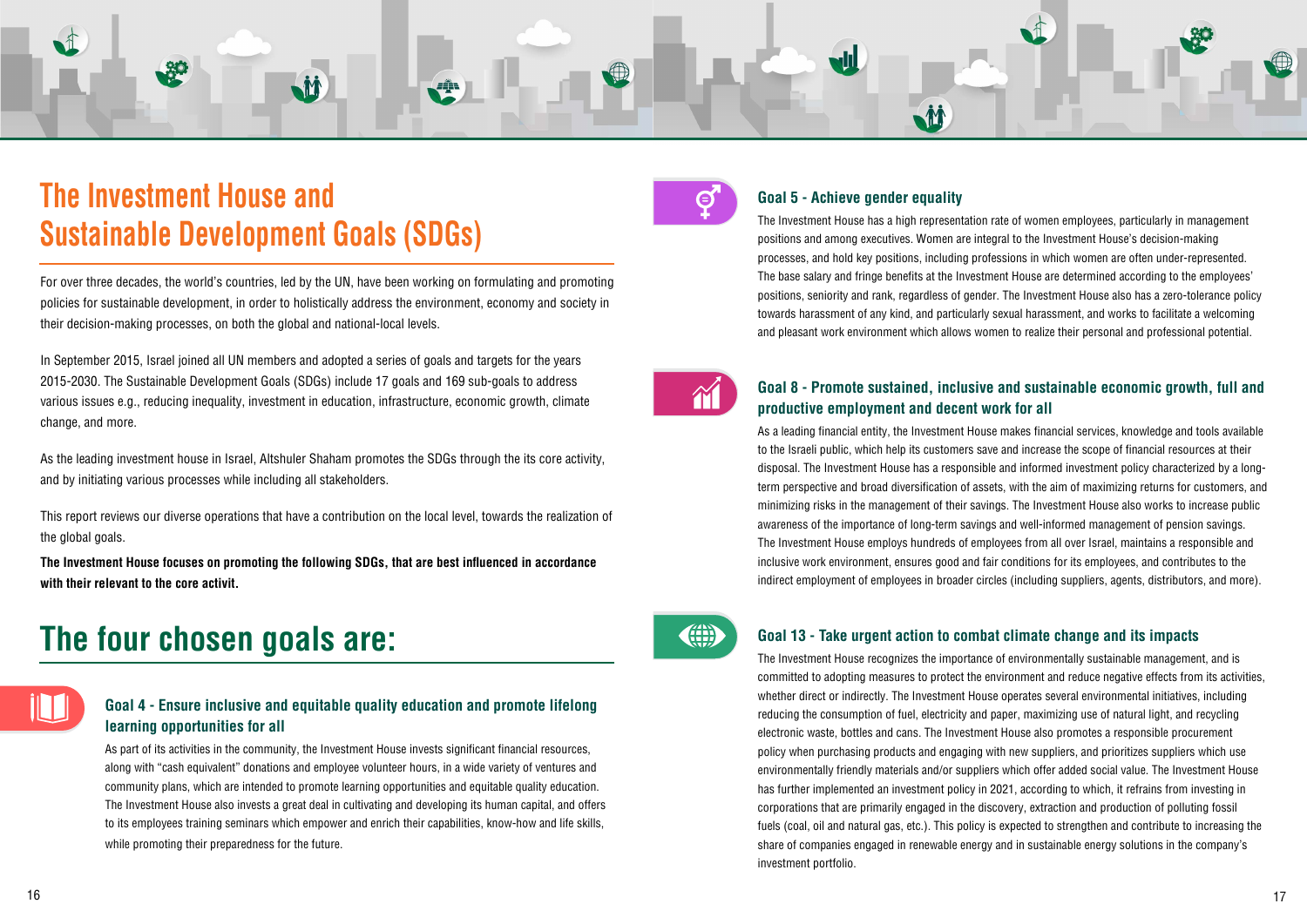# **About the Report**

M

<span id="page-9-0"></span>This is Altshuler-Shaham Investment House's first report which reviews the Investment House's activities in the fields of ESG (Environment, Society and Governance) in 2020. The report reflects the Investment House's commitment to responsible, fair and transparent conduct, while maintaining continuous dialogue and managing its effects vis-à-vis the various stakeholders. The report was written based on the GRI:SRS reporting standard, and also includes reference to the UN's Sustainable Development Goals (SDGs). The report reflects the Investment House's performance in all of its sites and activity regions, unless specified otherwise. However, the quantitative data in the report, as opposed to the qualitative and general data, reflect the activities of the public company; the Provident and Pension Company. The report specifies the Investment House's processes, data and progress in connection with ESG performance, and also includes 2021 targets. The purpose of this report is to express the most relevant information regarding the Investment House's policies with respect to the environment, society and governance, and to express its commitment to its stakeholders. The Investment House commits to continue reporting its performance in the fields of ESG, and to maintain transparency and dialogue with its stakeholders, with the help of these reports. Data regarding human resources, the supply chain, and the environment were collected and prepared by the Investment House.

# "Impact Nation" program

**The Ministry of Strategic Affairs and Public Diplomacy launched a national initiative which encourages** companies to publish corporate responsibility reports in order to reflect corporations' social and **environmental effects on the Israeli economy. In 2020, the Provident and Pension Company participated in** the program and won a grant to fund the drafting of the report

This report was written with the support of the corporate responsibility and sustainability unit of BDO Consulting. The unit is the exclusive partner of the GRI organization in Israel, and the group's consultants receive specialized training on the subject.

### **IBDO**



Our appreciation goes to Maya Borkow and Irit Breiman of the Corporate Responsibility and Sustainability Unit at BDO Consulting, for their dedicated work in accompanying the preparation of this report.

For any queries regarding the report or the information which has been presented, please contact: Yael Gershoni | yaelg@altshul.co.il | 054-425-0852

# **Identifying the Material Topics**

M

The materiality analysis is a process which allows the Investment House to identify and assess the topics which are most material to its various stakeholders. As a preliminary process to support the drafting of the 2020 report, the Investment House evaluated its material topics, in accordance with the GRI:SRS reporting standards. In addition to the material topics, the Investment House includes information which is relevant to its activity, e.g., the consequences of the COVID-19 crisis which have affected the Investment House's activity, financial performance and the various stakeholders.

# **Work methodology for identifying of material :topics**

#### **1. Sectoral Mapping and Review**

Initially, the fields of corporate responsibility which are most significant to the Investment House and its stakeholders were mapped out, based on a sectoral review of the material topics reported by six leadership companies in the global and local sector, which are reference companies for the Investment House. Media news items and internal documents of the Investment House were also evaluated, including intra-<br>organizational messages, policy papers, work plans, and more.

During the ESG review, 18 relevant topics were identified.

#### **2. Rating and Prioritization of Topics According to Stakeholder and Management Expectations**

The topics were prioritized through the following comprehensive analysis:

- Evaluation of four analytics firms which review and rate companies in the financial sector
- Correspondence to accepted reporting standards (GRI, SASB).
- Internal rating of issues by the Investment House's management.

**Once the process was concluded, the list was narrowed down to nine top material topics for reporting.** 



- 
- 
-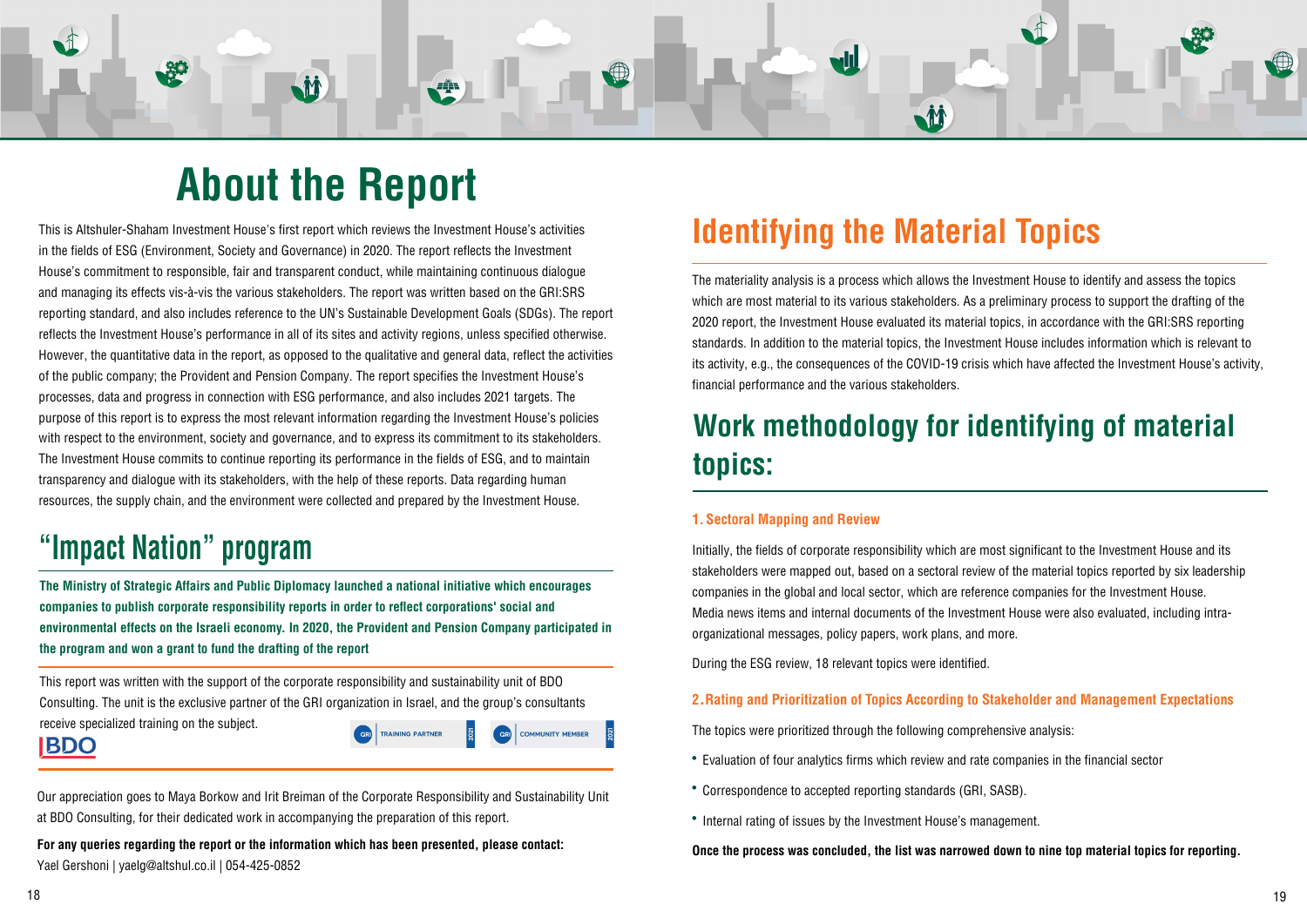<span id="page-10-0"></span>

Presented below is a list of the issues which were determined most material to the Investment House's activity, from an ESG perspective. Since various stakeholder groups view the topics which are proximate and relevant to them as most significant, the topics were not listed hierarchically. They are therefore not arranged by level of importance.

M

| <b>Material Topicin the Report</b>                       | <b>GRI Subject</b>                                                                                | <b>Topic Boundaries</b>                |  |
|----------------------------------------------------------|---------------------------------------------------------------------------------------------------|----------------------------------------|--|
| Governance, business ethics<br>and corruption prevention | GRI 205: Anti-Corruption                                                                          | Inside the organization                |  |
| ervice quality, fairness and<br>responsible service      | GRI 417: Marketing and Labeling                                                                   | Inside and outside the<br>organization |  |
| Information security and<br>privacy protection           | <b>GRI 418: Costumer Privacy</b>                                                                  |                                        |  |
| ESG risk management in<br>investing                      |                                                                                                   | Inside and outside the<br>organization |  |
| Community responsibility and<br>involvement              | <b>GRI 413: Local Communities</b>                                                                 | Inside and outside the<br>organization |  |
| Economic performance and<br>business continuity          | <b>GRI 201: Economic Performance</b>                                                              | Inside and outside the<br>organization |  |
| Economic performance and<br>business continuity          | GRI 401: Employment, GRI 405: Diversity<br>and Equal Opportunity, GRI 406: Non-<br>discrimination | Inside the organization                |  |
| Developing and fostering<br>human capital                | 404: Training and Education                                                                       | Inside the organization                |  |
| Innovation and technology                                |                                                                                                   | Inside and outside the<br>organization |  |

# **Our** customers **Service Approach**

The Investment House considers the interests of its customers as its highest priority, and they are our primary and most important asset. We strive to give our customers real value, and work continuously to improve and streamline processes, implement new technologies, diversify contact channels and expand the available options to take action in more independent, accessible and convenient ways. This is accomplished while ensuring high-quality, professional, effective, professional and reliable service, along with maximum transparency. Customer trust is of prime importance to us, and we work daily to cultivate and maintain that trust. In the Provident and Pension Company, the customer service department also includes advanced mechanisms to address customer inquiries and complaints

**M** 

# **Customer Profile**

The Investment House offers its customers a wide array of products and services. The Provident and Pension Company is one of the largest leading investment and savings entities in Israel, and serves over one million customers, including the self-emploved, salaried employees, employers and cooperative associations such as kibbutzim. Our customers come from all over Israel, and from all population groups.

A marketing position survey was conducted in September 2020 by the Investment House, through Geocartography Group, to **identify changes and trends in the public's perception of the brand. Results show that around 60% of the participants noted** Altshuler Shaham Investment House as the first entity they think of in the context of money management. This figure has been consistently and rapidly increasing over the years.

# **Our Products and Services**

**Provident funds** - Savings instruments designed for the medium or long term. They are intended for salaried employees and the self-employed alike, and serve as a post-retirement source of income. Each pension product includes a variety of investment tracks tailored to each individual customer's unique characteristics and needs.

**Savings provident fund -** A long term savings channel for those seeking to save for retirement through monthly contributions. Upon retirement, customers enjoy the funds that have accumulated over the years. The Investment House's provident funds are managed to high standards, and are strictly supervised by Group management.

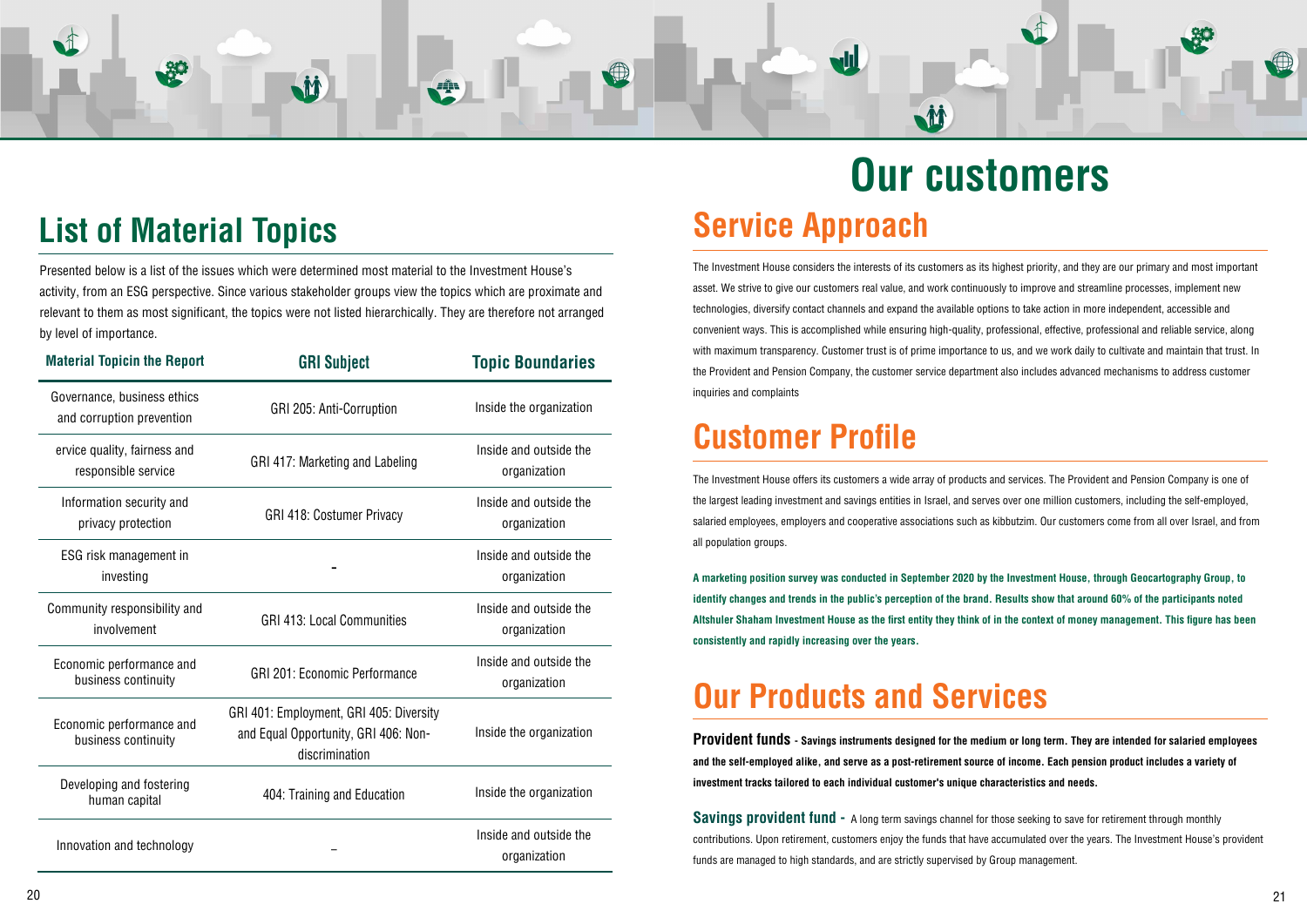<span id="page-11-0"></span>

**Investment provident fund (savings plus) -** This product was launched by the Authority of Capital Markets, Insurance and Savings in 2016, and allows customers to enjoy the advantages of a provident fund along with the option to withdraw a lump sum at any time. This product serves as an attractive savings tool for customers who wish to make short or medium-term investments.

**Savings for every child -** In early 2017 the "savings for every child" program of the Capital Market Authority began operating, according to which the National Insurance Institute monthly deposits NIS 50 (amount varies annually, depending on the CPI) for each child in Israel, in addition to the governmental child allowance which is issued directly to the parents. The funds are managed in an investment provident fund, in various investment tracks. Once the child reaches age 18, they may withdraw the funds pending their parents' approval, or independently withdraw the fund at the age of 21.

**Amendment 190 -** The old age annuity is one of the primary post-retirement components, therefore pension savings are of critical importance to the Israeli citizens. In 2012, amendment 190 to the Income Tax Ordinance was approved. The amendment provides various investment advantages, and provides tax benefits to the population of retirees, and for those who expect to retire in the coming years.

**Study funds -** An attractive savings instrument for the medium and long term, intended for salaried employees and the self-employed, which offers unique tax benefits, along with professional investment management. The money in the study fund is invested via various investment tracks with different risk levels, as chosen by the customer, and in accordance with their needs. Six years after the initial deposit, the study fund is available for a (one-time) capital withdrawal, and are exempt from the payment of capital gains tax up to the beneficiary contribution limit, constituting a significant benefit, which could accumulate to substantial .amounts

**Pension funds** - Long-term savings which are expected to serve as an income source after retirement. The accumulated amounts serve as income, at the appropriate time, through monthly installments or, in certain . cases, partially in a one-time amount, in accordance with legal provisions and the pension's regulations.

The Provident and Pension Company offers two pension funds to salaried employees and freelancers - a comprehensive pension fund, and a general pension fund. Both funds include savings and insurance coverage in case of death or disability, in which eight investment tracks are offered.

The comprehensive pension fund of the Provident and Pension Company won a competitive process of the Capital Market, Insurance and Savings Authority, in 2018, and again in 2021, and was chosen for 3 years each time as one of the "selected pension funds" - offering reduced management fees to savers who join the selected fund for a minimum period of 10 years, and reduced management fees for members who retire during the winning period. The Provident and Pension Company also won first place in the pension service index of the Capital Market, Insurance and Savings Authority for 2019 (the index was published in September  $2020$ ).

**"Green Pension"** - In 2019 the Investment House created a long-term savings track, which will operate according to corporate responsibility principles. In November 2019, the Investment House conducted a survey which evaluated the public's mindset and position on the subject, in order to assess the profitability and feasibility this type of product, before its launching. According to the survey's results, a majority of the public believes that companies should demonstrate social and environmental responsibility in their operations, and therefore expects a balance between social and/or environmental considerations along with economic considerations, in managing their pension funds. Over 50% of respondents expressed willingness to change to a pension fund which gives preference to companies that operate in accordance with social and environmental responsibility principles. As of the end of 2021, the process has yet been approved by the Authority of Capital Markets, Insurance and Savings, and at this stage it has not yet been executed, due to the regulatory restriction.

**Mutual funds** - Mutual funds are financial instruments that allow joint investment in securities. Each mutual fund is managed by an investment manager, who is responsible for managing the fund's assets in accordance with the provisions of the law and the fund's investment policy, as presented in the fund prospectus, which is made public. Various types of mutual funds exist, focusing on a diverse range of investment channels, which generally allow broad and varied diversification of assets. Additionally, investing in funds involves a high degree of liquidity, since the investor in the fund can buy and sell their units in the fund on any day it is being traded.

The Mutual Funds Management Company offers the general public a variety of mutual funds via several investment channels with varying risk levels for investors, including bonds, foreign currency, stocks, and more, in both local and international markets. We therefore believe that each investor can find a mutual fund that matches their unique characteristics and desired degree of exposure.

23 22

<sup>3.</sup> According to the 2019 Pension Savings Service Index of the Capital Market, Insurance and Savings Authority, which reflected the level of customer service in pension funds which is provided by the institutional entities in Israel.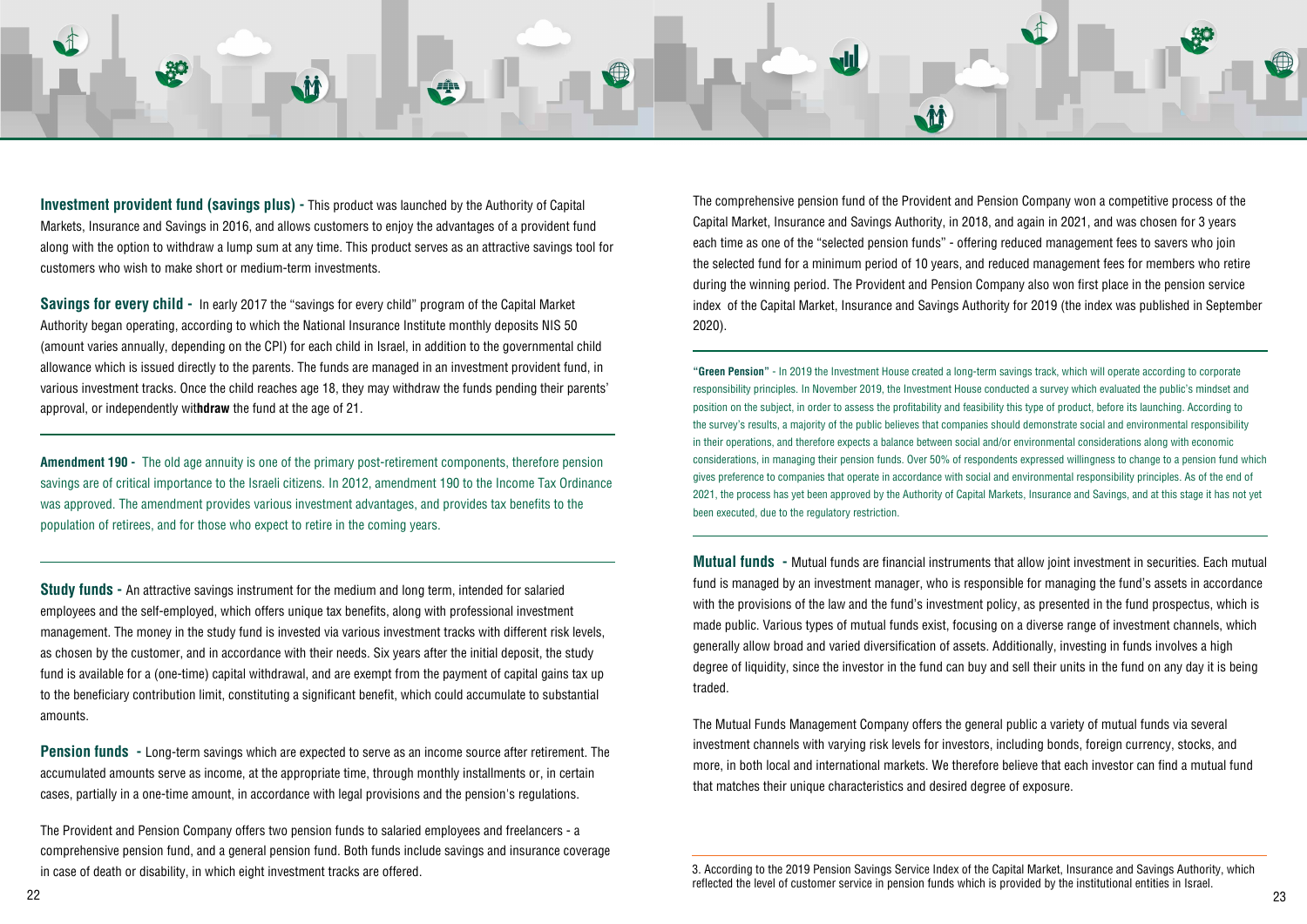

**Investment portfolio management - The Investment Portfolio Management Company has provided** investment management services for around 30 years, and manages money for thousands of customers, including institutional entities, private and public companies, and private investors. The investment portfolio managers closely evaluate the unique requirements and personal characteristics of each customer, and accordingly formulate for them an appropriate and dedicated investment policy. In each period the customer's needs are re-evaluated and re-assessed, and if needed, changes are made to the mix and structure of the .portfolio

The Investment House has a senior team of expert analysts and traders, with many years of experience, which also contribute in times of volatility and increased uncertainty.

\* The fund manager is Altshuler Shaham Mutual Funds Management Ltd. \*The foregoing does not constitute any undertaking to manage the fund in a certain way and/or to invest in any particular assets. The fund manager is entitled to change their investment methods and/or investment policy and/or the composition of assets in the mutual funds which they manage at any time, in accordance with the provisions of the law and the fund's investment policy. \*The foregoing does not constitute any undertaking to achieve excess results and/or any return whatsoever over time \*Past returns and ratings do not guarantee similar returns or ratings in the future \*The foregoing does not constitute an alternative to market investments in consideration of the investor's special characteristics or requirements.

### **Working on Behalf of Customers During the COVID-19 Crisis**

**M** 

In March 2020 a crisis of extraordinary scope swept the world, which led to the halting of economic activity, and to prolonged lockdowns in most countries. Due to rising infection rates, a general lockdown was announced in Israel as well, after which the economy was intermittently shut down throughout the year.

The COVID-19 crisis quickly evolved into a significant economic crisis in Israel, in terms of the depth of the recession, the rapid rise in the unemployment rate, the decline in private consumption, and more, Concurrently, the period was characterized by a public sense of uncertainty and helplessness.

During this period, when we were required to focus and quide our customers, we operated on three main levels:

#### **1. Advertising campaign**

As part of the campaign, which was produced during the first lockdown (after receiving special approvals), we established the importance of managing the investment strategy over the long term, once ordinary life .resumes

#### **2. Public relations activity**

We published a series of articles to the press (Globes, TheMarker, Ynet, Funder, and others) and on television channels 12 and 13, led by Gilad Altshuler, the Investment House's chief investment manager, who shared with the public the Investment House's broad strategic approach in times of crisis, including reference to recommended methods of action

#### **3. Current economic content**

In order to provide our customers with the most current and up-to-date information possible, we worked on several levels, including sending a weekly review regarding the state of the economy and the COVID-19 pandemic's impact on the economy, correct handling of long-term savings instruments, and more. We also worked continuously and intensively with our marketers and distributors, through online training sessions, professional webinars, conference calls and virtual conferences.

#### **4. Production of additional content**

Along with the economic content, and in an attempt to provide some relief to the public while locked down at home, we enlisted the assistance of our sponsored athletes, who shared easy-to-implement advice and tips on maintaining a routine of physical activity during the lockdown periods.<br>24

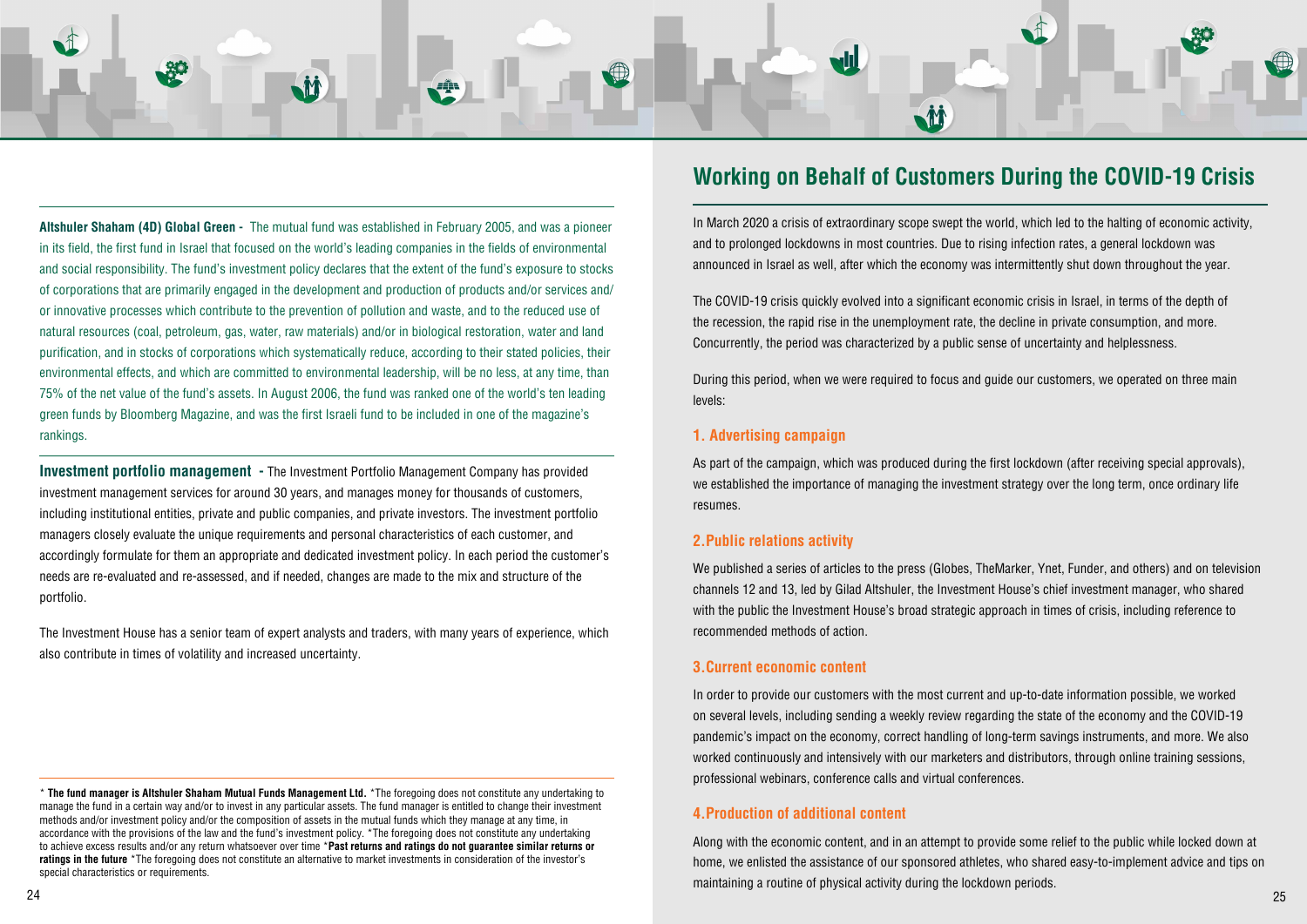# **Investment Management Policy**

The investment management strategy mostly relies on a long-term perspective and broad diversification of assets, to reduce the dependence on any particular market. The Investment House's longstanding reputation is based on performance over time, on our service level, reliability and integrity, which constitute our primary asset. The Investment House invests its best efforts in order to provide our customers with the highest returns, in accordance with the different risk levels of our customers, and subiect to the applicable requiatory .restrictions

The investments in the various products and in each channel are managed in consideration of the customers' long-term interests, and subject to regulatory directives. The investment policy is based on macro- and micro-economic analysis of capital markets in Israel and around the world, and it is evaluated from time to time by the board of directors' investment committee, and is updated as required. Investment management is performed by the Investment House's investment teams in the following manner:

**Long-term perspective -** The Investment House's investment managers and analysts work to identify future trends and attractive investment opportunities which we believe, in the long-term perspective, present areater opportunity than risk. To achieve this goal, we operate according to a unique method combining professionalism, excellence and constant renewal, and sometimes also take action that is not necessarily consistent with current market trends, in the belief that they will generate profit for customers in the long-<br>term.

**Broad geographical diversification -** A significant part of our asset portfolio is invested in international markets, with the aim of achieving broad exposure to global assets, and minimizing the risk arising from focusing on any specific market. We also focus on investment in highly liquid assets, which allows us to change our asset allocation in the portfolio, and to respond quickly to market events when required. This strategy broadens the array of investment opportunities which are available to us, and helps us to extract value from global trends and processes.

**Stable and permanent team of investment managers -** The Investment House works to maintain a permanent team of investment managers, and in fact our professional, high-quality human capital forms an integral part of the investment strategy, and also, we believe, one of the main keys to success in achieving returns over time.

### The investment department of the Provident and **Pension Company relies on the following mechanisms:**

M

#### **1. Annual investment policy**

Every year, the board of directors of the Provident and Pension Company is presented with the Investment Committee's recommendation and then determines and approves the Company's expected investment policy for the upcoming year. The board of directors also receives routine reports from the company's credit .officer manager, troubled debts supervisor, investment manager and chief risk officer.

The Provident and Pension Company uses derivatives and other financial means to hedge against volatility and currency risks, and to reduce the exposure to foreign currency due to investment in foreign products and .securities

#### **3. Supportive infrastructure**

The supportive infrastructure is responsible for processing, clearing, transfer and valuation of all transactions which are executed by the investments department. The supportive infrastructure is also responsible for ensuring that all executed transactions have been recorded and revalued in the system accurately and timely. The supportive infrastructure is also responsible for ensuring any required clearing, accounts settlement and adiustment, in accordance with the regulatory requirements and controls.

#### **4. Routine decision making of the investment committee**

The investment committee operates in accordance with the investment policy which has been determined by the board of directors of the Provident and Pension Company, and instructs the investment managers to act accordingly. The investment committee determines the exposures to the main channels, while the investment managers choose the specific securities for investment, within the framework of the determined policy. The investment committee convenes at least once every two weeks, and receives an economic review from the investment managers, including regarding the performance of the funds during the relevant period, the composition of the funds' holdings, and other issues which require reporting from time to time. Customers' funds are invested in various channels, including Israeli stocks, international stocks, government bonds, corporate debentures, loans in Israel and abroad, real estate, and investment funds of various kinds.

#### **5. Routine decision making of the investment committee**

The investment controller serves as the control mechanism who is responsible for routinely evaluating the correspondence between the investment manager's performance, and the investment committee's decisions and regulatory directives on the matter. The investment controller reports to the investment committee and to the company's managers as required.



#### **policy Hedging 2.**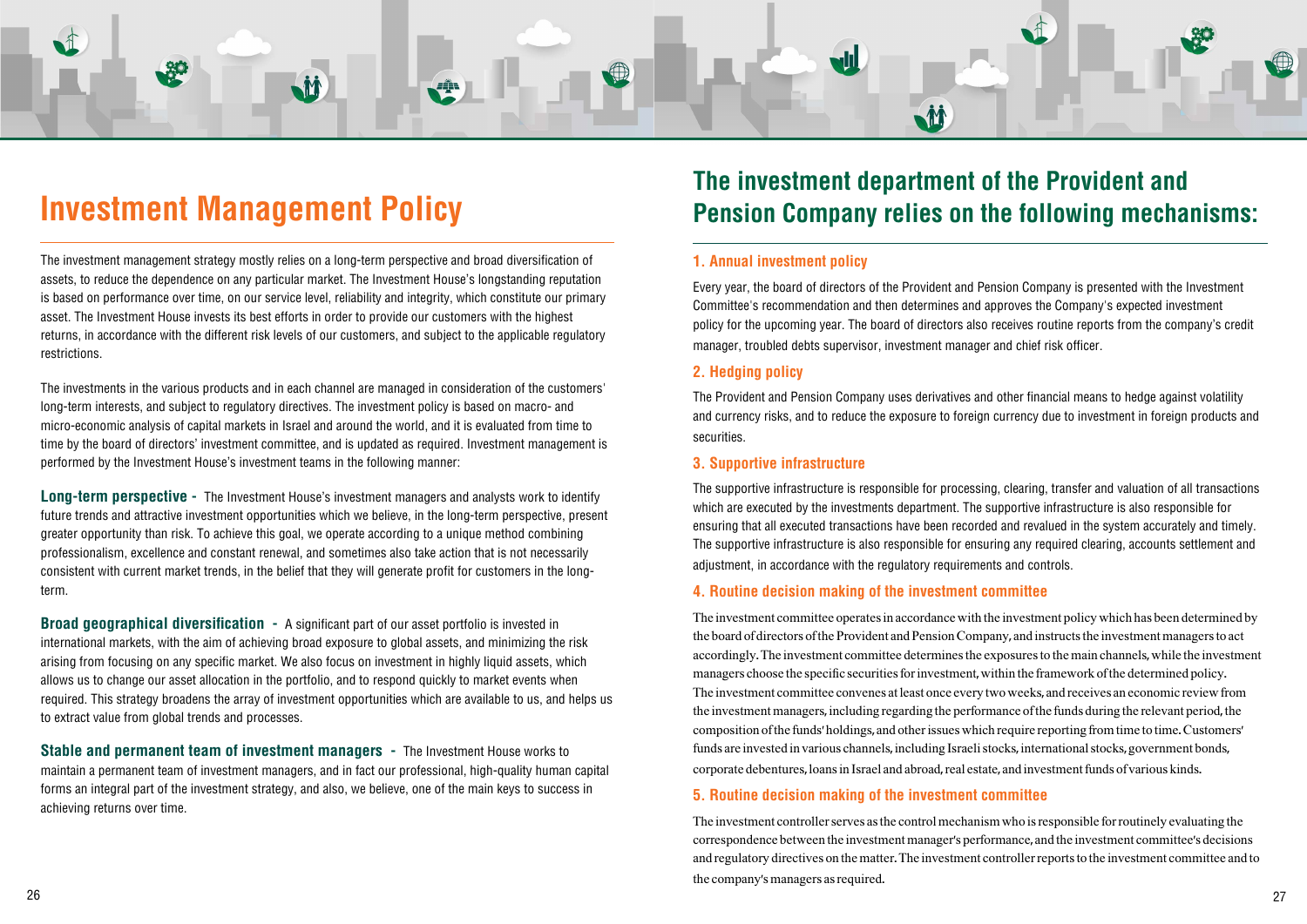<span id="page-14-0"></span>

The scope of investments in projects promoting <sup>4</sup>environmental value in 2020 **amounted to around 420.5 million** and

# **420.5 million a**

# approximately

Loans and extra-banking credit at a scope of

to projects promoting environmental value<sup>5</sup>.

### **Looking Ahead to 2021-2022:**

During the writing of this report (July 2021), the Provident and Pension Company and the Mutual Funds Management Company announced that they will not invest, as part of new investments in the provident funds and pension funds which they manage, in corporations whose primary field of activity involves the exploration, extraction and production of fossil fuels. For additional details regarding the policy, see the Pension and Provident Company's website.

# **<sup>6</sup>Risk Management**

Our risk management department is an integral part of the Investment House's routine activity. Within the framework of the risk management department, we strive to identify, assess and analyze the risks faced by the Investment House, establish appropriate limits and controls with respect to risks, and conduct periodic oversight of the fulfillment thereof. The methods of risk management are routinely reviewed in order to reflect changes in market conditions and in the Investment House's activity. Relevant employees also participate in training sessions on risk management, compliance, prevention of embezzlement, reporting and internal controls. The risk management department includes operational risk managers, compliance officers and tinancial risk managers, who function as objective and independent parties in order to identify and assess the types of relevant risks, routinely monitor them, reach decisions and determine an appropriate policy in light of them. The financial risk manager conducts regular assessments which are reported to the board committees.

The Provident and Pension Company has a risk management committee, while other subsidiaries conduct risk management in the board of directors itself. All of the Investment House's units are subiect to internal audits by the Investment House's internal auditor, and a different unit is audited each year. Once the audit process has been concluded, summary reports are produced, for review by the board of directors' audit committee. External audits of the Investment House's financial statements are also conducted by auditors, and once every five years an external entity audits the Investment House's internal audit activity.

# **Information Security and Customer Privacy**

As an investment house which manages a large number of customer portfolios, the issue of information security and customer confidentiality is paramount to us. We invest a great deal of technological and human resources in protecting customer privacy and data confidentiality, using advanced cybersecurity and information security products. In this context, we ensure encrypted submission of reports, granting of permissions to relevant parties, and advanced means of customer identification in our various service channels. The Investment House's IT systems are protected by logical compartmentalization, access restriction, passwords, and other methods, and the systems and databases are backed up daily, both at the Investment House's offices, and at an external server farm. We also apply technological means and processes in order to improve our means of monitoring, prevention and control of cybersecurity risks, and also conduct frequent security surveys and internal and external penetration tests. The level of information security at the Investment House's systems is tested routinely, including by external entities, and we conduct training sessions and activities to raise employee awareness on subjects of information security and cybersecurity, while updating the training plans in accordance with developments. A monthly "cybersecurity magazine" is sent to the Investment House's employees via intra-organizational means of communication, in order to increase their awareness of the issue. The magazine includes case stories of cyber-attacks which took place around the world, along with insights which can be gained from the cases, tips for secure use of various technological means, and more.

The fields of information security and cybersecurity are discussed in dedicated steering committees, risk surveys and penetration tests of the internal audit department, and through the board of directors' risk management committee, which oversees the implementation and management of the subject in the company. and monitors the compliance with the annual work plan. The Investment House's information security and cybersecurity policy applies comprehensively to all of the Group's member companies. The Investment House has established clear policies regarding the removal of customer data, and computerized monitoring methods and restrictions are applied in order to prevent data leaks.

Agents that work with us are exposed only to data regarding customers which they have recruited, subject to a power of attorney given by the customer. Additionally, relevant suppliers sign letters of undertaking regarding the protection of information security. The Investment House has mechanisms for inquiries and complaints regarding information security.

. In 2020, there were no instances of iustified complaints or material lawsuits regarding information security,

As the COVID-19 pandemic broke out in 2020, cyber-attacks around the world increased, both in frequency, and in their level of sophistication. In light of the complex situation, the Investment House's cybersecurity team worked to rapidly provide the safest solutions possible, in order to allow business activities to continue. Additionally, during the year significant resources were invested in order to strengthen the information security infrastructure and to protect customer data from cyber-attacks.

<sup>4.</sup> Of which, around NIS 407 million was invested in companies focused on green energy, including renewable energy, and around NIS 13 million was invested in mass transit projects. 5. Including approximately NIS 964 million for green energy and NIS 880 million for transportation and mass transit projects. 6. For further details regarding the management of liquidity risks, see the company's annual report for 2020, page 67.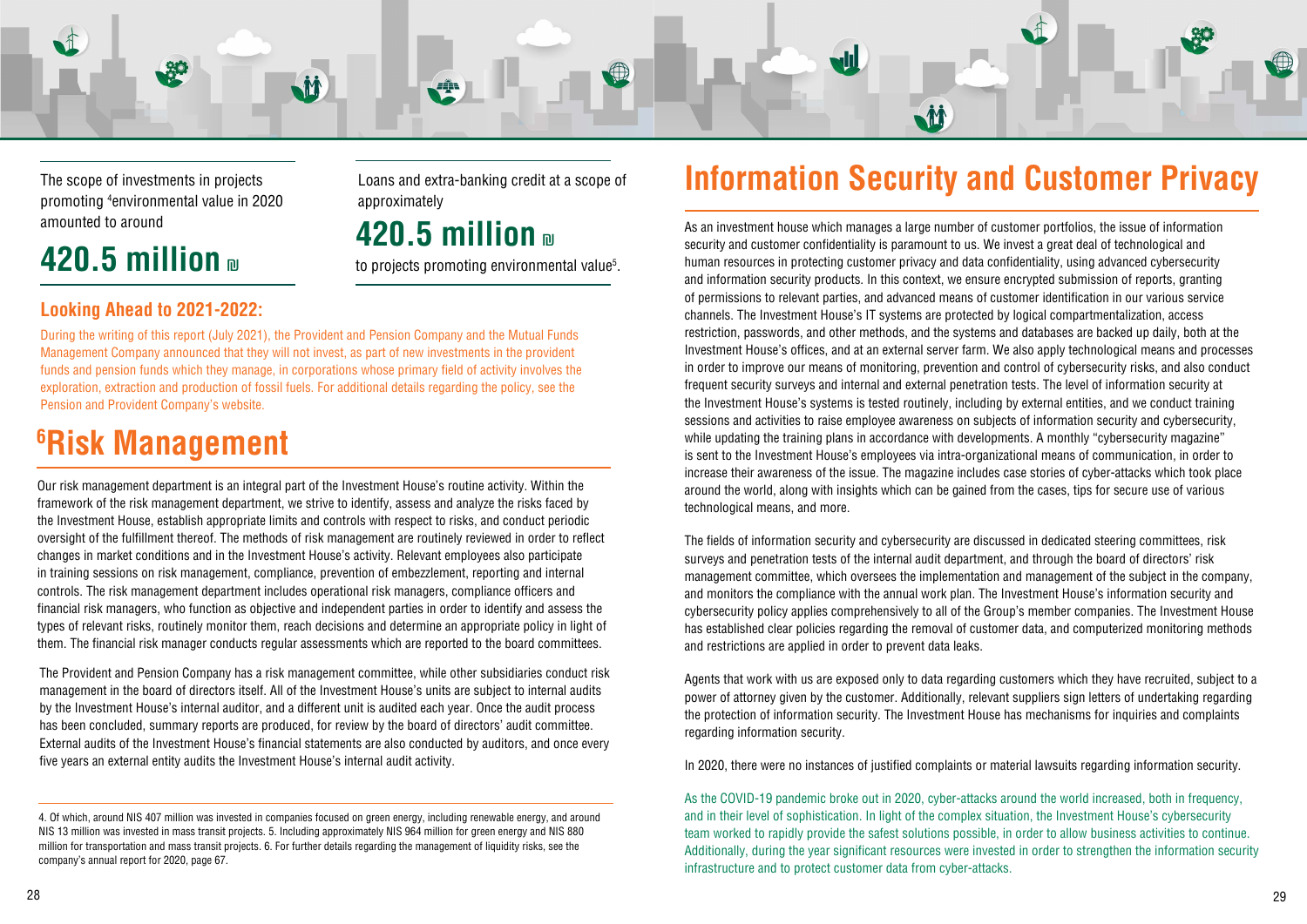<span id="page-15-0"></span>

# **Providing Optimal Customer Service** Social media activity

We strive to give our customers a positive, personally tailored and high-quality service experience, listening to the needs that arise "from the field", and conducting routine dialogue through the various channels. We work continuously in order to allow our customers to consume digital services in all areas, from receiving extended information about our products, to performing a wide variety of actions independently. We also provide our customers with various contact methods, including through service representatives, social networks, and easy-to-use digital means. The work plans regarding the provision of customer service are updated in accordance with the needs which arise from the field, and changes in the business environment.

The COVID-19 crisis has accelerated the digitization processes and increased the number of customers who are interested in receiving services by digital, automated and rapid means. In light of the above, the "personal area", which is offered to all customers on the Investment House's website, was upgraded in 2020, including a mobile version. The "personal area" allows more convenient access to data, and allows viewing of information and reports regarding the management of the investment portfolio, study funds, pension funds and provident funds, and even allows actions such as moving between tracks, withdrawals, and reporting regarding contributions to provident funds for investment. The purpose of these processes is to continuously improve and upgrade the personal area, by adding explanations, data, actions, information, and more. Most of the forms can also be filled out digitally, reducing the need for printing, filling out and resending forms.

#### In 2020, we developed a mobile and desktop app which offers our customers all of the most commonly **used** information and actions.

As part of the Investment House's commitment to handling and maintaining contact with our customers, the Investment House operates a mechanism for addressing complaints. The general public and the company's customers can contact us by various means, and the inquiries and complaints are monitored, both by the Investment House, and by the Capital Market Authority. In case of multiple complaints on a particular subject, the Investment House, through the audit unit, conducts an in-depth evaluation, and makes changes when .needed

In order to continuously improve our quality of service, each month a sample is reviewed of discussions which were held on the various customer service channels, and this review process is used to reach conclusions and improve processes.

# **Financial Accessibility and Inclusion**

The content and information which are associated with our core activity require an in-depth understanding, and we are working on simplifying and making them as accessible as possible to all customers. In order to increase knowledge and involvement, we routinely create content which is published on our monthly online magazine, which includes articles, content and videos we have produced, which provide explanations on various financial and pension issues. We also hold dedicated lectures and training sessions for senior citizens in collaboration with the website "Motke", a social network for people over 50. Lecture subjects include preparation and planning for retirement, benefits on savings and investment products, maximizing tax benefits, and more.

The process of joining the provident and pension product is digital and quick, as it is comprised of three simple steps which take only a few minutes and include entering details, consenting to terms, and signing .declarations

Agents and employers who work with the Investment House also have a "personal area" which is upgraded from time to time, in order to provide the most comprehensive possible solution to entities who provide service to our customers. In 2020, several new functions were added to the website for agents, including report generation options, a simulator for calculating the annuity factor, an option to digitally fill out forms with an annuity application, and more.

#### **Online viewing of investment portfolio data**

We allow our customers to view their managed investment portfolio in a personal, secure area of the Investment House's website. The service allows displaying a complete picture of actions in the portfolio. viewing previous actions in different timeframes, and receiving quarterly reports regarding the activities and performance of the investment portfolio.

We are active on various social networks, including Facebook, Instagram, LinkedIn, Twitter and YouTube. We strive to create high-quality, platform-adjusted content, while also providing service to customers who contact us through digital media, through a dedicated staff which is responsible for rapidly responding to inguiries and responses that are received through social networks. The content distributed on social media includes content articles, various updates, explanatory videos, greetings, information about activities in the organization, and want ads for available jobs. The social network also allows us to listen and learn about the subjects which are of interest to our customers, reach conclusions, and adjust our activity accordingly. **Our Facebook page** has around 47 thousand followers, and we respond personally to hundreds of inquiries from the various **networks** every day.

#### **Responding to public inquiries**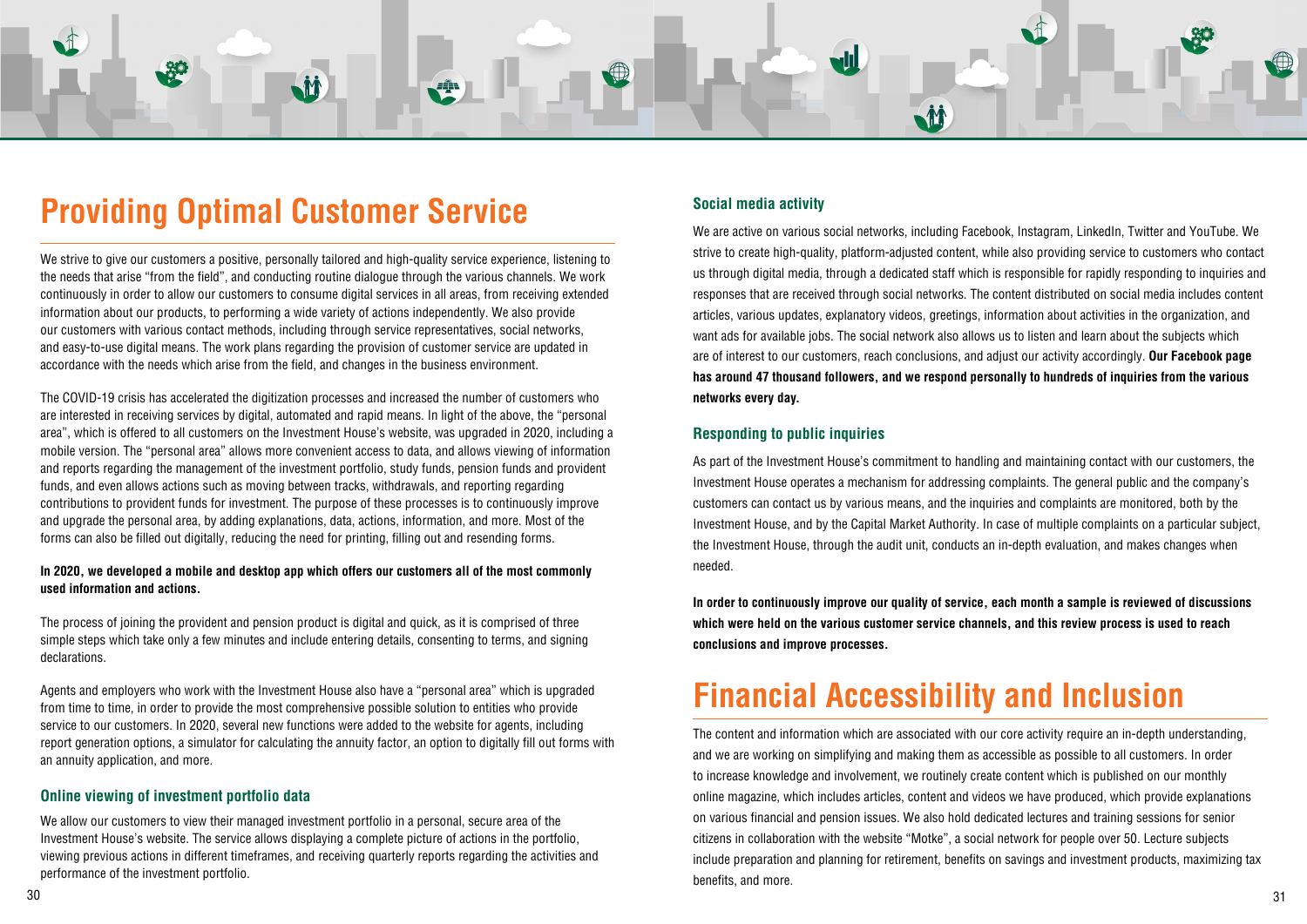<span id="page-16-0"></span>

In parallel with marketing our products, we strive to offer value to the public on our issues of specialization - well-informed financial conduct and planning. We launched an extensive advertising campaign to raise public awareness on all matters associated with the management of pension savings, which is an investment portfolio with significant impact on quality of life at retirement age. Our marketing campaign was accompanied by extensive explanatory activities, including in-depth content articles, conferences, training sessions and interviews with professional managers and knowledge managers in the organization.

#### **Website accessibility**

All company websites undergo periodic accessibility evaluations, for the purpose of adapting them to accessibility regulations. We also make accessible new components which have been launched on the site, documents, new digital forms, etc. The Investment House's extended website is available in the Hebrew language, and some pages are also available in English, Russian, Arabic and Amharic.

#### **Products tailored to specific population groups**

For modern orthodox and ultra-orthodox customers, the Investment House offers a "halacha track", tailored to the requirements of the organization "Tesua KaHalacha" - the organization responsible for ensuring that savings and pension activities are done in a manner consistent with Jewish law. The track assets, and the returns which are achieved therein, are managed subject to the rules of Jewish law only, documents, new digital forms, etc. The Investment House's extended website is available in the Hebrew language, and some pages are also available in English, Russian, Arabic and Amharic.

## **Marketing and Distribution**

We work to market our products based on a number of distribution channels, in accordance with the law and the regulatory conditions. Our distribution channels include financial and pension agencies and insurance agents. Over the years, we have established collaborations with leading agents and agencies, without creating dependencies on any particular agent or agency. As required by law, we ensure clear policies in connection with distributors and agents, such as limits on incentives, gift amounts, payment for meals, etc., which are also formalized in our ethical code of conduct. Agents and distributors are also required to present a picture which is as balanced and objective as possible regarding the options available to customers, and are obligated to comply with "best advice" practices, and to tailor the product to the customer's unique needs.

We also have contractual agreements with all relevant banks for the distribution of our products, as well as agreements and working relationships with many independent market advisors. In 2018, the comprehensive pension fund of the Provident and Pension Company was selected as part of a competitive process of the

Capital Market Authority, as a select pension fund (default fund). After the selection, marketing and sales activities focused on employer advertisement, mostly for the purpose of making the pension fund more accessible to employers.

In addition to the previously mentioned distribution channels, the Investment House's products are available via digital tools and/or pension marketers and/or pension insurance agents which are affiliated with the Group. We work continuously to improve the digital application processes by making them accessible and simple, and to allow direct and rapid joining of the Investment House's products.

# **Responsible Marketing and Distribution**

We advertise our products through various channels, such as broadcasted, written and social media. We also use targeted campaigns to reach out to specific population groups, while emphasizing appropriate representation, gender balance and appropriate, non-offensive language. We further ensure that clear language is used and does not include any hidden messages. The values of fairness, integrity and human dignity quide us in our business and marketing activities.

In light of the above and in our view, the reputation we have built, the strength of the Altshuler Shaham brand which gradually developed over the years, the service quality, and the high returns which we have striven to achieve over the years relative to the competing companies, are some of the main reasons for referrals/ inguiries of customers to us, and a main consideration for those seeking to ioin the Investment House's .products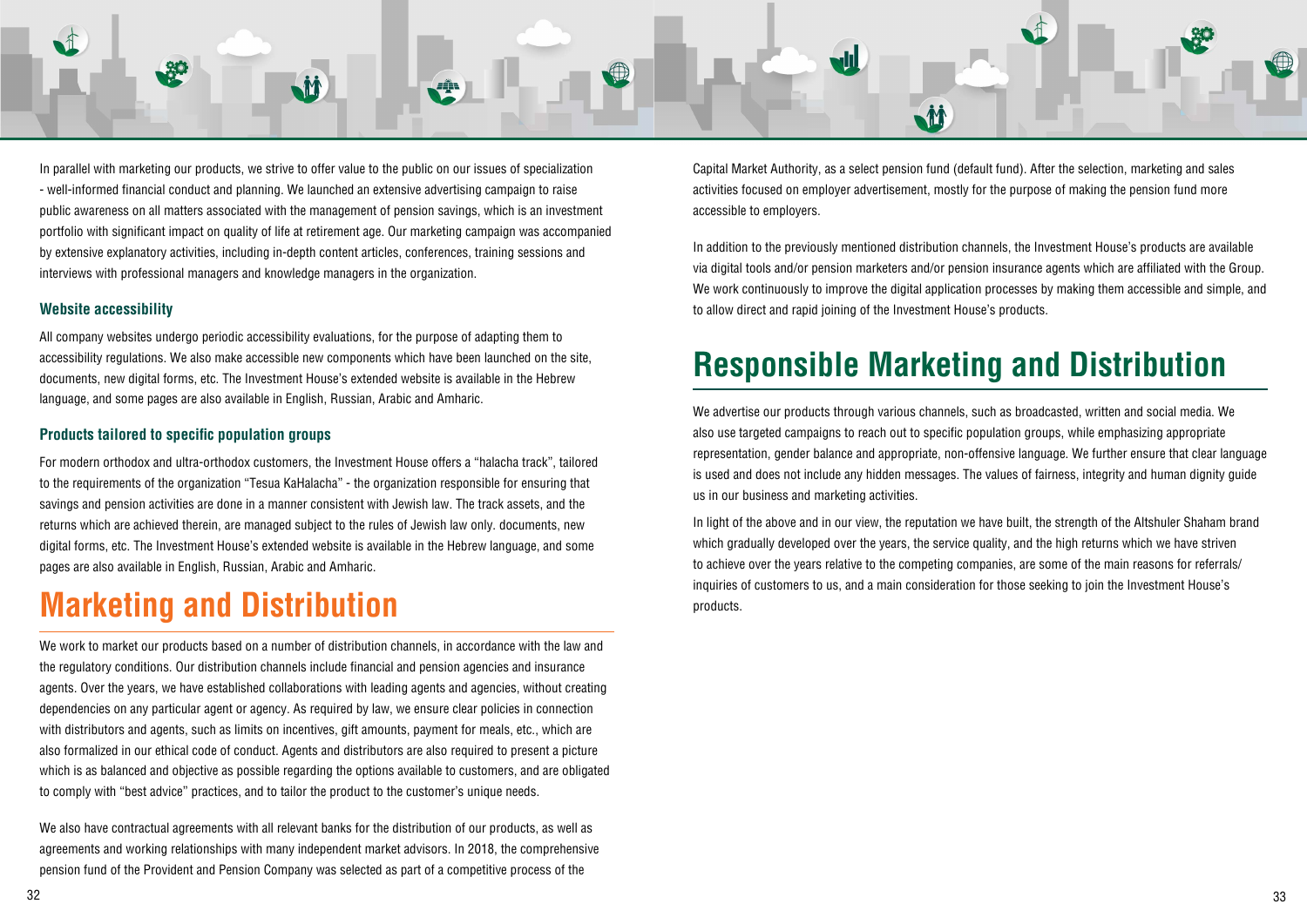<span id="page-17-0"></span>

# **Capital Human**

The Investment House's employees are our main asset, and the source of our success. The employees are those who accompany customers, are responsible for maximizing value for them, and are committed to providing excellent service and maintaining the reputation which the Investment House has gained over the years. We work to create an appropriate and responsible work environment for our employees, free of any kind of discrimination, harassment or mistreatment whatsoever, while fully complying with the provisions of the law, and acting even more than required. We also implement several processes that develop and cultivate human capital, care for the health and welfare of our employees and their families, and encourage diversification in employment and equal opportunity.

Due to the growth and expansion of our workforce in recent years, we are challenged to create a warm and familial work environment, leading to a pleasant environment and a strong sense of affiliation among the organization's employees.

### **The Investment House's human resources policy is based on the** following principles:



Mutual trust and respect are keystones in the relationship between the Investment House's managers and its employees. We view the Investment House's employees as partners to various processes taking place in the organization.



Personal example and involvement of managers. We further encourage an "open door" policy and maintain open communication between employees and managers.



During COVID-19, in accordance with a clear policy of the Investment House's management, employees were not furloughed, nor were their employment terms or scopes of employment reduced. Additionally, benefits which were given to employees during ordinary times continued despite the transition to the remote work arrangement, and bonuses were even distributed, in accordance with the plan, with respect to 2019 .performance

**Employees who transitioned to working from home received a special budget to purchase equipment to upgrade their home workstation. Moreover, employees and their family members were offered enrichment** and leisure content after work hours.

# **Development and Cultivation of Human Capital**

We nurture a learning and training culture as a means for personal development and to expand employees' skills, professionalism, affiliation and satisfaction. The training program is tailored to the learning requirements of the various units, as defined by the managers, and is formulated together with them. The development and training plans are intended for all of the Investment House's employees. **Training sessions and seminars are** conducted both regularly and at major milestones throughout our employees' professional careers:

#### **Training for new hires**

As part of the Investment House's onboarding process, each new hire receives an information booklet and participates in an orientation conference for new employees. They are also assigned a "mentor" - an experienced employee who is responsible for accompanying their successful introduction to the company. After three months of work, we ask new hires to provide feedback regarding the onboarding process, in order to improve the process for subsequent employees.

#### **Regulatory training sessions**

All of the Investment House's employees participate in various training sessions which we are obligated to provide by virtue of our compliance with regulations. The following training sessions were held in 2020:

- Training on the prevention of corruption and bribery.
- New hires completed a training session regarding information security, and old employees participated in refresher sessions on the subject.
- All employees were required to complete training sessions regarding the prohibition against the use of inside information and privacy protection.
- Refresher training on the internal enforcement plan.

Ensuring fair and equitable treatment of all employees, while protecting their rights without .compromise



Promoting an inclusive and diverse work environment, while preventing harassment or mistreatment of any kind.



B

Encouraging excellence and professionalism, investing in the development and cultivation of human capital, including professional and managerial training, and seminars to support the enrichment of employees, and of their general skills.

Investing in a diverse and rich employee experience, and providing social support for employees undergoing personal or family crises.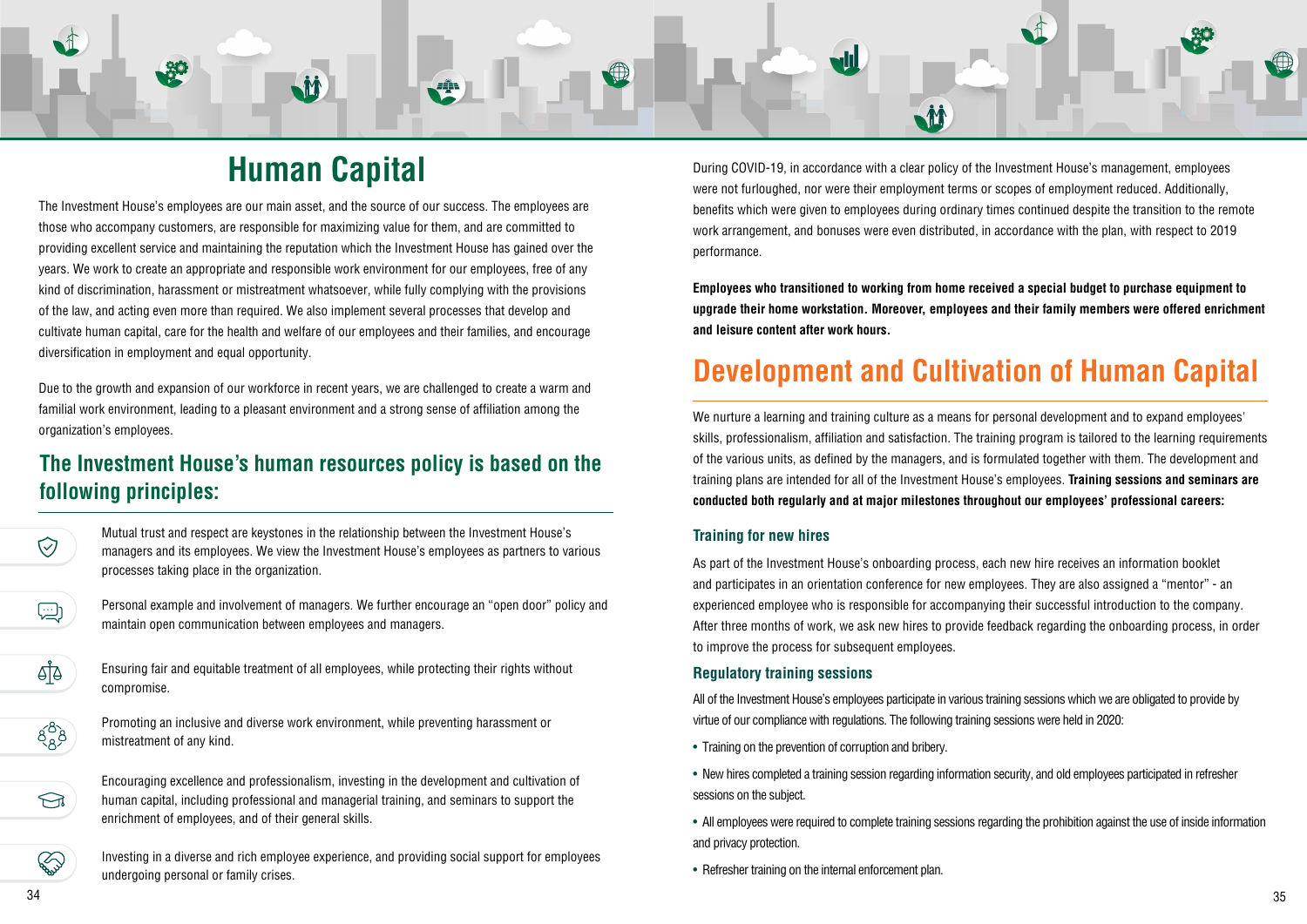<span id="page-18-0"></span>

#### **Training on general skills**

In addition to the training sessions to support the essential professional skills needed by employees to fulfill their responsibilities, we work to provide our employees with general skills and capabilities which are required in the modern workplace, and to facilitate their personal development. As part of the above, we offer training sessions on Excel skills, personal development, provision of service, conducting negotiations, and more. The Investment House runs a "career investment" program, in which scholarships are offered to employees in the fields of capital markets, credit and securities. In 2020, 30 scholarships were given to employees in the provident fund service and operation department, to finance professional and academic studies, including bachelor's and master's degrees in economics, management and business administration, data analysis, and funding studies towards pension advice and portfolio management certifications. 11 additional scholarships were also given to employees to aid their specialization in various fields.

#### **Manager** training

We consider it strategically important to develop and maintain the Investment House's management backbone through training and enrichment activities, among other things. In 2020, members of middle management participated in workshops on building personal resilience and storytelling. These workshops offered managers a toolbox for personal and professional development, empowered their ability to deal with personal challenges, provided tools for developing their subordinate employees, and more. Additionally, techniques were demonstrated on holding professional conversations with intra- and extra-organizational interfaces, and upgrading public speaking skills, including methods for delivering messages and gaining the attention, interest and involvement of the audience. In light of the COVID-19 crisis and the transition to a remote work arrangement for many employees, managers were also offered a workshop on "remote employment management", which focused on the use of technological tools and conducting meetings through online platforms.

#### **Employee recruitment and screening**

The Investment House's process for recruiting and screening new hires is done with the recognition that the employee experience begins already at that stage. In order to increase our base of potential employees, we launched an intra-organizational campaign called "bring a friend", and also published videos regarding available jobs on social media, in a way that reflected the employee experience at the Investment House, and reach a broad and diverse audience. During the COVID-19 period, in order to facilitate the process for candidates and to comply with social distancing requirements, interviews were held through an online platform. **42% of the** positions at the Provident and Pension Company were staffed through the "bring a friend" campaign.

#### **Intra-organizational promotion and mobility**

We cultivate an organizational culture which encourages transition between positions and units in the Investment House, and view this as an opportunity for personal and professional development, opening a new employment outlook, and employee retention. In light of the above, each new position which opens up in the Investment House is first published within the organization, before contacting an external recruited, and is announced to employees via internal channels of communication, and through targeted campaigns. All employees can submit their candidacy for positions, provided they meet the conditions, and the process is conducted transparently, for both employees and managers, 23% of the positions at the Provident and Pension Company were filled **through internal tenders.** 

### **Promoting a Supporting and Empowering Work Environment**

### **Investing in Employee Wellbeing**

We strive to provide our employees with a pleasant and inclusive workplace that serves as a source of pride for them by creating an empowering and high-quality employee experience. The Investment House's **employees enjoy a broad and rich mix of wellbeing options, including offering them leisure opportunities, promoting a healthy lifestyle, and meeting social and family needs.** 

- Through a collaborative process with employees, we identify significant events throughout their professional and personal lives at the Investment House, celebrate together and give gifts on birthdays and holidays, births, weddings, weddings of employees' children, and more. We also hold an "entering the first grade" event for the children of employees, and give them backpacks, bar mitzvah high school graduation events, with the participation of human resources and the managers of the Investment House.
- After three months of work at the Investment House, each employee is entitled to the benefit of collective health insurance, regardless of the scope or nature of their position.
- For employees who have been dismissed or have resigned from the Investment House, we work to provide consulting and professional guidance if needed. The Investment House also employs an intra-organizational pension marketer who helps our employees plan their pension future, through the company's arrangement agent
- Events to celebrate over ten years of employment at the Investment House.
- Employees have available a social worker to accompany them at various life junctures, and to provide assistance when needed, including in periods of personal and family mourning.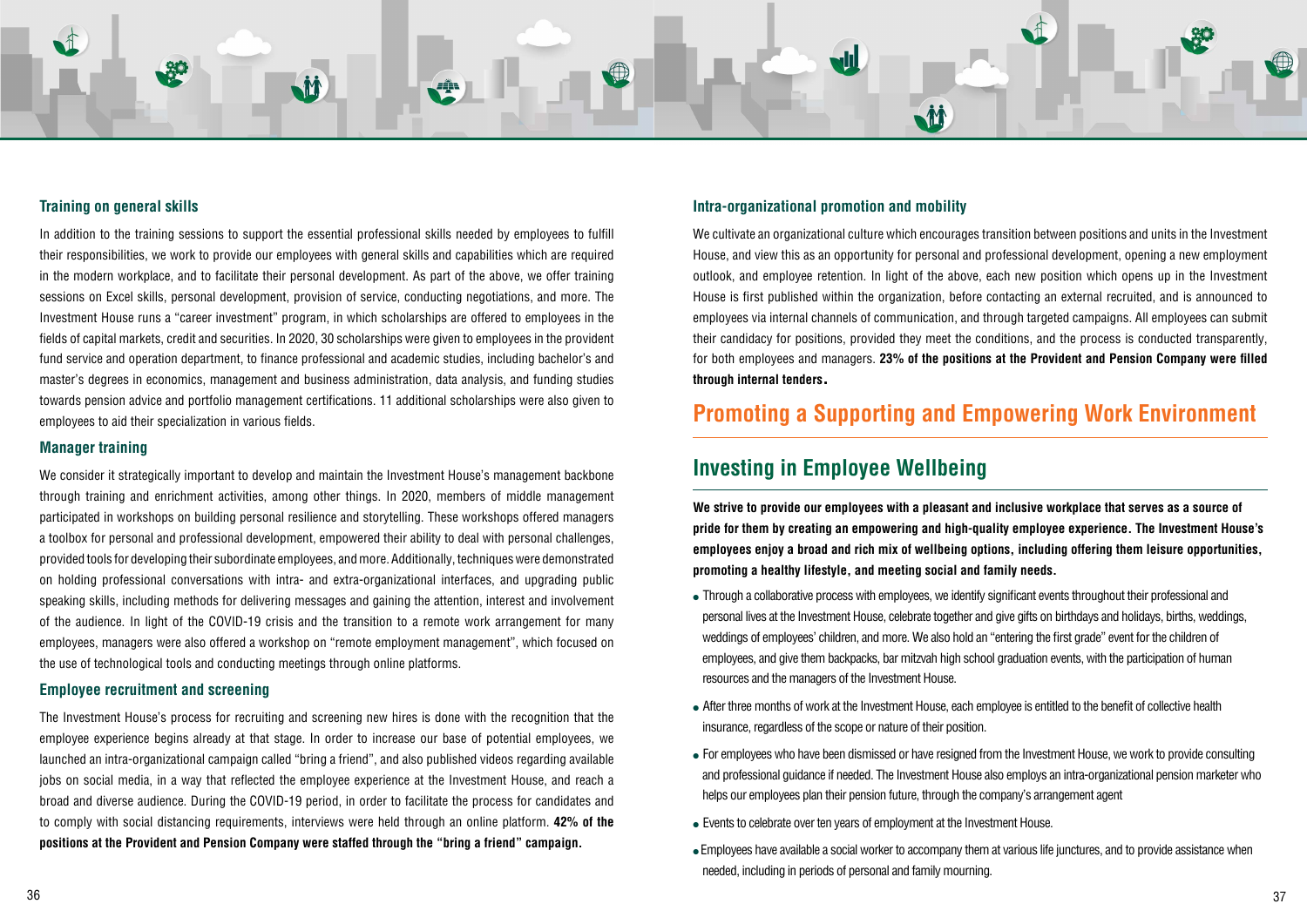<span id="page-19-0"></span>

- In addition to the vacation days which we are required to provide by law, we also provide two personal days and additional vacation davs at the Investment House's expense in case of special events in the lives of employees, and during test periods for students.
- The Investment House allows extension of maternity leave upon request, offers nursing rooms to female employees, and social benefits beyond the legal requirements. Both men and women who have taken maternity leave are entitled to receive health insurance up to one year after the birth
- Employees are offered a variety of physical fitness classes and lectures on good nutrition. We also encourage participation in workplace sports leagues, including a futsal league, a women's Newcomb ball league, a basketball league, and more.
- Managers over the age of 40 are entitled to annual screening tests for early detection and disease prevention.

### **Activities for Employees During COVID-19**

In 2020, a very short time after the COVID-19 pandemic broke out, the process of transitioning most employees to a work from home arrangement was completed. Immediately upon the transition, we provided employees with complete computer equipment, technical support when needed, landline and mobile telephones for boosting gifts, and held a toast to celebrate special events on Zoom. We also maintained continuous contact customer service employees, and more. We also took care to send to the employees' homes holiday and moodwith employees who were required to self-isolate at home, and sent ice cream treat packages to all employees who got infected with the COVID-19. We also routinely held fun activities for all employees of the Investment House and their families, including shows featuring well-known artists which were recorded on the rooftop of the group's offices and broadcasted to employees online, enrichment lectures for employees and their children on various subjects, including family life, parenting and relationships, violence against women, ergonomics, etc. The experiential activities for employees and their family members were adjusted to the period's circumstances. therefore no activities were canceled.

# **Intra-Organizational Communication**

We believe in conducting open and transparent dialogue with employees and managers, and view this as a central means for making them partners in all fields of activity. Accordingly, the Investment House has an "open door" policy in which each employee is invited to contact senior management, and additional dialogue channels are also available:

- Roundtable forum From time to time we hold roundtable forums with the participation of the CEO and other executives. In these meetings, employees raise problems and challenges encountered in their routine work, and discuss together ways to improve the work environment.
- Coffee with the CEO From time to time the CEO invites around five employees to his office to hold an hear discussion regarding their work at the Investment House, in order to facilitate dialogue and to hear their opinions regarding the activities and processes taking place at the Investment House. 38 and the contract of the contract of the contract of the contract of the contract of the contract of the contract of the contract of the contract of the contract of the contract of the contract of the contract of the con
- "Coffee with partners" From time to time the CEO invites around five employees to his office to hold an open discussion regarding their work at the Investment House, in order to facilitate dialogue and to hear their opinions regarding the activities and processes taking place at the Investment House.
- Assessment and feedback talks Since 2019, the various units in the organization have hosted one another and held joint meetings. The purpose of this activity is to strengthen intra-organizational partnerships, get to know the members of different teams and their fields of activity, and strengthen interpersonal relationships, thereby creating a warm and pleasant work environment.
- Assessment and feedback talks Annual feedback talks are held between the personal managers and their subordinate employees. These feedback talks allow creating an open dialogue between managers and **employees, and contribute to the process of professional and personal development. <b>In 2020, 93% of the Provident and Pension Company's employees received feedback talks of this kind.**
- Maintaining continuous contact with employees who have transitioned to a remote work arrangement, while listening to and evaluating the challenges and significance of work during the COVID-19 period. The dialogue was held through online conversations, conferences and meetings in the various units.

An intra-organizational climate survey is conducted biennially in the Investment House, the results of which are distributed to the Investment House's managers, and constitute the basis for the creation of work plans. The major insights arising from the survey, and the planned processes in light thereof, are distributed to all employees. The next employee survey is planned for July 2021.

## **Promoting Diversity and Inclusion in the Workplace**

The Investment House has significant female representation throughout all departments and ranks, including in core activity positions. At the Provident and Pension Company, women make up 58% of all employees, 59% of managers, and 67% of senior management. The warm and welcoming work environment encourages a work-home balance, and due to the conditions provided by the Provident and Pension Company, around 95% of mothers who take maternity leave return to the same position, if they are interested in doing so. **There is no wage gap at the Provident and Pension Company between women and men in the same position.** 

We also strive to diversify our human capital and employ people from under-employed backgrounds, including members of minority groups, members of the ultra-orthodox community, and people with disabilities. For this purpose, dedicated positions have been established, to be staffed by members of those groups, and we continuously communicate with non-profit organizations specialized in diversified placement.

In all the Investment House's experiential events, including company events and lectures on various platforms, we make sure that the content is available to employees with disabilities, through sign language  **.interpreters**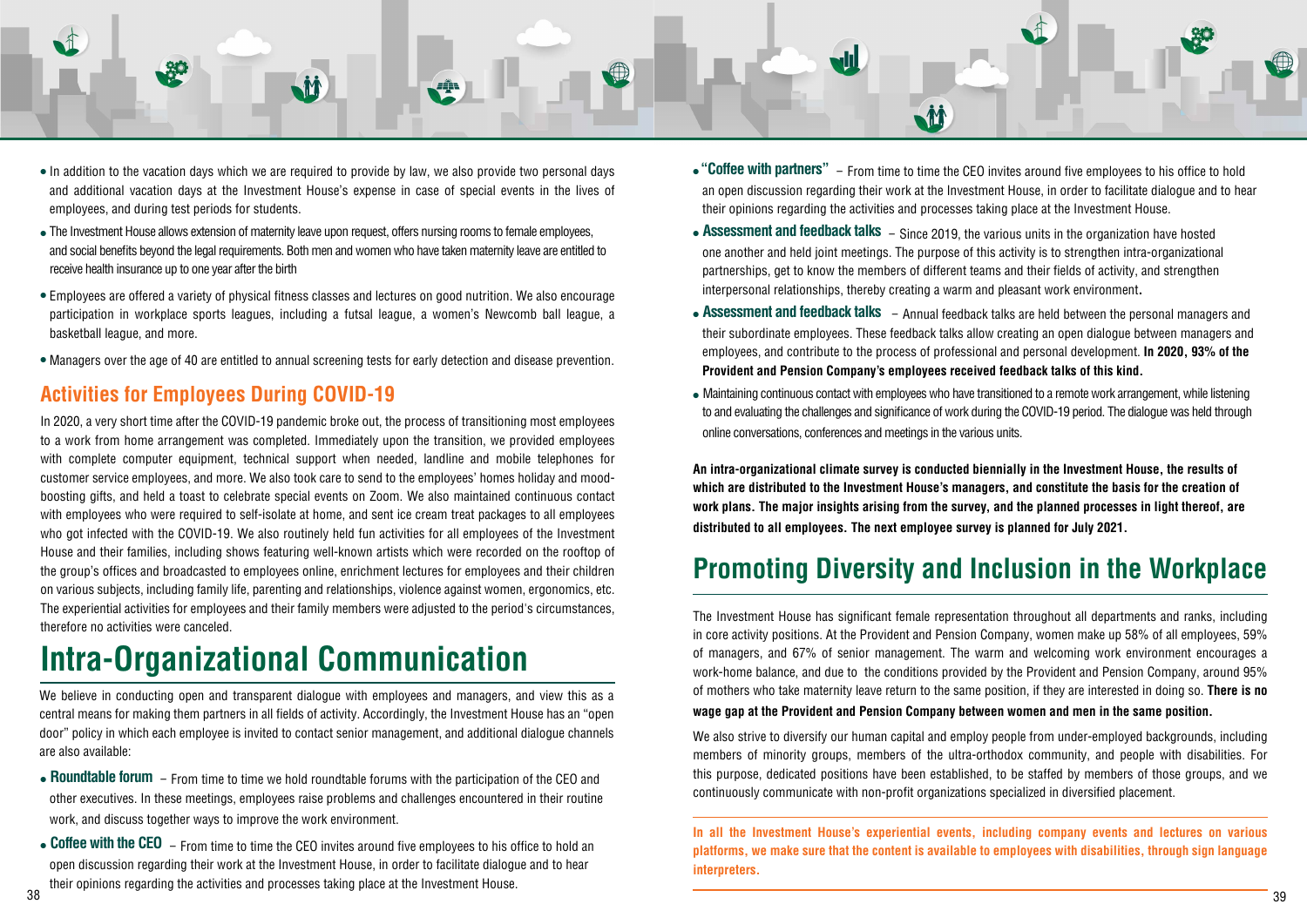# <span id="page-20-0"></span>M **M**

# **Preventing Harassment or Mistreatment of Any Kind Employee Salaries and Compensation**

We provide our employees with a safe and pleasant work environment, and have a zero-tolerance policy towards harassment, discrimination or mistreatment of any kind. The VP of Human Resources oversees the prevention of sexual harassment in the organization, and coordinates handling of the matter and implementation of regulatory directives. The policy and regulations regarding the prevention of sexual harassment are published openly and clearly throughout the offices, and the subject is addressed as part of the Investment House's onboarding process for new hires during orientation and in dedicated training sessions. As part of the efforts to create a pleasant and safe work environment for all employees, an anonymous hotline is provided in case of mistreatment or discrimination, which is staffed by employees of the human resources department. All employee computer workstations also have a button which allows anonymous contact to one of the following three company officers; the CEO, the sexual harassment prevention supervisor, or the compliance officer. Each of these individuals is required to evaluate the messages sent to them, and to address the matter while protecting privacy, professionalism and integrity.

**During the reporting year, no complaints regarding sexual harassment, discrimination or mistreatment,** which were deemed justified, were received in the Provident and Pension Company.

## **Promotion of Safety and Health**

depth safety surveys are conducted by a licensed safety engineer each year. The final report and its findings are submitted In order to maintain a safe work environment for employees and for all other visitors to our offices, comprehensive and into the CEO and to senior management, who are required address any gaps, learn lessons and refresh cross-organizational policies when needed. Additionally, as part of the Investment House's onboarding process for new employees, they are required to complete a training session on safety, which addresses, among other things, aspects of safety and accessibility in the company's offices, fire and electricity safety, and the protocol for emergency situations.

In 2020, four lectures were given to employees of the Investment House's operations and service departments regarding ergonomics and a safe work environment. Additionally, seven employees were involved in road accidents during work trips.

The Provident and Pension Company pays its employees a fair salary in accordance with the law, and complies with all provisions of the law regarding the compensation and employment terms of employees. The compensation terms of key position holders at the Provident and Pension Company are subject to the provisions of the compensation policy, in accordance with the provisions of the law which apply to the Provident and Pension Company. The compensation of officers in the Provident and Pension Company is subject to the Company's compensation policy, as determined by the board of directors. We also incentivize employees by distributing annual bonuses, subject to the fulfillment of the Provident and Pension Company's targets, and personal targets. As part of the employee compensation program of the Provident and Pension Company, when the Provident and Pension Company went public, options were granted to employees with two or more vears of seniority. In 2020, the minimum salary at the Provident and Pension Company was NIS 6,000. This payment is higher than the Israeli minimum wage.

The ratio between the highest annual salary in the organization and the median salary of all employees was 7.8 in both 2019 and 2020.

The company fulfills the conditions and provisions prescribed in law on all matters associated with termination of employment, and conducts the required processes in this regard. The conditions of terminating the employment of the Investment House's employees are specified in the personal contract, which refers to all welfare aspects, as well as employee retirement. Retiring employees are entitled to the personal quidance of a social worker, and to a dedicated retirement workshop.

### **Looking Ahead to 2021-2022:**

- The launch of the "healthy lifestyle" platform allows registration for various workshops, enrichment courses and lectures, in order to promote a healthy, mindful and balanced lifestyle among employees.
- A gym for employees will be made available in the Investment House's Tel Aviv office.
- Implementation of a new and improved organizational learning system "Focus", which will allow managers and employees quick and convenient access to professional and training content, content on building professional skills, and enrichment content. The system will also include a "new hire environment", which will include information for new employees, including videos regarding milestones in the company's journey, videos on basic capital market terminology. digital quarterly summary newsletters, social and fringe benefits provided to employees, and more. The implementation of the system is expected to continue in 2022 as well, along with the implementation of human resources management systems and an intra-organizational portal.
- Transition to remote work once a week, except for certain positions which require full in-person attendance.

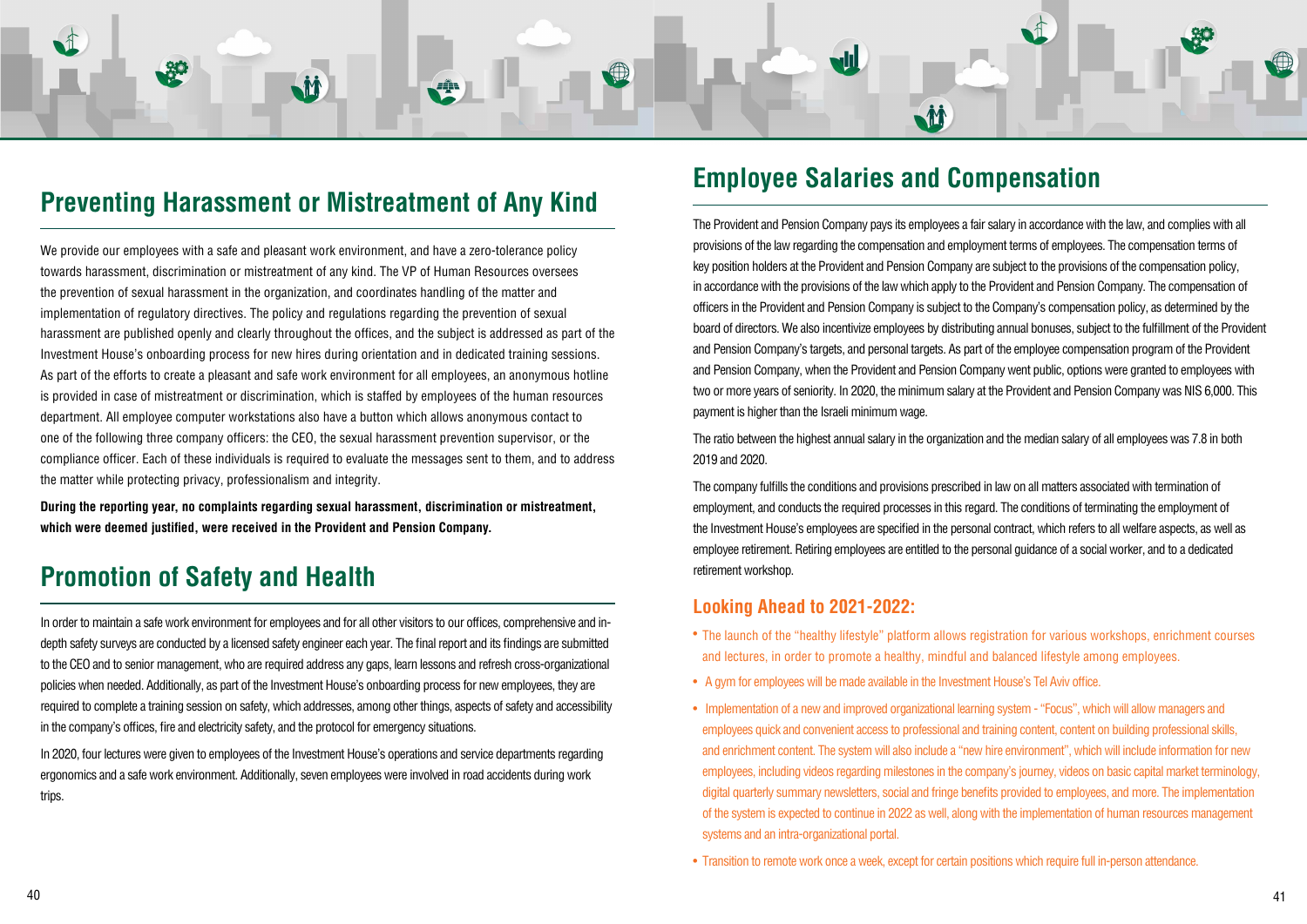<span id="page-21-0"></span>

# **Our Employees**

### **2020 in numbers:**

- The Investment House has 1,095 employees. The Provident and Pension Company has 704 direct employees and around **250** are outsourced or employees of the Investment House's related companies, who are mostly engaged in the provision of services to the Investment House.
- For several years now, the Provident and Pension Company has been growing, which is also reflected in workforce 127 numbers; In 2020, the Provident and Pension Company hired 195 new employees (62% of them women), and 127 employees left the Provident and Pension Company.
- Around 80% of the total workforce has been employed for less than 5 years. The employees who hold core positions at the Provident and Pension Company, including investment managers, trading room employees, and others, include . managers with substantial seniority and experience, who have been with the company many years.
- 93% of the employees participated in a feedback and performance assessment process which is conducted annually. The feedback process focuses on creating open dialogue between employees and managers, while discussing goals and targets, personal and professional development, and future promotion opportunities.
- Due to the COVID-19 crisis in 2020, the number of training hours and days decreased, and most learning activities transitioned to online platforms. Throughout the year, employees of various ranks were trained for a total of 32 days **and 274** hours. Each hour of training was attended by an average of around 20 employees and managers (5,480 organizational training hours in total).
- 95% of employees are employed in full time positions, and only 5% are employed part time.
- 42% of the positions were filled through the "bring a friend" campaign in 2020.
- 43 female employees took maternity leave, and 20 employees resumed routine work. 2 female employees chose not to continue their positions in the company after taking maternity leave. -
- Most employees live in the Tel Aviv / Central Region (57%), and the remaining employees come from other regions of . Israel, with **26%** of the employees living in the Northern Region.
- The Investment House protects the unionization rights of its employees, and although there is no employee committee, and all employees are employed through personal contracts.

### Area of Residence of the Provident and Pension Company's Employees



Sharon **South Jerusalem** 

### **Distribution of Employees by Gender and Rank**

**58%** the employees of Altshuler Shaham Provident and Pension Funds Ltd. are women

**Emp seni** 

| $11\%$               | Tel - Aviv $29\%$ |                             |
|----------------------|-------------------|-----------------------------|
| $5\%$ $\blacksquare$ |                   | Center $28\%$               |
| $1\%$                |                   | North $26\%$ $\blacksquare$ |

### **Employee seniority**

| <b>Rank</b>                  | <b>Women</b> | <b>Men</b> | Average age |
|------------------------------|--------------|------------|-------------|
| <b>Executive Management</b>  | 6            | 3          | 45          |
| <b>Middle management</b>     | 19           | 18         | 40          |
| <b>First-line management</b> | 36           | 21         | 34          |
| <b>Employees</b>             | 349          | 252        | 33          |
| <b>Total</b>                 | 410          | 294        | 704         |

The average employee age is 33

**67%** women in senior management

| <b>Employees' range of</b><br>seniority | <b>Percentage of</b><br>employees |
|-----------------------------------------|-----------------------------------|
| Up to 5 years (inclusive)               | 82%                               |
| 6-10 years (inclusive)                  | 13%                               |
| 11-12 years (inclusive)                 | 5%                                |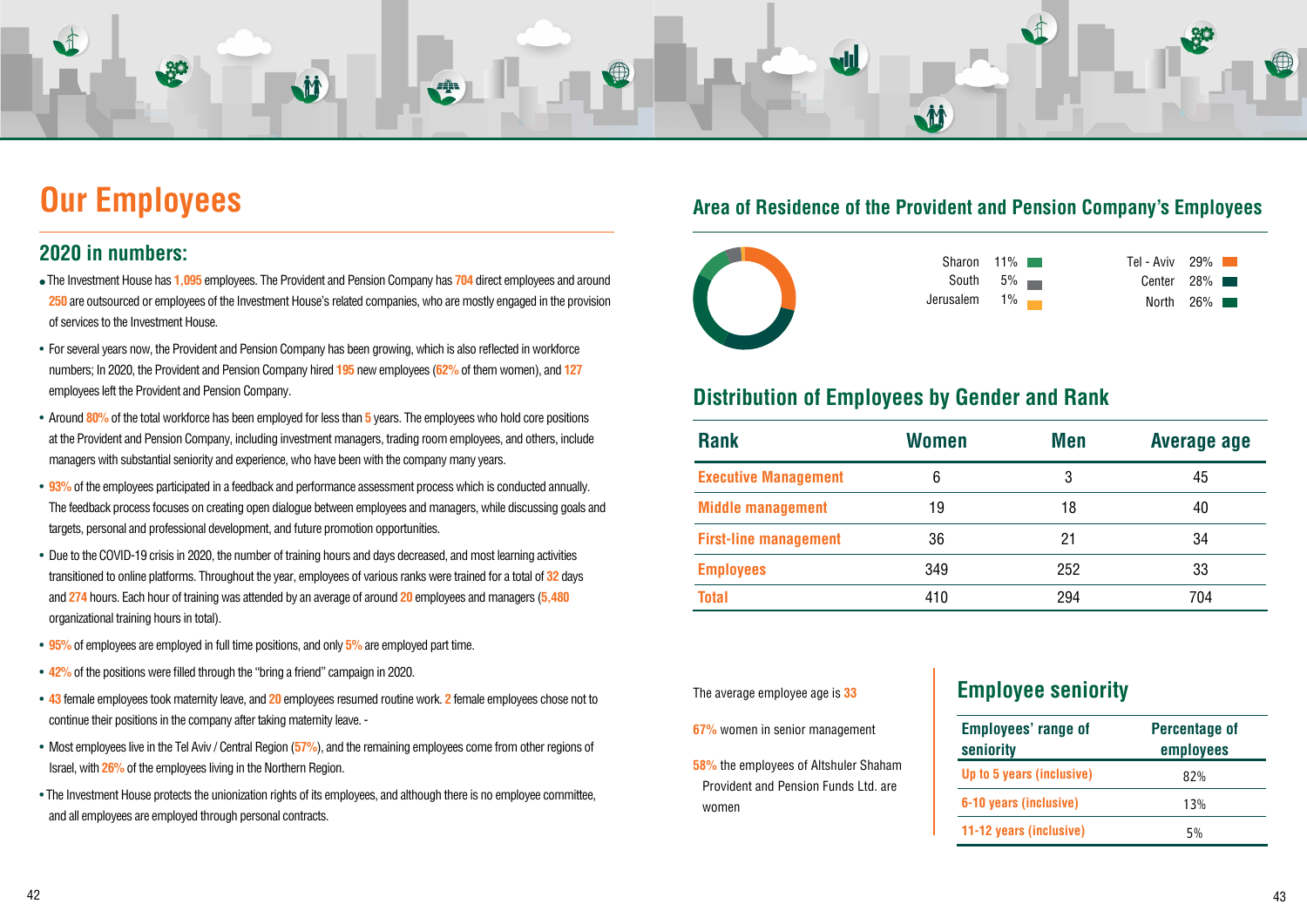# <span id="page-22-0"></span>M **M**

# **Community Responsibility**

The Investment House has been committed to advancing the Israeli society and community since its establishment in 1990. This issue constitutes an integral part of the organization's identity and DNA, and one of the core values of the Investment House and its founders.

Along with our business activities, we provide monetary donations and sponsorships, and volunteer in various nonprofits to reduce social gaps and assist with needs that arise. Our community activities take place while listening, caring, taking responsibility and striving towards a significant, long-term partnership with social .organizations

**Our community involvement takes place on two levels:** 

# **1. Economic Support**

Including assistance to social organizations specialized in various activities, with an emphasis on education (children and teenagers) and sports. This support is expressed in the form of monetary donations, collection and donation of **equipment ("cash equivalent" donations) and sponsorships. The Provident and Pension Company donated a total of** NIS 5.4 million in 2020 to various associations and social causes. All donations are made to associations and social organizations which are not directly related to the Provident and Pension Company, its owners or its officers<sup>7</sup>.

The Investment House focuses on aiding associations that work with children and teenagers, education and sports, such as:

- **Unistream** An association which is engaged in reducing social gaps by training at-risk teenagers and vouths on Ieadership and business and social entrepreneurship. As part of the sponsorship which is provided by the Investment House, the association has a project which focuses on the development of Fintech and capital market ventures. Kalman . Shaham also leads and accompanies the vouths as part of his role as a central mentor of the association.
- Yad LaYeled A dormitory for at-risk children, including victims of sexual assault and domestic violence, located in Kirvat Malachi. The Investment House has supported the association's operating activities since 2013.
- **NATAL** NATAL Association has been operating for 23 years, and is focused on providing emotional assistance to victims suffering trauma from terrorism and war, and to help them deal with the "open wound" they carry. The association aims to be the leading entity in Israel providing help and treatment to victims suffering trauma from terrorism and war, to serve as a framework for preventive training and intervention, and to serve as a center for

promoting knowledge and awareness on all matters associated with war-and-terrorism-related trauma in Israeli society. The Investment House has been supporting NATAL and helping to promote its activities for over a decade. In 2013, the association launched the unique initiative "running in color" - a race intended to raise awareness for victims of PTSD from terrorism and war. In the race, the runners are painted as a symbol of painting the open wound, in order to increase awareness of the issue. The Investment House is a primary sponsor of the race, which includes the participation of the owners and some of the organization's employees each year.

• Variety Israel - Variety is an association that helps children with special needs and their family members. The organization's activities assist these children in improving their functional abilities, developing independence, and eventually integrating into Israeli society in the best possible way.

The Investment House has supported the association's activity since 2018, by serving as the primary sponsor of the annual poker tournament, in which players from Israel and around the world participate. The tournament is held over several hours, and is intended to raise funds for the association's continued activity.

#### **Support for Sports Activities, Especially Programs with Significant Social Impact**

Our support for sports is a longstanding tradition, and is expressed in several ways, which are tailored to the needs of our partners in the community. When choosing an organization to sponsor, we aim to provide quidance and support to small entities and ventures which are in their early stages, and thereby to help them grow, expand and develop professionally. Over the many years that we have been accompanying groups and individuals in various fields of sports, we have seen significant improvement and progress in the achievements of both individuals and groups.

#### **The Investment House currently provides around 28 active sports sponsorships (9 individual athletes and 18 groups, while also sponsoring the Israel national football team)**

- **I Run Too**" group A national venture of running groups intended for women facing various stages of breast cancer. The group is led by volunteer running coaches and personal trainers who are in the top of their fields in Israel. In recent years, the venture has gained steam and has expanded to over 45 running and fitness groups throughout the country, from Nahariya to Beer Sheva. As part of our support for the venture, we accompany the activity, support social media and media activity, help with purchasing specially adjusted clothes, and more.
- Support for Paralympic sports In recent years, the Investment House has also accompanied and supported Paralympic athletes, including Moran Samuel and Pascal Berkowitz in rowing, and Ami Dadon in swimming. We also support "Ze'evonim" - the sports club for hard-of-hearing persons.



<sup>7.</sup> For additional details regarding Provident and Pension Company's donations, please see page 12 of the board of directors' report 2020. for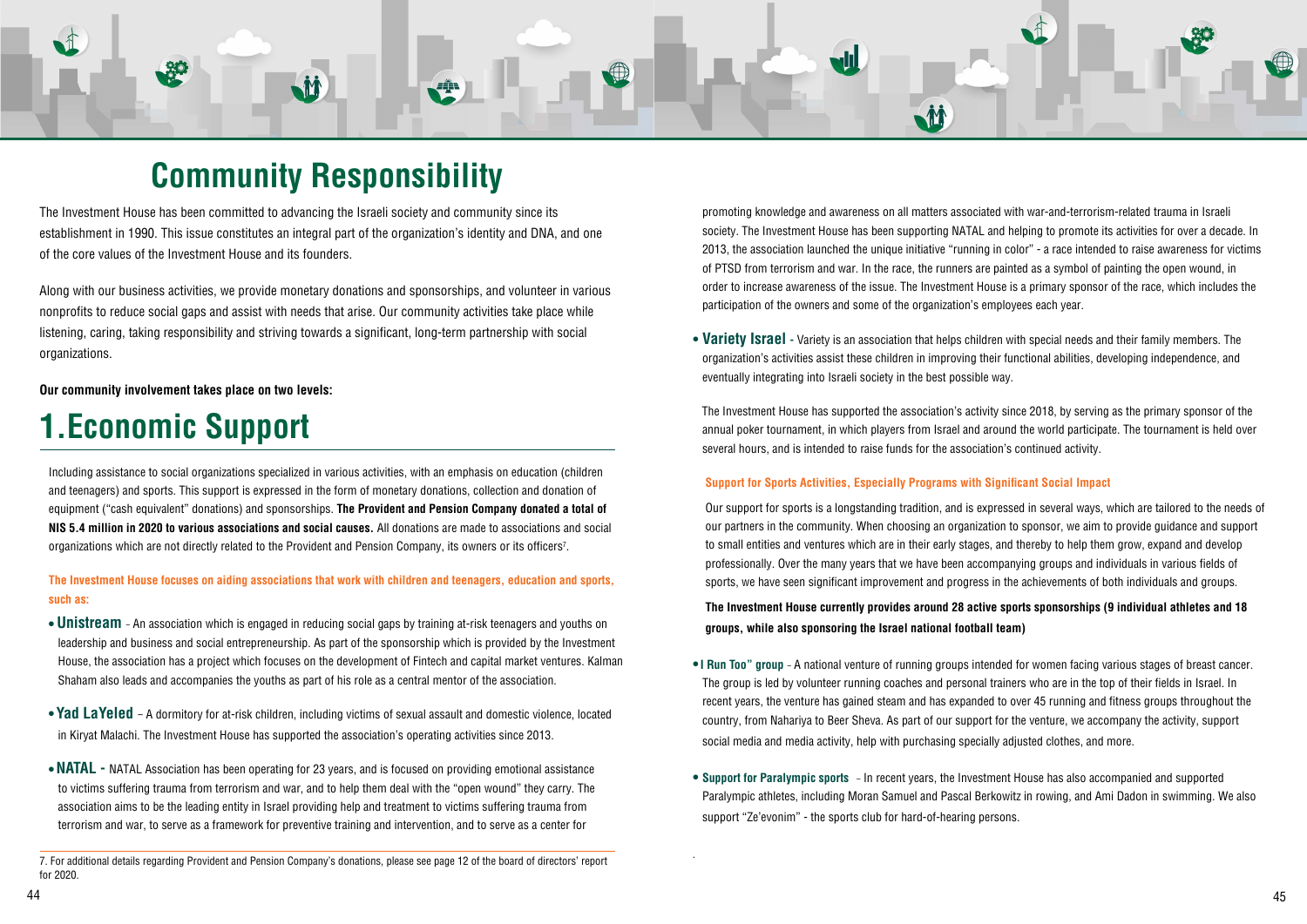

- **Israeli national amputee team** The amputee football team was established in August 2019, and around 25 players of various ages currently play in the team, including IDF disabled soldiers, road accident victims and persons undergoing rehabilitation for various reasons. The team recruits male and female amputee players and integrates them into various groups, builds special training plans for amputee children, and participates in official international tournaments and games in Israel and around the world. As part of our support for the team, we accompany their routine activity, support travel to official games, accompany media activity, assist with purchasing the team's official uniform, adapted equipment, and more.
- Hapoel Jerusalem (formerly Katamon) football club The club, which is the first football club in Israel to be owned by its fans, has been supported by the Investment House for over a decade. The club includes teams for men, women and children, as well as the "neighborhood league" - a social program promoting the inclusion of people with disabilities and from various population groups from around Jerusalem, in games and sports activities.
- Hapoel Altshuler Shaham Beer Sheva basketball club the basketball club was formed in 1965, and is guided by community and social values. The Beer Sheva basketball club is currently leading in the entire Southern region, and includes the participation of over 700 children, vouths, women and men. The Investment House has supported this activity since 2014.
- **Mamanet** The mothers' league is a social sports program where mothers play Newcomb ball together. Mamanet has over 70 leagues in Israel and around the world, and over 18,000 registered players.

The Mamanet model, which is recognized by governmental organizations, the UN, international sports organizations, and more, is a source of Israeli pride. The activity is cross-sectoral, and includes the participation of players from the secular, ultra-orthodox, Arab, Druze and Bedouin sectors, as well as players with disabilities and seniors. The league's activity promotes sports as a lifestyle, along with the values of partnership and co-existence, excellence, mutual respect and personal example, which correspond significantly to the Investment House's values. Our aspiration is for the women players to serve as ambassadors and transmit these values also to their children and close environment. As part of our support for the program, we accompany the activity, support travel to official games in Israel and abroad, accompany the activity on social media, advise and quide regarding appropriate representation in media interviews. assist with purchasing clothing, and more.

• **Israel national football team** - The Investment House has accompanied Israel's national teams since 2014. Along with the support for various athletes - individuals or groups - we also consider it highly important to accompany the team that represents the country. The national team is quided by several values, including achievement, competition, professionalism and innovation. These values are continuously expressed in our professional worlds as well. In November 2020, the players of Israel's national team invited the Israeli public to participate in extending economic assistance to families who suffered economically due to the COVID-19 crisis. This campaign was launched in collaboration with Latet association, under the slogan "We're Committed to You". The Investment House participated in providing assistance, and donated many food baskets to needy families.

# **2. "AS Factor" Employee Volunteering Project**

The volunteering project has been run by the Investment House for eight years, and is intended to assist with various social needs, while deepening our connection to our employees in the community. We encourage our emplovees to volunteer, and provide them four volunteering hours per month at the expense of work hours. In recent years, there has been a continuous increase both in the number of volunteering employees, and in the number of volunteering hours per employee, although in 2020, due to the COVID-19 pandemic, most volunteering activity was stopped.

### **Our Partners in the Community:**

- "Make-A-Wish Foundation" In this volunteer activity, our employees help to fulfill the wishes of children facing life-threatening illnesses. The employees are involved in fulfilling wishes from the idea stage, through the recruitment of additional volunteers as needed, to the actual production of the wishes.
- "Taste of Childhood" A program aimed at building connections between youths and seniors through events involving cooking childhood dishes together, and bringing up pleasant memories. As part of the activity, the company's volunteers come to the homes of seniors to cook, document the joint process and the final product, and hear fascinating life stories. In addition to the inter-generational connection, the program also provides a fun and original activity to volunteers and seniors, and helps to ease loneliness.
- "Lilach Ve'Echpat" activity centers The activity centers provide a warm and welcoming home for children aged 3 to 12 from families of a low socio-economic background. The volunteer employees come to the activity center on a regular basis, once every two weeks, help the children do their homework, and participate with them in games and social activities.
- "Bridge to Youth" Bridge to Youth association works to transmit tools and life skills to youths who are at risk and at the point of dropping out from formal education frameworks, in order to integrate them into Israeli society in the future as productive citizens. In this activity, the Investment House's volunteers meet with middle school vouths and help with personal mentorship and supporting their studies on various baccalaureate subjects.
- "Etgarim" Association The association works on the advancement and social integration of children, teenagers and adults with disabilities, through extreme sports activities among other things. In this activity, the volunteers attend, once every two weeks, joint bike rides, sailing trips, and challenging rope courses. The communal sports activity contributes to the development of a relationship and partnership between the volunteers and the association's beneficiaries, and opens a window for our employees into the lives and challenges of people with disabilities. 46 година продолжил подавшихов.<br>47 июля продолжил подавшихов.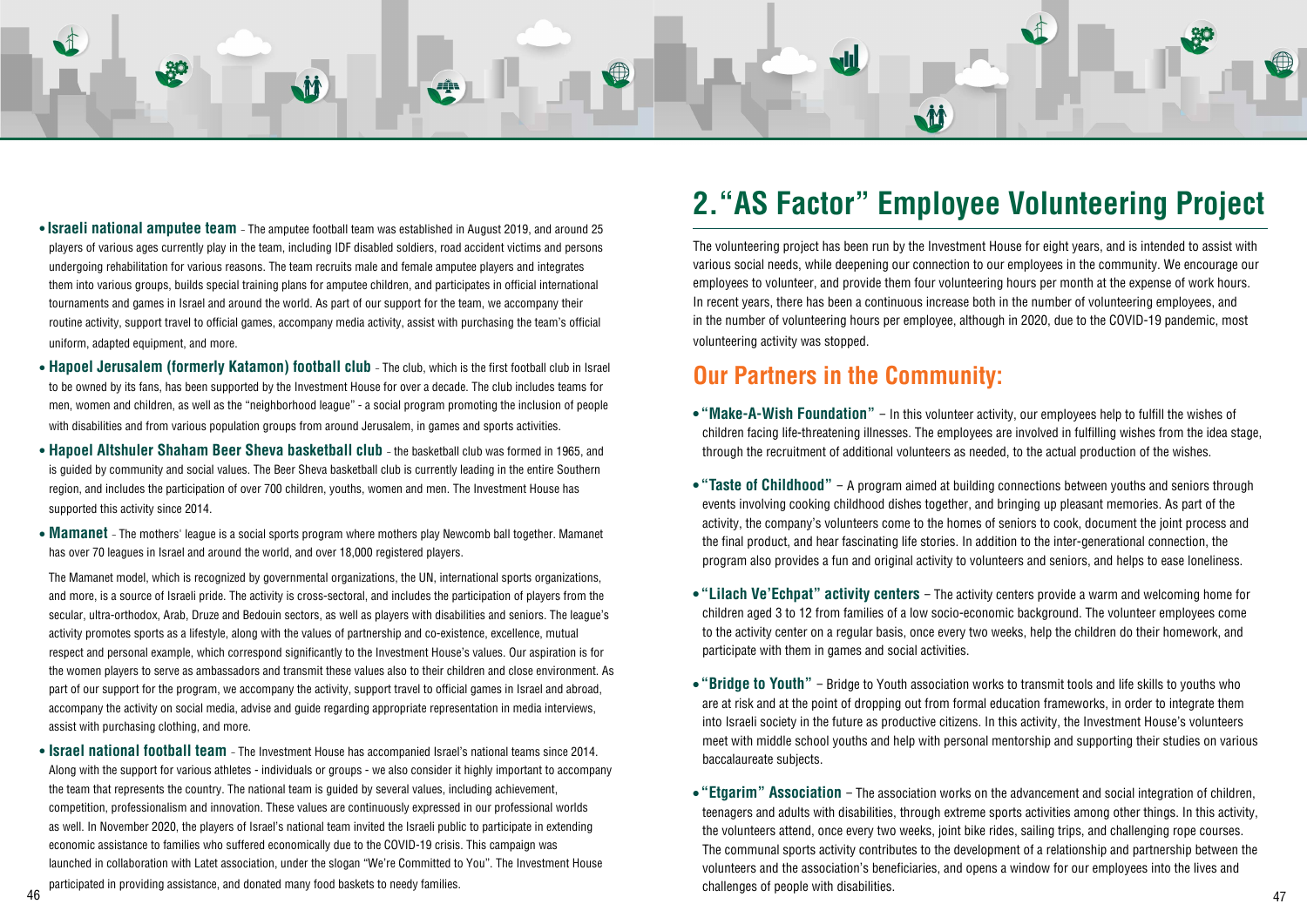

• "Bridge to Youth" - In this volunteer activity, our employees visit Holocaust survivors in Ramat HaSharon and Tel Aviv, keep them company, and help ease their loneliness.

In light of the COVID-19 restrictions which were imposed in February-March 2020, and the significant increase in infections, we were forced to make many changes and adjustments to the volunteer activity, in light of the fact that some of our target population groups and beneficiaries in the community are at risk groups. However, we did everything in our power to continue the volunteer activity to continuously maintain contact and support for organizations and associations, while uncompromisingly upholding the guidelines, and protecting the health of all participants.

As an example, as part of the collaboration with Etgarim, we carried out digital events or events in open spaces, and delivered gifts to the association's trainees. As part of the Taste of Childhood activity, we reduced the number of meetings and participants and transitioned to telephone contact, and held a summit meeting where volunteers cooked with seniors. As part of our activity with the Make-A-Wish Foundation, we succeeded in making wishes come true with a limited number of volunteers, in accordance with the instructions. The activities of "Bridge to Youth" have been held online since the pandemic broke out in Israel, and continues throughout the entire year. The activity of Holocaust Survivors Welfare Foundation transitioned to a framework of telephone calls between volunteers and Holocaust survivors.

| Year                                | 2018  | 2019  | 2020  |
|-------------------------------------|-------|-------|-------|
| <b>Total volunteer hours</b>        | 4,332 | 6,312 | 1,143 |
| <b>Total volunteer</b><br>employees | 103   | 148   | 160   |

### **Additional Community Activities During the COVID-19 Period**

During the COVID-19 period we supported, to the best of our ability, population groups who suffered the most from the crisis, while focusing on workers from the cultural industry which was completely shut down for many months, small businesses which are more vulnerable to market volatility, and disadvantaged populations. We led the following projects:

- Throughout 2020, we financially supported artists during the pandemic by hosting live performances on the company offices' rooftops in Haifa and in Tel Aviv.
- On the eve of Rosh Hashana and in cooperation with welfare departments of various municipalities, we distributed food vouchers to over one thousand families in need. Additionally, 550 cultural industry workers, such as theater workers, lighting specialists, sound technicians, theater actors, singers, and their families, received gift vouchers of a similar amount.
- We made a monetary donation to Magen David Adom to support their intensive and lifesaving work during the COVID-19 pandemic.
- The pandemic intensified the distress of victims of terrorism and caused high levels of post-traumatic stress calls, up to a point where call centers collapsed. Therefore, we increased our routine support for NATAL, which assists trauma victims of all ages.

### **Looking Ahead to 2021-2022:**

- Considering an increase of the budget for community donations.
- Expanding the available selection of associations for collaboration and employee volunteering.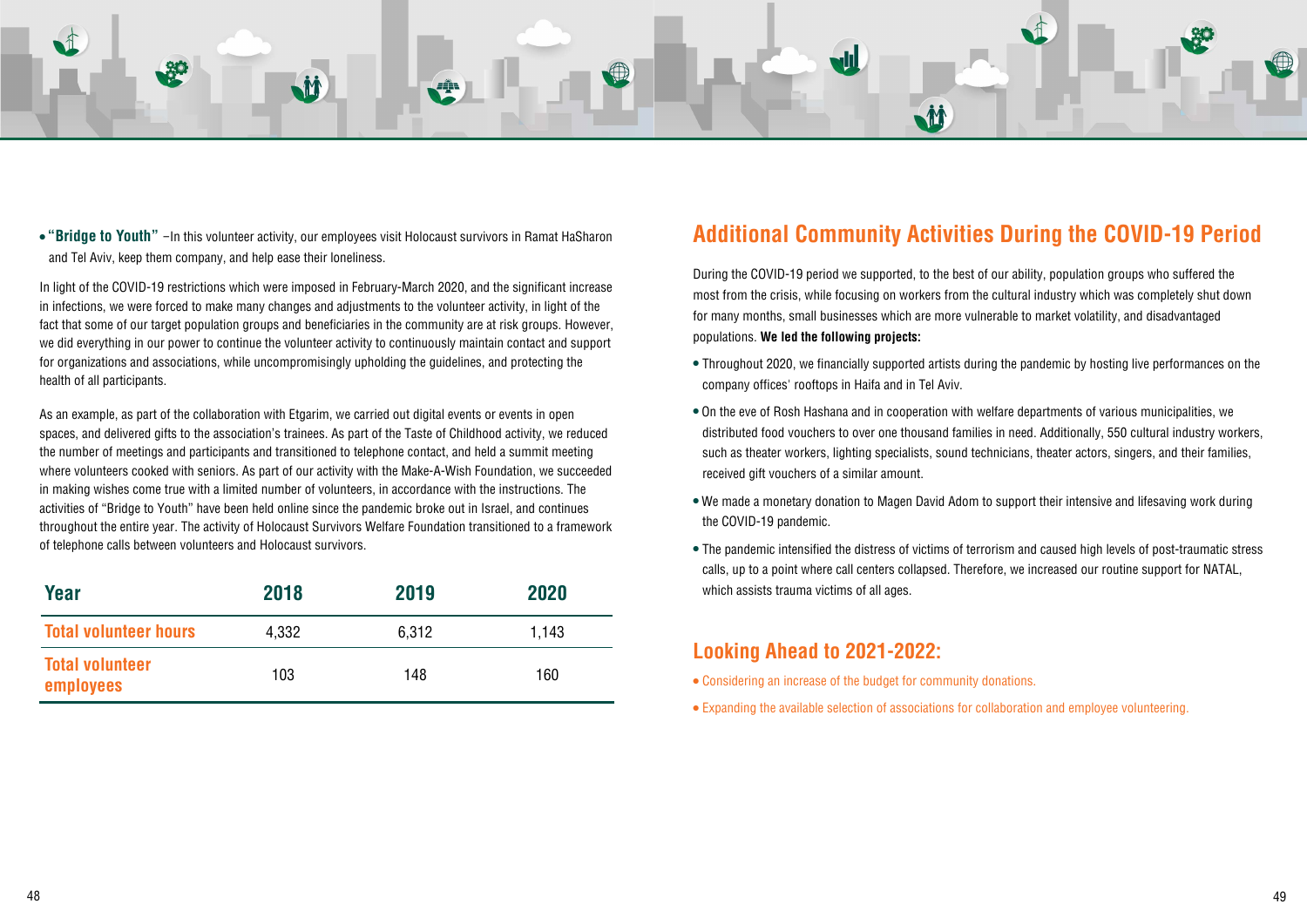<span id="page-25-0"></span>

# **Responsible Supply Chain Management**

As a leading business group in the Israeli economy, we consider it our duty to treat our suppliers with dignity, integrity and reliability, while completely fulfilling our obligations to them. Maintaining and cultivating relationships with suppliers allows us to provide our customers with high-quality, reliable and available service, in addition to increasing collaboration and creating a relationship built of trust therefore improves the company's business results. Similarly, we expect our suppliers to work with us in accordance with high ethical standards which are consistent with and correspond to the company's values. The Investment House's routine activity is based on a supply chain which is comprised of various suppliers of goods and services, of varying sizes. All purchasing activity takes place under the operations and logistics department.

### **Segmentation of suppliers by type of purchase**



### **The year 2020 in numbers<sup>8</sup>:**

• The Investment House's list of suppliers includes 40 active suppliers.

- The scope of purchases in 2020 amounted to around NIS 11 million; 74% of the total scope of purchases was from small and medium suppliers.
- . A total of NIS 1,700,000 "social" purchases from associations and businesses that employ people with disabilities.

### **Promoting Responsible Procurement**

As part of our comprehensive approach to corporate responsibility, we strive to implement sustainability principles also in the company's procurement. Therefore, when purchasing products and engaging with new suppliers, suppliers who use environmentally friendly materials and/or suppliers offering added social value  $\epsilon$ , suppliers employing people with disabilities) are prioritized, as long as the product and its quality meet our requirements.

### **Select Examples of Environmental Procurement:**

- When purchasing a washing machine and dryer for the building's washroom, options that did not meet the most stringent environmental standard (A) were disqualified.
- We purchase rugs compliant with the environmental ISO standard, without fire retardants and bromine.
- Cleaning materials which are used to clean the offices are supplied by an external company that is committed to using ecological products only.
- The bathrooms include toilet paper made of recycled paper.

### **Protecting the Rights of Supply Chain Workers**

We aim to create a pleasant and welcoming experience for our contract workers, who provide services in the Investment House's offices (in the fields of cleaning, safety and construction), and treat them as employees for all intents and purposes. These workers are entitled to various unique benefits, including holiday gifts, participation in the Investment House's events, and other benefits to which all our salaried emplovees are entitled. In order to ensure that they receive fair treatment and employment terms in accordance with the law, frequent external audits are conducted, during which the workers' pay slips are received, evaluated them and ensured that all of their rights are fully protected. We also request quarterly employment reports from external contractors. When necessary, the contract workers can directly contact the Department of Logistics and Operations regarding any issue or problem they have encountered. For example, cleaning workers contacted the operations and logistics manager with a request to improve their working conditions; a coffee supplier that ran into difficulties contacted the Investment House with a request for assistance, etc.

### **Looking Ahead to 2021-2022:**

Donating unused computers and IT equipment, as an alternative to scrapping them, as part of the national "Mitmachshevim" program, sponsored by the President of Israel. The program, which is intended to assist students who do not own computers, became particularly essential during the COVID-19 crisis due to the remote learning requirements.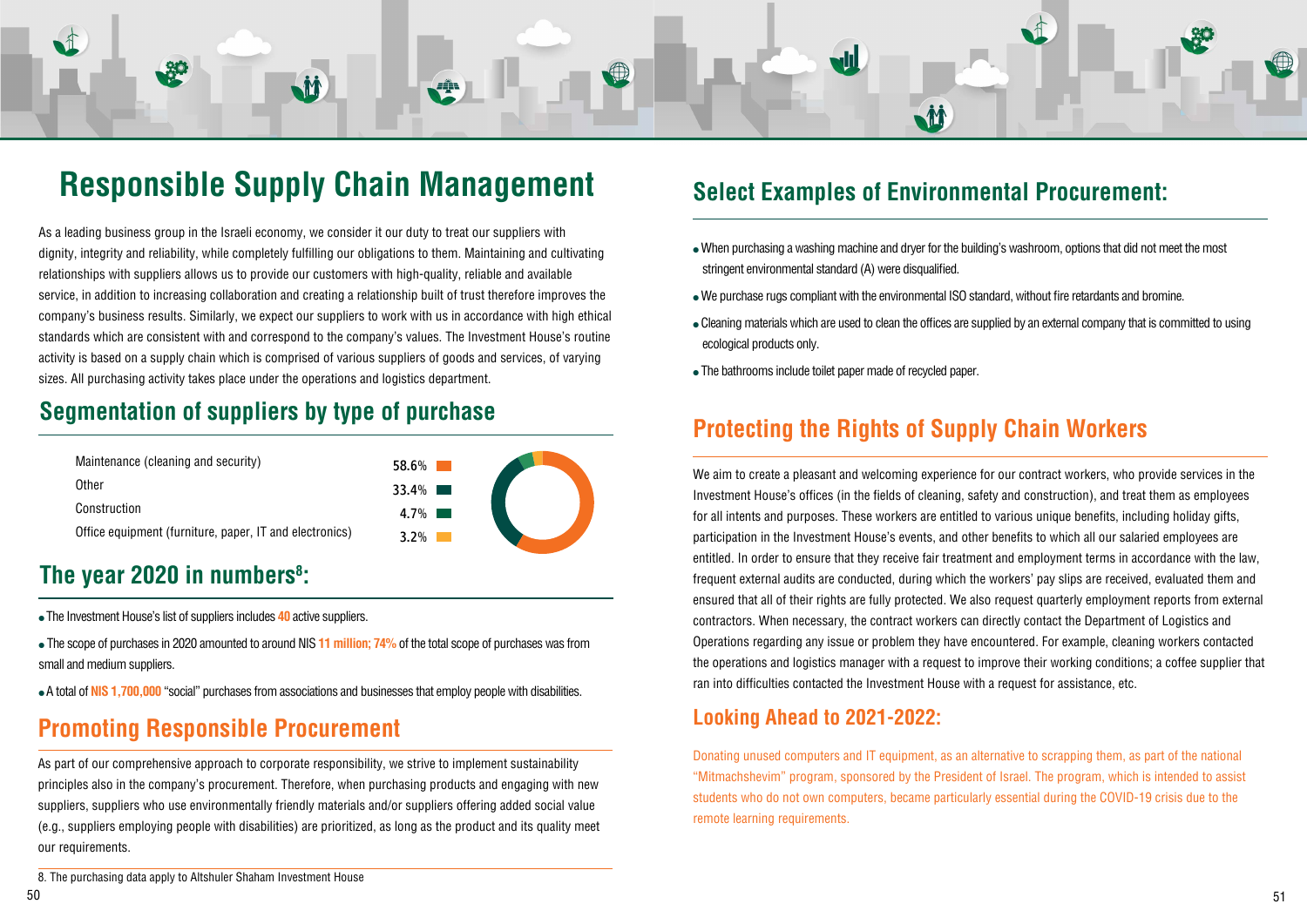<span id="page-26-0"></span>

# **Reducing Negative Effects** and Helping the Planet

The Investment House recognizes the importance of sustainable environmental management, and is committed to adopting measures to protect the environment and reduce negative effects from its activities. whether direct or indirectly. The Investment House operates according to a sustainable, long term and forward-looking approach, and strives to minimize negative environmental impacts as much as possible. Resources used for operating activities, including electricity, fuels for transport, paper, office equipment, and more, are treated as resources which should be consumed and managed responsibly, while striving for efficiency and savings. This approach creates "shared value" - environmental value as well as financial and economic value, which are achieved by recruiting employees to the cause and raising their awareness of environmental protection.

For several years, the Investment House has held the "green challenge" - a process to encourage and incentivize employees to offer initiatives and innovative value offers regarding the environment, based on their experience and day-to-day lives.

The Investment House fully complies with relevant regulations and laws on all matters pertaining to environmental protection. During the reporting year, no environmental fines were issued, and the Investment . House was not party to any material legal proceedings in connection with the environment.

#### **The following are selected environmental initiatives:**

### **Reduction of Transport Emissions:**

We reduce the consumption of fuel for our vehicle fleet, employees' leasing vehicles, travel to offices and meetings outside of the office, in the following ways:

- Out of the five leasing car models which are offered to employees, four models are hybrid or plug-in hybrid vehicles which contribute to a significant reduction in fuel consumption, thereby reducing air pollution.
- Employees with electric vehicles are entitled to the installation of a charging station at the Investment House's parking lot.
- We encourage employees to come to work by electric bicycles or scooters. A specialized bicycle parking station has been set up in the Investment House's parking area, and is equipped with charging stations, tool stations for maintenance and repairs, and lockers to store the riders' equipment. For employees who would like to freshen up after their ride, we offer a pleasant and well-equipped washroom. This initiative was formulated as part of the "green challenge" program.

The Investment House's vehicle fleet includes 153 vehicles, 89 of which are hybrid or plug-in hybrid vehicles.

## **Reduction of Electricity Consumption:**

Electricity is a major resource used by the Investment House. We believe that this resource should be managed in accordance with the hours of the day and the seasons of the year, and that efforts should be made to use it as sparingly and efficiently as possible. The Investment House purchases electricity from the Israeli Electric Corporation, which does not include direct consumption from renewable energy sources<sup>9</sup>.

### **Select processes to reduce the consumption of electricity:**

- The entire lighting system at the Investment House's offices in Tel Aviv has transitioned to LED lighting, which is energy saving and environmentally friendly relative to fluorescent lighting.
- The Investment House has "evening supervisors" who pass through the offices at the end of each day and verify that all lights and air conditioning systems have been fully switched off. A main switch was also installed, which automatically turns off all electricity.
- During office renovations, we make sure that curtain walls are exposed to allow the entry of natural light and the use of daylight, thus saving more energy.

### **Reduction of Paper Consumption:**

Considering the nature of the Investment House's business activity, paper is one of the main raw materials that are used. This resource is managed by reducing consumption and increasing recycling. In recent years, several processes have been implemented which have contributed to significant conservation of paper, such as:

- Removing personal/team printers from the offices and creating printing centers instead. This process led to a reduction in the number of printouts and to the printing of solely essential documents by employees.
- The Investment House strives to digitize as many actions and documents as permitted by law, in addition to transitioning from post mail to email communication. For example, the process of opening a managed portfolio for a customer, which in the past required printing dozens of pages, has been transitioned to a fully digital form.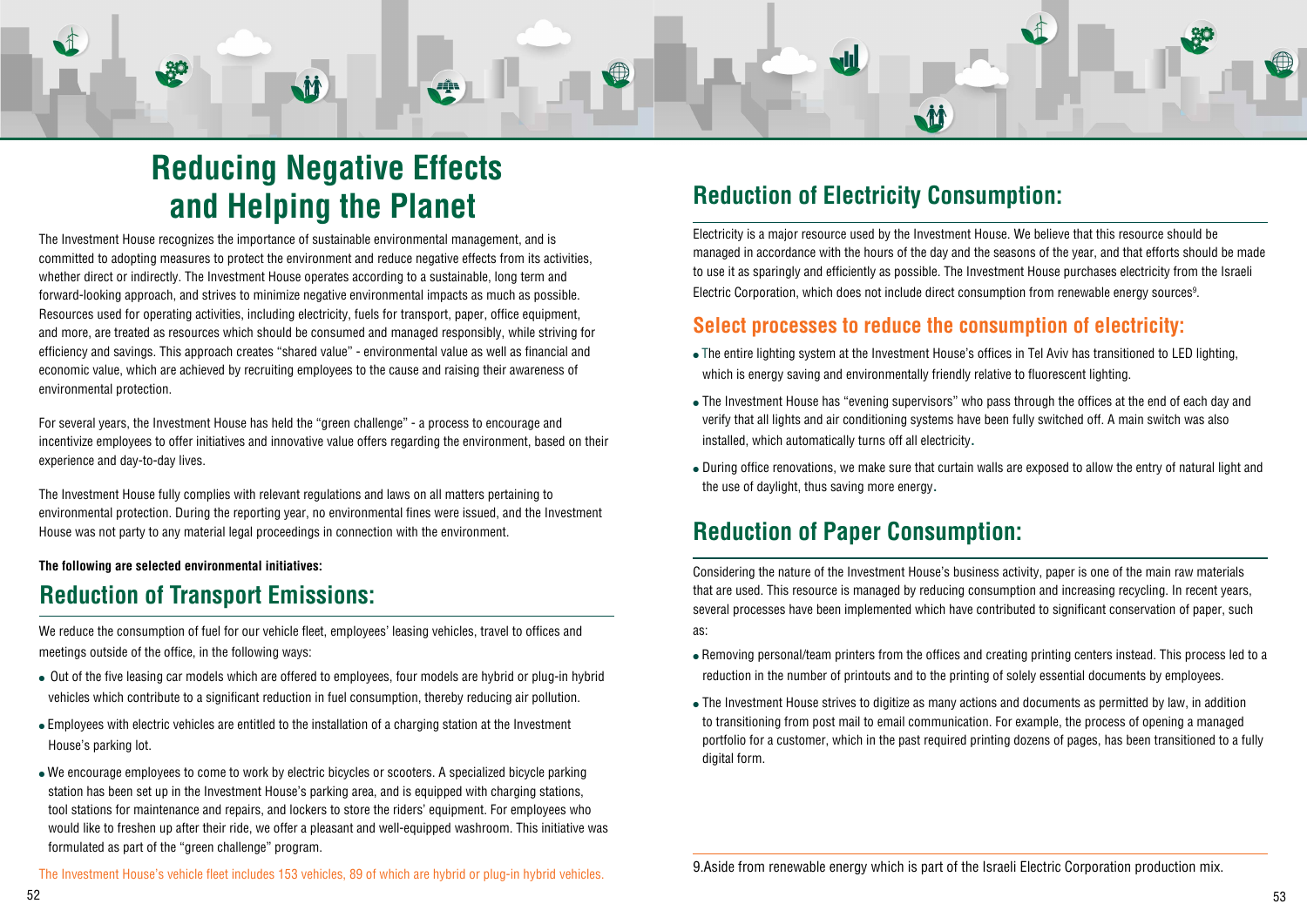

### **Additional Environmental Initiatives:**

- At the Investment House's offices in Tel Aviv, over 15 recycling stations for paper (dedicated bins located near the work areas), batteries, and plastic and glass bottles, have been installed. In order to encourage employees to cooperate and raise awareness to the importance of recycling, a bottle collection competition was held between the departments in 2020. The department that collected the most bottles got to choose a social organization to which the deposit amounts which donated to. The winning department chose a non-<br>profit dedicated to the prevention of domestic violence.
- In 2019 and 2020, a pilot program was held for transitioning from single use plastic (cups for hot and cold beverages, plates and cutlery) in all of the company's kitchenettes, and dishwashers were installed. As of the publication date of this report, this process has been suspended due to the COVID-19 pandemic, and the preference of employees to use single-use utensils. This initiative was formulated as part of the "green challenge" program.
- All bathrooms and kitchenettes have water savers installed on the faucets, which contribute to the reduction of water use.

### **Looking Ahead to 2021-2022:**

- Full transition to digital business cards instead of the "traditional" business cards.
- The Investment House will provide and fully finance a plug-in charger to all employees who own electric .vehicles

9. Aside from renewable energy which is part of the Israeli Electric Corporation production mix.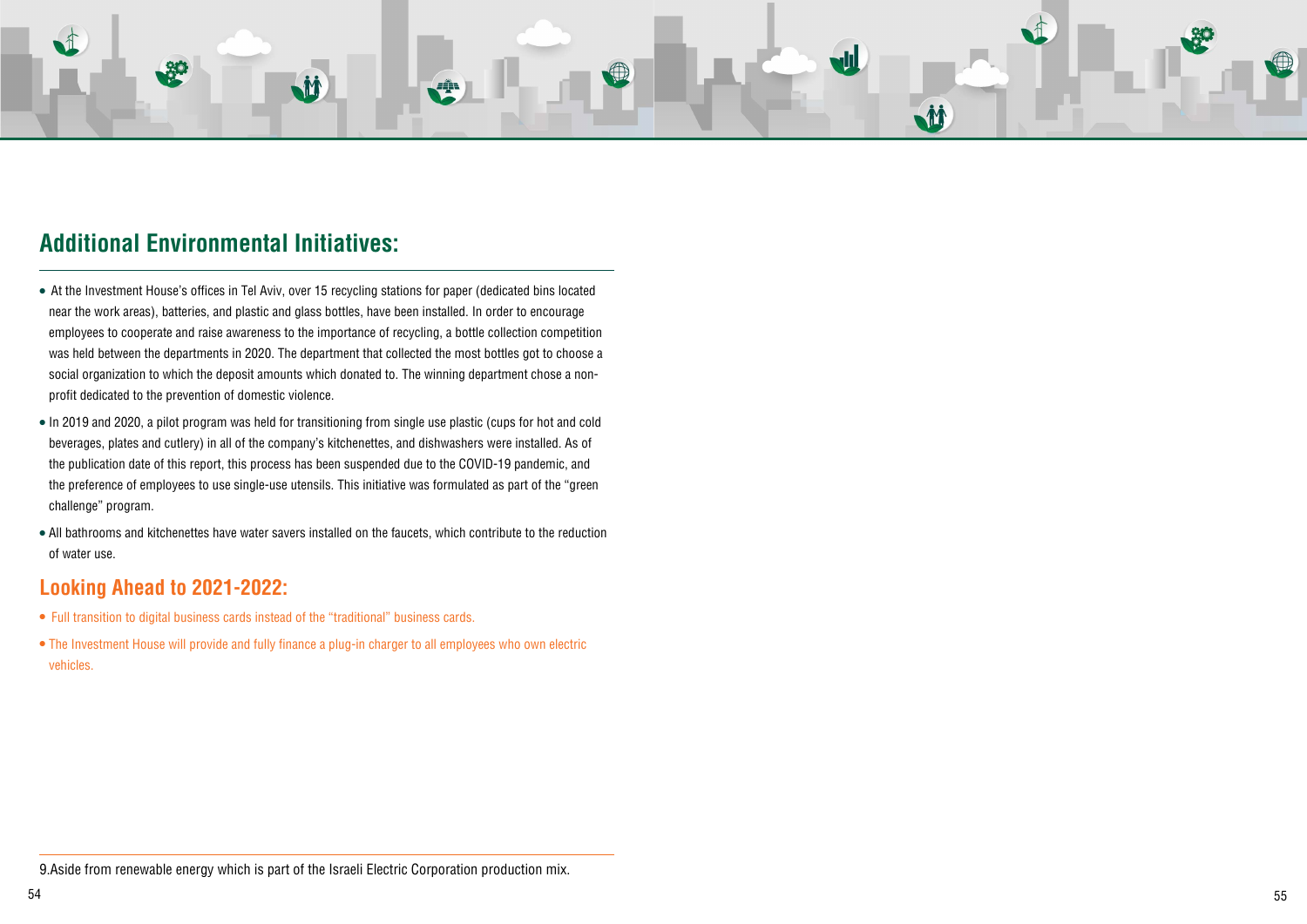# **10 Governance**

M

<span id="page-28-0"></span>The Provident and Pension Company operates in an extensively regulated environment, which includes primary legislation, standards and regulations with which the Provident and Pension Company is regulred to comply, including: The Control of Financial Services Law (Provident Funds), the Companies Law, the Control of Financial Services Law (Pension Advice, Marketing and Clearing Systems), the Securities Law, the Companies Law (Insurance), the Joint Investment Trust Law, the Prohibition on Money Laundering Law, Amendment 190 to the Income Tax Ordinance, the 2012 Control of Financial Services Regulations (Provident Funds)(Management Fees), the 2013 Control of Financial Services Regulations (Provident Funds)(Insurance Covers in Provident Funds), the 2014 Control of Financial Services Regulations (Provident Funds) (Payments to Provident Funds), etc. These regulate the activity of the Provident and Pension Company on various levels, its methods of management, the methods for performing external and internal audits, and the various fields in which it is permitted to engage.

# **The Company's Board of Directors 11**

The Provident and Pension Company's board of directors operates in accordance with the provisions of the law regarding corporate governance, and outlines the company's strategy, values and vision. The board of directors is responsible for determining the general policy, and the financial conduct activity based thereupon. The process of selecting directors in the Provident and Pension Company is determined in accordance with the provisions of the Companies Law.

In 2020, no new directors were appointed in the Provident and Pension Company.

- **10** directors
- **100%** of the board members have accounting and financial expertise
- 50% of the directors are external
- $\bullet$  8 men and 2 women serve on the board of directors
- 2 directors are less than 50 years old; 8 directors are 50-70 years old

10. Details regarding the voting policy of the provident funds and pension funds which are managed by the company are available on the website of the Provident and Pension Company. 11. The chapter regarding the Provident and Pension Company's board of directors, including quantitative data, pertains to the Provident and Pension Company only.

### **Independence of the Board of Directors**

**M** 

The composition, duties, authorities, operating methods and independence of the board of directors are subject to the provisions of the circular regarding the board of directors of institutional entities, which entered into effect in April 2019. In accordance with section 7 of institutional entities circular 2018-9-31, "board of directors of institutional entities" (the "Circular Regarding the Board of Directors of Institutional Entities"). and in light of the fact that controlling shareholders of the Provident and Pension Company also serve as key position holders in the Provident and Pension Company, half of the board members are independent directors. The Chairman of the Board, Ran Shaham, also serves as the Joint CEO of Altshuler Shaham Ltd. and of the Investment Portfolio Management Company.

### **Prevention of Conflicts of Interest**

The Provident and Pension Company operates in accordance with the regulatory directives regarding conflicts of interest, including the provisions of the Companies Law and the circular regarding the board of directors of institutional entities. In accordance with the provisions of the Companies Law, an external director will refrain from any action which involves a conflict of interest, whether with respect to their business affairs or routine activities between them and the corporation. The organization's policies establish mechanisms for avoiding conflict of interest situations of, even when they do not constitute permanent conflicts of interest.

Upon their appointment, external directors are requested to declare absence of any ties, affiliations or control over the Provident and Pension Company or any other party on its behalf, and are required to renew said declaration every three years, upon the renewal of their appointment.

The Provident and Pension Company and its employees are aware of the fact that their activities are performed in a sector rife with conflicts of interest. They therefore avoid, as much as possible, and in accordance with any applicable laws, any activity which could oppose the company's commitment to its customers and/or place the company and/or the employees in any conflict-of-interest situation, and refrain from using their positions for personal gain. In case of any situation involving the concern of a conflict-of-interest situation, full and transparent due diligence must be conducted, to the best of their ability, in order to resolve the conflicts of interest. In case of a potential conflict of interest for one of the board members, the member in question will disqualify themselves and refrain from influencing, in any manner whatsoever, the board of directors' resolutions, in order to ensure that these are passed for the benefit of the Provident and Pension Company and its customers only.

Additionally, in accordance with section 254 of the Companies Law, directors and officers of the Provident and Pension Company have fiduciary duty towards the Provident and Pension Company, and comply with the .opportunities business opportunities. The segmentation of activities and the allocation of business opportunities. The segmentation of scale  $\,$ 

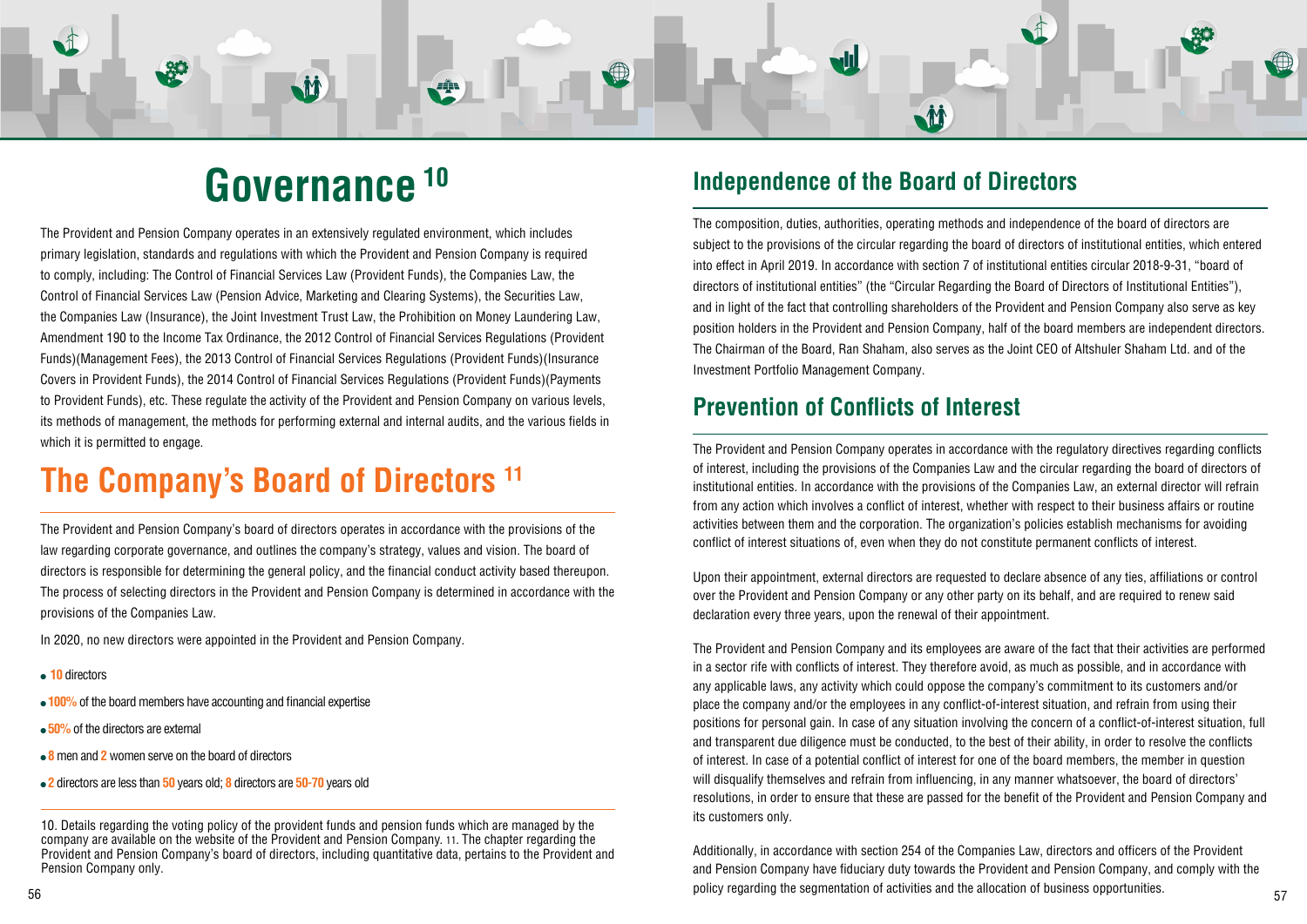<span id="page-29-0"></span>

### **Qualifications and Expertise of Board Members**

Board members receive professional training based on an annual training program which is tailored to the Investment House's strategy, and which addresses professional subjects and subjects related to the board of directors' responsibilities, and corporate governance. Thus, training sessions and seminars in 2020 were conducted for the board members on various subjects, including training on proper governance, responsibilities of directors and officers, technology, innovation, and more.

For additional details regarding the education and professional experience of the directors serving in the Provident and Pension Company, please see page 14 of the 2020 financial report.

### **Activity of the Board of Directors and Board Committees**

The Provident and Pension Company's board of directors determines the formulation of strategy, policy and guidelines for the Provident and Pension Company's activity, while overseeing the activities of management and verifying that the Provident and Pension Company is operating in compliance with laws and regulations. The board of directors also approves the quarterly and annual financial statements, including the Provident and Pension Company's risk management policy. In its work, the board of directors takes into account environmental, social and governance considerations, as well as risks and opportunities arising from those considerations, as part of its routine activity and the Provident and Pension Company's annual targets.

Five different committees operate in the board of directors of the Provident and Pension Company, each of which addresses different managerial aspects of the Provident and Pension Company:

### **Audit committee**

External directors only serve on this committee. The audit committee monitors the implementation of the annual internal audit work plan, through quarterly reports which are submitted to it. Insofar as changes or updates to the work plans are required, they are implemented in coordination with the audit committee.

### **Investment committee**

The investment committee determines the investment policy and considers adjustments to the investment policy which has been established by the board of directors. Two external directors serve on the committee. External directors only serve on this committee. The committee focuses on formulating the compensation policy and employment terms of controlling shareholders and officers. Five external directors serve on the .committee

### **Risk management committee**

This committee serves as a tool of the board of directors, which allows it to streamline its activity in a more limited panel of directors with specific expertise on this subject. Two external directors serve on the .committee

### **Officer Compensation**

The Provident and Pension Company's compensation policy is subject to, inter alia, the provisions of the Companies Law, the provisions of the consolidated circular entitled "compensation" (the "**Compensation Circular**") and the Compensation for Officers in Financial Corporations Law, and its purpose is to define the policy of the Provident and Pension Company regarding officer compensation, and to increase transparency vis-à-vis shareholders. In October 2019, in accordance with the compensation committee's recommendations and the board of directors' approval, the general meeting of the Provident and Pension Company approved the updated compensation policy for the company's officers (hereinafter: the "**Compensation Policy**"), with around 96.7% of the votes being in favor. The compensation policy was formulated with the assistance of external consultants, and is updated from time to time according to the frequency required by law.

The Provident and Pension Company's practice is to compensate its officers through **two main components:** a fixed component, which constitutes the main compensation for officers, and includes the fixed monthly salary, social benefits and fringe benefits. The variable component refers to the compensation for officers with respect to the fulfillment of the company's KPI's, and, insofar as may be required, in accordance with the provisions of the legislative arrangement, and is defined in a manner which encourages striving to meet business, professional and personal targets, and personal performance assessments, based on a structured process for the assessment of officers.

Additionally, the salary component cost of the Provident and Pension Company for the company's CEO will not exceed NIS 2.5 million, and for officers who are not directors or the CEO, will not exceed NIS 2 million. The proportion of the annual variable component will not exceed 100% of the annual fixed component, except as specified in the compensation circular. The rate of an officer's annual variable component in the field of control will not exceed 90% of the annual fixed component. In case the compensation committee and the board of directors have determined that extraordinary conditions have been meet, pertaining to a non-recurring business event, and which do not apply to a broad group of officers, the compensation committee and the board of directors are authorized to determine that the rate of an officer's annual variable component  $\,59$ 

### **committee Compensation**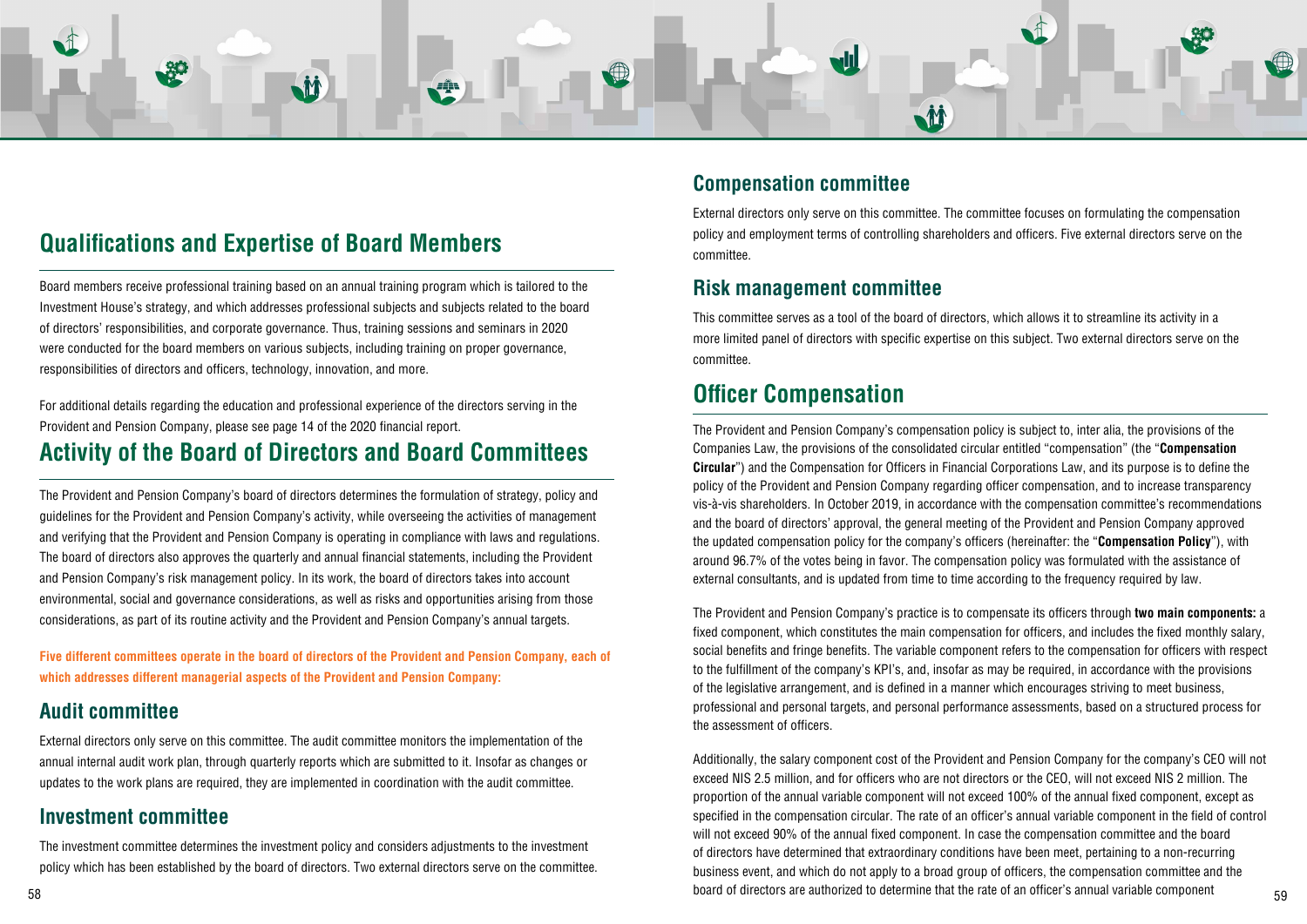<span id="page-30-0"></span>

(excluding the CEO and the Chairman of the Board) will not exceed the foregoing proportions of the annual fixed component, provided that it does not exceed 200% of the annual fixed component.

The compensation policy for offices allows, subject to the approval of the compensation committee and the board of directors of the Provident and Pension Company, offering its employees to participate in plans for the allocation of restricted Company shares and/or options exercisable into shares and/or other share-based instruments. The granting of equity compensation to officers constitutes a positive incentive for the continued provision of services to the company, and creates a partnership in a long term process.

The compensation for external directors, independent directors and external representatives on the investment committee complies with the provisions of the 2000 Companies Law (Rules Regarding Compensation and Expenses for external director), and the compensation circular.

The compensation for directors who are not external directors is annual compensation and/or compensation per meeting, such that it does not exceed the compensation which is paid to external directors, in accordance with the Compensation of External Directors Regulations.

The compensation of the Chairman of the Board will be annual compensation and/or compensation per meeting, and will not exceed NIS 2.5 million per year<sup>12</sup>.

For additional details regarding the compensation policy of the Provident and Pension Company, including variable compensation, deferred compensation and clawback mechanisms for bonuses which have been given, see the officer compensation policy of the Provident and Pension Company, as approved in 2019, on the company's website.

### **Board Members Pay Gaps and Compensation**

The compensation for board members, including reimbursement of expenses, is given in accordance with the 1994 Government Companies Regulations (Compensation and Expenses for Public Directors in Government Companies). In 2020, the compensation paid to the board members of the Provident and Pension Company amounts to a total of NIS 1.659 million, of which NIS 1.532 million were paid to external directors (for additional information, see the 2020 financial report, section 3.4, page D-5).

### **Compliance**

The Provident and Pension Company is subject to an extensive system of laws, circulars and guidelines, including guidelines of the Capital Market Authority. These regulations address many issues, including, inter alia, provisions regarding the managing company's structure, including corporate rules, licensing requirements, and requirements in connection with control and holding of the company, and provisions regarding its activities and routine operations in the management of provident funds and pension funds, including restrictions on the performance of investments, management of members' rights, the prohibition on money laundering, provisions and restrictions regarding the collection of commissions and management fees from members, provisions regarding the management of business continuity in emergency situations, and more. The Provident and Pension Company is also exposed to regulatory risks and to the imposition of financial sanctions due to non-compliance with the provisions of the law, and has therefore created an enforcement infrastructure, work policies and control and reporting processes, in order to address those risks (for additional details, see the 2020 financial report, section 3.26.2, page A-67). Any violations are strictly investigated, and penalties are imposed in accordance with the case in question.

During 2020, there were no cases of non-compliance with regulations regarding the marking and publication of information regarding products and services, or regarding the provision of customer service.

### **Ethical Code of Conduct and Prevention of Corruption**

The Provident and Pension Company strives to operate fairly and responsibly vis-à-vis all of its stakeholders. in light of the core values which are included in the organizational ethical code of conduct. The code, which is approved annually by the company's board of directors, serves as our compass, and reflects our principles of corporate responsibility.

The CEO works in collaboration with Company management on the implementation and adoption of the ethical code of conduct, and the rules of conduct which are derived therefrom, and is the address for questions and inquiries regarding ethics.

The ethical code of conduct is comprised of ten values which express the behavior that is expected of the Investment House's managers and employees, in their activity with the various stakeholders. The purpose of the ethical code of conduct is also to formalize the desired and appropriate conduct in the Provident and Pension Company.

13. The complete ethical code of conduct is available on the website of the Provident and Pension Company

<sup>12.</sup> Information regarding the compensation policy of the Provident and Pension Company is available on the company's website.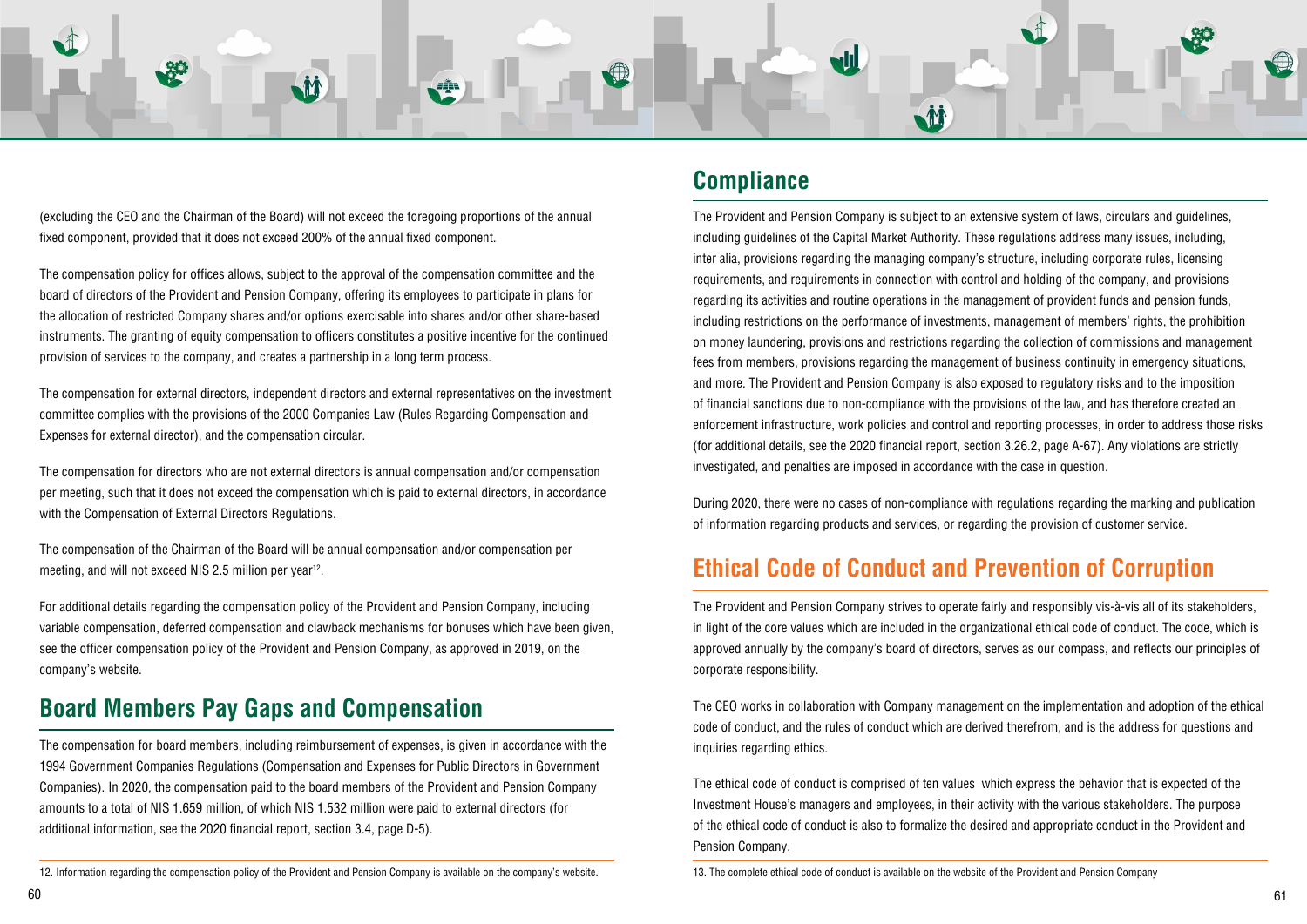## **Management and Implementation of the Ethical Code of Conduct**

In 2020 a captivating session was held for the adoption of the Provident and Pension Company's ethical code of conduct. Beyond participating in the training session, 97% of the company employees signed the ethical code of conduct.

### **Prevention of Fraud and Corruption**

We consider corruption and bribery as destructive activities which distort competitive conditions, and reject them outright. This issue is addressed in the ethical code of conduct, and it is our responsibility to verify that our employees, customers and business partners act in accordance with the principles which prohibit bribery and corruption. The managers and employees of the Provident and Pension Company may not accept any benefits, and monitoring and control processes are in place to prevent any cases of bribery, corruption, information leaks, or money laundering. In case of any suspected irregular activity, employees have a hotline and email address which allow anonymously contacting the compliance officer or CEO of the Provident and Pension Company. In 2020, no trials were conducted and/or no claims were received regarding bribery and corruption in the Provident and Pension Company.

<span id="page-31-0"></span>





 $\hat{\mathbb{Z}}$ 

您

 $\bigoplus$ 

 $\mathscr{A}$ 

 $\sum$ 

 $\mathbb{R}$ 

Maintaining integrity, honesty and dignity



```
Social responsibility
```
Environmental responsibility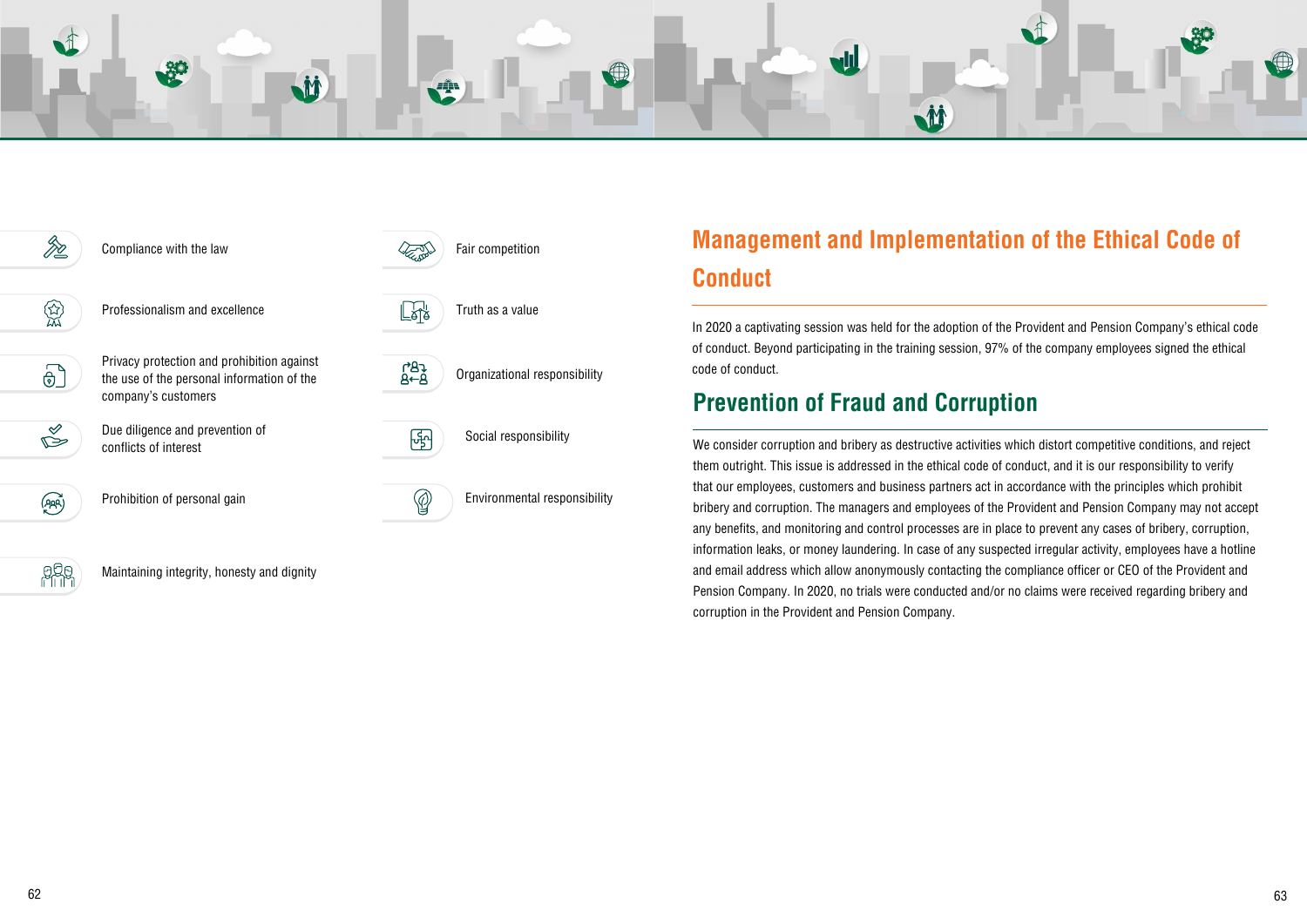### <span id="page-32-0"></span> $\bigoplus$ 80 M **ALL** W

# **GRI** Index

| <b>Name of</b><br>standard   | <b>Indicator</b> | <b>Description</b>                                              | Pages /<br>response | <b>SASB 14</b>     |
|------------------------------|------------------|-----------------------------------------------------------------|---------------------|--------------------|
|                              |                  | GRI 101: Foundation 2016                                        |                     |                    |
|                              | $102 - 1$        | Name of organization                                            | 1,18                |                    |
|                              | $102 - 2$        | The organization's activity, brands,<br>products and services   | $8 - 10$            |                    |
|                              | $102 - 3$        | Location of the organization's<br>headquarters                  | 10                  |                    |
|                              | $102 - 4$        | Location of operations                                          | 10                  |                    |
|                              | $102 - 5$        | Ownership and legal form                                        | $\overline{7}$      |                    |
|                              | $102 - 6$        | Markets served                                                  | 10                  |                    |
| $GRI$ 102:                   | $102 - 7$        | Scale of the organization                                       | 7, 11, 42           | <b>FN-AC-000.A</b> |
| <b>General</b><br>disclosure | $102 - 8$        | Information on employees and other<br>workers                   | $42 - 43$           |                    |
| 2016                         | $102 - 9$        | Supply chain                                                    | $50 - 51$           |                    |
|                              | 102-10           | Significant changes to the organization<br>and its supply chain | 10                  |                    |
|                              | $102 - 11$       | Precautionary principle or approach                             | 28                  |                    |
|                              | 102-12           | <b>External initiatives</b>                                     | $16 - 18$           |                    |
|                              | 102-13           | Membership of organizations                                     | 9                   |                    |
|                              |                  | <b>Strategy</b>                                                 |                     |                    |
|                              | 102-14           | Statement from senior decision-maker                            | $4 - 5$             |                    |
|                              | 102-15           | Key impacts, risks and opportunities                            | 23-24, 52-54        |                    |

| <b>Name of</b><br><b>standard</b>    | <b>Indicator</b>  | <b>Description</b>                                                                 | Pages /<br>response | <b>SASB</b>  |  |
|--------------------------------------|-------------------|------------------------------------------------------------------------------------|---------------------|--------------|--|
|                                      |                   | GRI 101: Foundation 2016                                                           |                     |              |  |
|                                      |                   | <b>Ethics and integrity</b>                                                        |                     |              |  |
|                                      | $102 - 16$        | Values, principles, standards, and norms<br>of behavior                            | $61 - 63$           |              |  |
|                                      | $102 - 17$        | Mechanisms for advice and concerns<br>about ethics                                 | 63                  | FN-AC-510a.2 |  |
|                                      | <b>Governance</b> |                                                                                    |                     |              |  |
|                                      | $102 - 18$        | Governance structure                                                               | 56-59               | FN-AC-410a.3 |  |
| $GRI$ 102:                           | 102-19            | Delegating authority                                                               | $12 - 13$           |              |  |
| <b>General</b><br>disclosure<br>2016 | 102-20            | Executive-level responsibility for<br>economic, environmental and social<br>topics | 18                  |              |  |
|                                      | 102-21            | Consulting stakeholders on economic,<br>environmental, and social topics           | 14-15, 18-20        |              |  |
|                                      | 102-22            | Composition of the highest governance<br>body and its committees                   | 56                  |              |  |
|                                      | 102-23            | Chair of the highest governance body                                               | 57                  |              |  |
|                                      | 102-24            | Nominating and selecting the highest<br>governance body                            | 56-57               |              |  |
|                                      | 102-25            | Conflicts of interest                                                              | 57                  |              |  |
|                                      | 102-26            | Role of the highest governance body in<br>setting purpose, values, and strategy    | 58-59               |              |  |

14. The indicators FN-AC-410a.3, FN-AC-550a.1, FN-AC-550a.2, FN-AC-550a.4, FN-AC-000.B are defined N/A as of the date of this report.

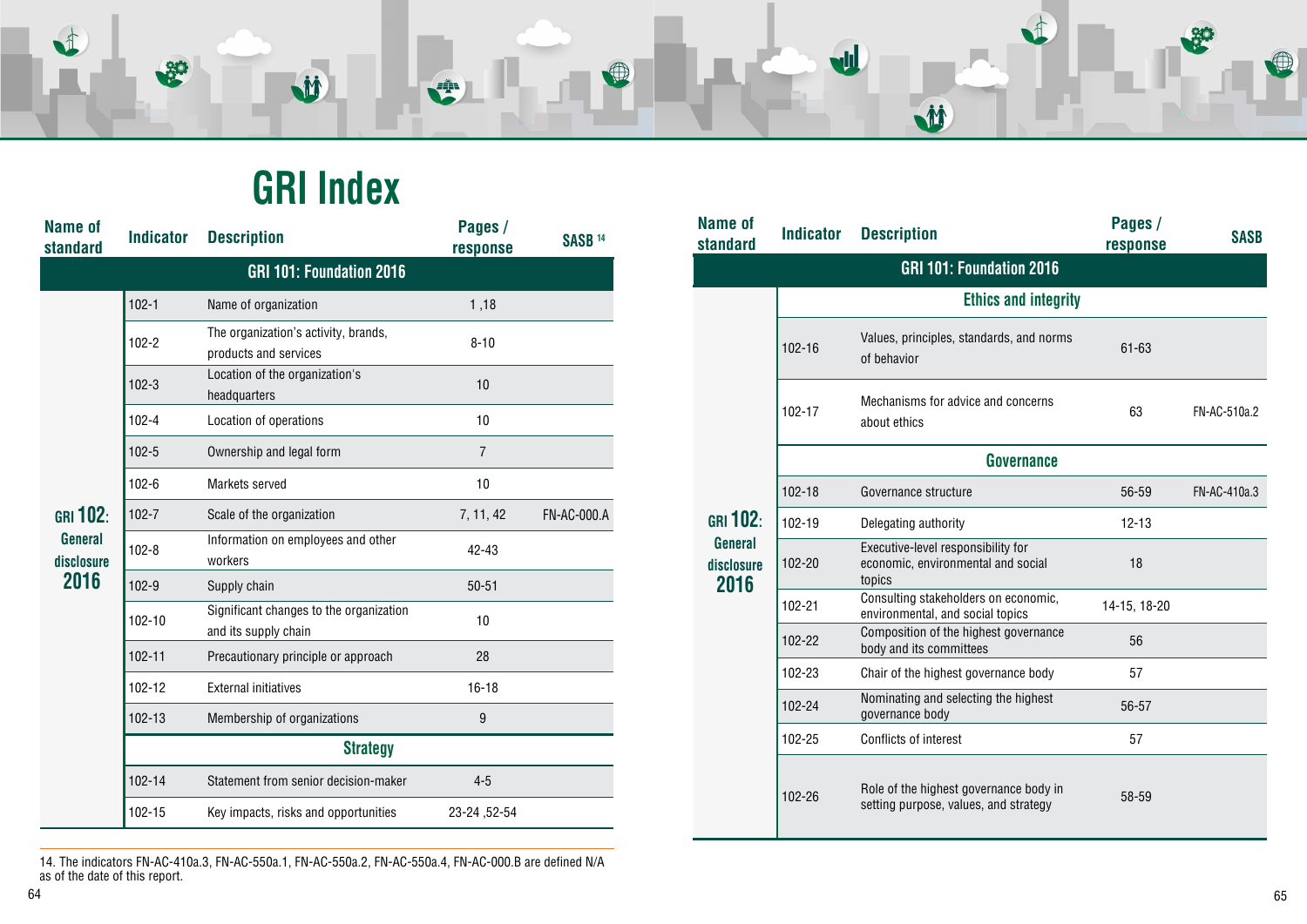| VI | 80 | $\dot{M}$<br>NL | <b>KILL</b> | W | NI I     |  |
|----|----|-----------------|-------------|---|----------|--|
|    |    |                 |             |   | <b>M</b> |  |

| <b>Name of</b><br>standard | <b>Indicator</b> | <b>Description</b>                                                      | Pages /<br>response | <b>SASB</b> |
|----------------------------|------------------|-------------------------------------------------------------------------|---------------------|-------------|
|                            |                  | <b>GRI 101: Foundation 2016</b>                                         |                     |             |
|                            |                  | <b>Governance</b>                                                       |                     |             |
|                            | 102-27           | Collective knowledge of highest<br>governance body                      | 58                  |             |
|                            | 102-28           | Evaluating the highest governance<br>body's performance                 | 58-59               |             |
|                            | 102-29           | Identifying and managing economic,<br>environmental, and social impacts | 58-59               |             |
|                            | 102-30           | Effectiveness of risk management<br>processes                           | 28                  |             |
| <b>GRI 102:</b>            | 102-31           | Review of economic, environmental, and<br>social topics                 | 4-5, 58-59          |             |
|                            | 102-32           | Highest governance body's role in<br>sustainability reporting           | 58-59               |             |
| <b>General</b>             | 102-33           | Communicating critical concerns                                         | 58-59               |             |
| disclosure<br>2016         | 102-34           | Nature and total number of critical<br>concerns                         | 58-59               |             |
|                            | 102-35           | Remuneration policies                                                   | 59-60               |             |
|                            | 102-36           | Process for determining remuneration                                    | 59-60               |             |
|                            | 102-37           | Stakeholders' involvement in<br>remuneration                            | 59-60               |             |
|                            | 102-38           | Annual total compensation ratio                                         | 41                  |             |
|                            | 102-39           | Percentage increase in annual total<br>compensation ratio               | 41                  |             |
|                            |                  | <b>Stakeholder Engagement</b>                                           |                     |             |
|                            | 102-40           | List of stakeholder groups                                              | $14 - 15$           |             |
|                            | 102-41           | Collective bargaining agreements                                        | 42                  |             |

| <b>Name of</b><br>standard | <b>Indicator</b> | <b>Description</b>                                                 | Pages /<br>response                                                               | <b>SASB</b> |
|----------------------------|------------------|--------------------------------------------------------------------|-----------------------------------------------------------------------------------|-------------|
|                            |                  | <b>GRI 101: Foundation 2016</b>                                    |                                                                                   |             |
|                            |                  | <b>Stakeholder Engagement</b>                                      |                                                                                   |             |
|                            | 102-42           | Identifying and selecting stakeholders                             | $14 - 15$                                                                         |             |
|                            | 102-43           | Approach to stakeholder engagement                                 | 14-16, 18-19                                                                      |             |
|                            | 102-44           | Key topics and concerns raised                                     | $14 - 15$                                                                         |             |
|                            |                  | <b>Reporting Practice</b>                                          |                                                                                   |             |
|                            | 102-45           | Entities included in the consolidated<br>financial statements      | $7-8, 18$                                                                         |             |
|                            | 102-46           | Defining<br>report<br>content<br>topic<br>and<br><b>Boundaries</b> | 19                                                                                |             |
| $GRI$ 102:                 | 102-47           | List of the material topics                                        | 20                                                                                |             |
| General<br>disclosure      | 102-48           | Restatements of information                                        | Irrelevant - first<br>report                                                      |             |
| 2016                       | 102-49           | Changes in reporting                                               | Irrelevant - first<br>report                                                      |             |
|                            | 102-50           | Reporting period                                                   | 18                                                                                |             |
|                            | 102-51           | Date of most recent report                                         | 18                                                                                |             |
|                            | 102-52           | Reporting cycle                                                    | annual                                                                            |             |
|                            | 102-53           | Contact point for questions regarding the<br>report                | 18                                                                                |             |
|                            | 102-54           | Claims of reporting in accordance with the<br><b>GRI Standards</b> | Comprehensive-The<br>report is written at<br>the comprehensive<br>reporting level |             |
|                            | 102-55           | <b>GRI Content Index</b>                                           | 64-72                                                                             |             |
|                            | 102-56           | External assurance                                                 | 73-74                                                                             |             |

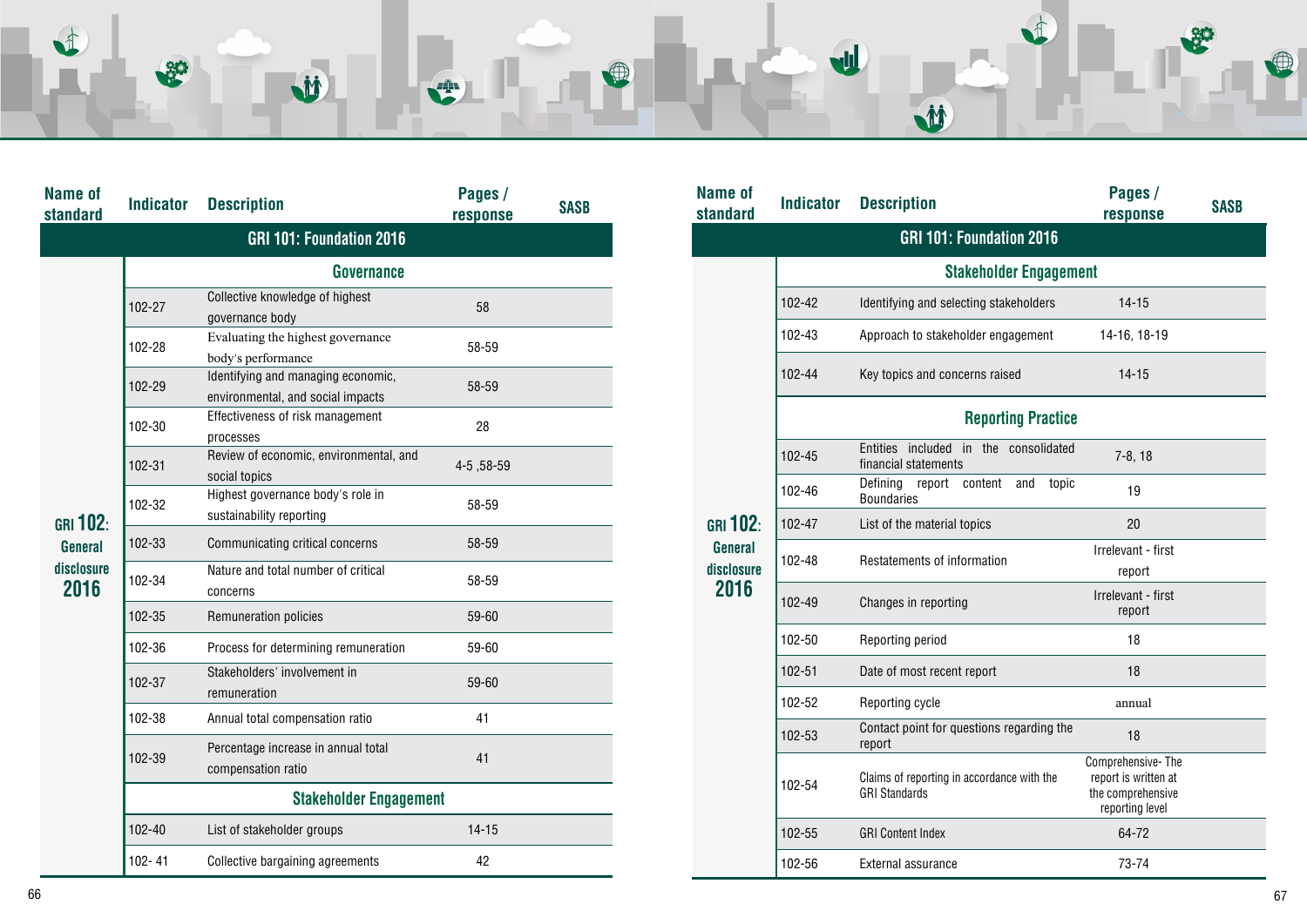| 80 | <b>A</b> | <b>A</b> | 0 |  |
|----|----------|----------|---|--|
|    |          |          |   |  |
|    |          |          |   |  |

| <b>Name of</b><br>standard                | <b>Indicator</b>                         | <b>Description</b>                                                                                                                                                            | Pages /<br>response | <b>SASB</b>  |  |  |
|-------------------------------------------|------------------------------------------|-------------------------------------------------------------------------------------------------------------------------------------------------------------------------------|---------------------|--------------|--|--|
|                                           | GRI 103: Management Approach 2016        |                                                                                                                                                                               |                     |              |  |  |
|                                           | $103 - 1$                                | Explanation of material issues and their<br>boundaries                                                                                                                        | $4 - 5$             |              |  |  |
|                                           | $103 - 2$                                | The management approach and its<br>components                                                                                                                                 | $4-5, 28$           |              |  |  |
| <b>GRI 201:</b>                           |                                          | 103-3 Evaluation of the management approach                                                                                                                                   | 4-5, 11, 28, 35     |              |  |  |
| <b>Economic</b><br><b>Performance</b>     |                                          | <b>GRI 201: Economic Performance 2016</b>                                                                                                                                     |                     |              |  |  |
| 2016                                      | $201 - 1$                                | Direct economic value created by the<br>organization and distributed                                                                                                          | 11                  |              |  |  |
|                                           | $201 - 2$                                | Economic effects and other risks and<br>opportunities due to climate change                                                                                                   | 28                  |              |  |  |
|                                           | $201 - 3$                                | The company's obligation with respect<br>to employee retirement / compensation<br>plans and pensions                                                                          | 41                  |              |  |  |
|                                           | $201 - 4$                                | Support / grants / government assistance<br>which the company received during the<br>reporting period                                                                         | 18                  |              |  |  |
|                                           | <b>GRI 103: Management Approach 2016</b> |                                                                                                                                                                               |                     |              |  |  |
|                                           | $103 - 1$                                | Explanation of material issues and their<br>boundaries                                                                                                                        | 63                  |              |  |  |
|                                           | $103 - 2$                                | The management approach and its<br>components                                                                                                                                 | 63                  |              |  |  |
|                                           |                                          | 103-3 Evaluation of the management approach                                                                                                                                   | 35,63               |              |  |  |
| <b>GRI 205:</b><br><b>Anti-corruption</b> |                                          | GRI 205: Anti-corruption 2016                                                                                                                                                 |                     |              |  |  |
| 2016                                      | $205 - 1$                                | Units of the organization in which<br>evaluations were conducted to identify<br>risks pertaining to corruption, and<br>any significant risks identified in the<br>evaluations | לא מופיע            |              |  |  |
|                                           | $205 - 2$                                | Communication and training on the<br>prevention of corruption                                                                                                                 | 35                  |              |  |  |
|                                           | $205 - 3$                                | Instance of corruption during the<br>reporting period, and actions taken                                                                                                      | 63                  | FN-AC-510a.1 |  |  |

| <b>Name of</b><br>standard              | <b>Indicator</b>                         | <b>Description</b>                                                                                        | Pages /<br>response | <b>SASB</b> |  |  |
|-----------------------------------------|------------------------------------------|-----------------------------------------------------------------------------------------------------------|---------------------|-------------|--|--|
|                                         | <b>GRI 103: Management Approach 2016</b> |                                                                                                           |                     |             |  |  |
|                                         | $103 - 1$                                | Explanation of material issues and their<br>boundaries                                                    | 34                  |             |  |  |
|                                         | $103 - 2$                                | The management approach and its<br>components                                                             | 34-35               |             |  |  |
| <b>GRI 401:</b>                         | $103 - 3$                                | Promotion of the management approach                                                                      | $37 - 40$           |             |  |  |
| <b>Employment</b><br>2016               |                                          | GRI 401: Employment 2016                                                                                  |                     |             |  |  |
|                                         | $401 - 1$                                | New employee hires and employee<br>turnover rate                                                          | 42                  |             |  |  |
|                                         | $401 - 2$                                | Benefits given to full time employees<br>which are not given to part time or<br>temporary employees       | 51                  |             |  |  |
|                                         | $401 - 3$                                | <b>Maternity leave</b>                                                                                    | 39, 42              |             |  |  |
|                                         |                                          | <b>GRI 103: Management Approach 2016</b>                                                                  |                     |             |  |  |
|                                         | $103 - 1$                                | Explanation of material issues and their<br>boundaries                                                    | $35 - 37$           |             |  |  |
|                                         | $103 - 2$                                | The management approach and its<br>components                                                             | $35 - 37$           |             |  |  |
| <b>GRI 404:</b>                         | $103 - 3$                                | Evaluation of the management approach                                                                     | $35 - 37$           |             |  |  |
| <b>Training and</b><br><b>Education</b> |                                          | GRI 404: Training and Education 2016                                                                      |                     |             |  |  |
| 2016                                    | $404 - 1$                                | Average annual employee training hours                                                                    | 42                  |             |  |  |
|                                         | 404-2                                    | Employee skill improvement programs<br>and programs to provide assistance<br>during periods of transition | $37 - 38$           |             |  |  |
|                                         | $404 - 3$                                | Rate of employees who receive regular<br>feedback regarding their performance<br>and career development   | 39                  |             |  |  |

 $\blacksquare$ 

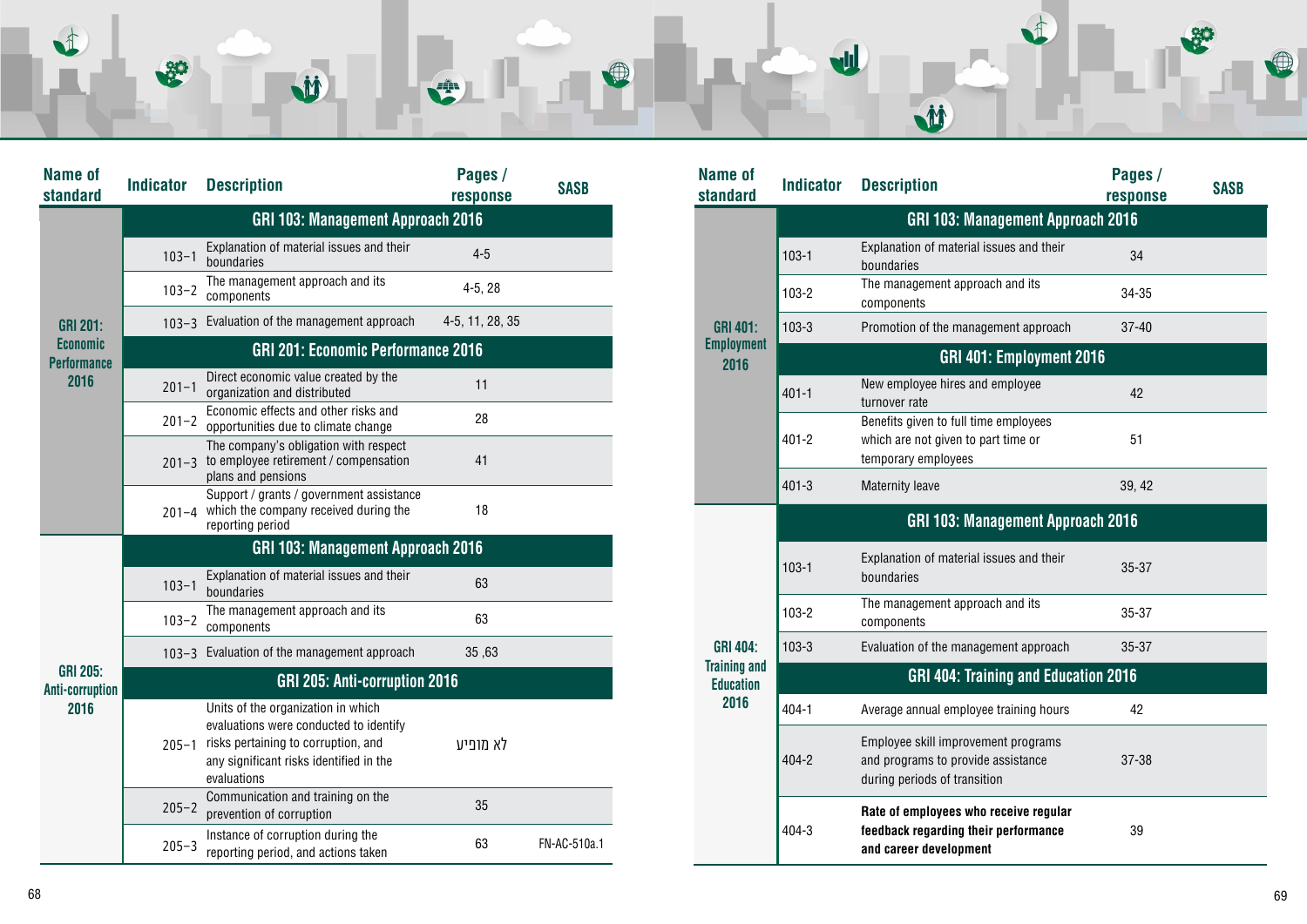|                                                  | $103 - 1$                         | Explanation of material issues and their<br>boundaries                                                                                                                                                    | 34         |                  |  |  |  |
|--------------------------------------------------|-----------------------------------|-----------------------------------------------------------------------------------------------------------------------------------------------------------------------------------------------------------|------------|------------------|--|--|--|
|                                                  | $103 - 2$                         | The management approach and its<br>components                                                                                                                                                             | 34-35      |                  |  |  |  |
| <b>GRI 405:</b>                                  | $103 - 3$                         | Evaluation of the management approach                                                                                                                                                                     | 39, 42-43  |                  |  |  |  |
| <b>Diversity and</b><br><b>Equal Opportunity</b> |                                   | GRI 405: Diversity and Equal Opportunity 2016                                                                                                                                                             |            |                  |  |  |  |
| 2016                                             | $405 - 1$                         | Composition of the board of directors and<br>composition of employees (gender, age,<br>(minorities, education                                                                                             | 39, 43, 56 | FN-AC-<br>330a.1 |  |  |  |
|                                                  | $405 - 2$                         | Processes to ensure gender equality and<br>to prevent gender discrimination only<br>(including salaries of men vs. women)<br>- ratio between the salaries of men and<br>women in each occupation category | 39         |                  |  |  |  |
|                                                  | GRI 103: Management Approach 2016 |                                                                                                                                                                                                           |            |                  |  |  |  |
|                                                  | $103 - 1$                         | Explanation of material issues and their<br>boundaries                                                                                                                                                    | 34         |                  |  |  |  |
| <b>GRI 406:</b><br>Non-<br>discrimination        | $103 - 2$                         | The management approach and its<br>components                                                                                                                                                             | 34-35, 40  |                  |  |  |  |
| 2016                                             | $103 - 3$                         | Evaluation of the management approach                                                                                                                                                                     | 40         |                  |  |  |  |
|                                                  | GRI 406: Non-discrimination 2016  |                                                                                                                                                                                                           |            |                  |  |  |  |
|                                                  | $406 - 1$                         | Instances of discrimination, and actions<br>taken                                                                                                                                                         | 40         |                  |  |  |  |

| L                   | 黎                | <b>M</b>                                               | <b>Allen</b>        | 0           |                            |                  |                       |
|---------------------|------------------|--------------------------------------------------------|---------------------|-------------|----------------------------|------------------|-----------------------|
| Name of<br>standard | <b>Indicator</b> | <b>Description</b>                                     | Pages /<br>response | <b>SASB</b> | <b>Name of</b><br>standard | <b>Indicator</b> | תיאור                 |
|                     |                  | <b>GRI 103: Management Approach 2016</b>               |                     |             |                            |                  |                       |
|                     | $103 - 1$        | Explanation of material issues and their<br>boundaries | 34                  |             |                            | $103 - 1$        | Explanati<br>boundari |
|                     |                  |                                                        |                     |             |                            |                  | The mana              |

| <b>Name of</b><br>standard                      | <b>Indicator</b>                         | תיאור                                                                                                                                                                                                  | Pages /<br>response | <b>SASB</b>      |  |  |
|-------------------------------------------------|------------------------------------------|--------------------------------------------------------------------------------------------------------------------------------------------------------------------------------------------------------|---------------------|------------------|--|--|
|                                                 | <b>GRI 103: Management Approach 2016</b> |                                                                                                                                                                                                        |                     |                  |  |  |
|                                                 | $103 - 1$                                | Explanation of material issues and their<br>boundaries                                                                                                                                                 | 5, 44               |                  |  |  |
| <b>GRI 413:</b>                                 | $103 - 2$                                | The management approach and its<br>components                                                                                                                                                          | 44                  |                  |  |  |
| Local                                           | $103 - 3$                                | Evaluation of the management approach                                                                                                                                                                  | 12, 44-49           |                  |  |  |
| <b>Communities</b><br>2016                      |                                          | <b>GRI 413: Local Communities 2016</b>                                                                                                                                                                 |                     |                  |  |  |
|                                                 | $413 - 1$                                | Actions constituting involvement in the<br>local community, estimates regarding<br>the impact on the local community and<br>development of plans                                                       | 44-49               |                  |  |  |
|                                                 | $413 - 2$                                | Actions with significant potential negative<br>impact on the local community                                                                                                                           | Irrelevant          |                  |  |  |
|                                                 | <b>GRI 103: Management Approach 2016</b> |                                                                                                                                                                                                        |                     |                  |  |  |
|                                                 | $103 - 1$                                | Explanation of material issues and their<br>boundaries                                                                                                                                                 | 21, 33              |                  |  |  |
|                                                 | 103-2                                    | The management approach and its<br>components                                                                                                                                                          | 30-31, 33           |                  |  |  |
|                                                 | $103 - 3$                                | Evaluation of the management approach                                                                                                                                                                  | 30-31, 36, 61       |                  |  |  |
| <b>GRI 417:</b>                                 |                                          | GRI 417: Marketing and Labeling 2016                                                                                                                                                                   |                     |                  |  |  |
| <b>Marketing and</b><br><b>Labeling</b><br>2016 | $417 - 1$                                | The company is committed to publishing<br>fair and full information regarding all of<br>the company's products and services                                                                            | $32 - 33$           | FN-AC-<br>270a.3 |  |  |
|                                                 | $417 - 2$                                | Number of instances involving non-<br>compliance with regulations and<br>voluntary codes regarding the "marking"<br>of services/products, according to the<br>categories for the results of such cases | 61                  | FN-AC-<br>270a.2 |  |  |
|                                                 | $417 - 3$                                | Instances of non-compliance with<br>regulations and voluntary codes regarding<br>marketing communication                                                                                               | 61                  |                  |  |  |

M

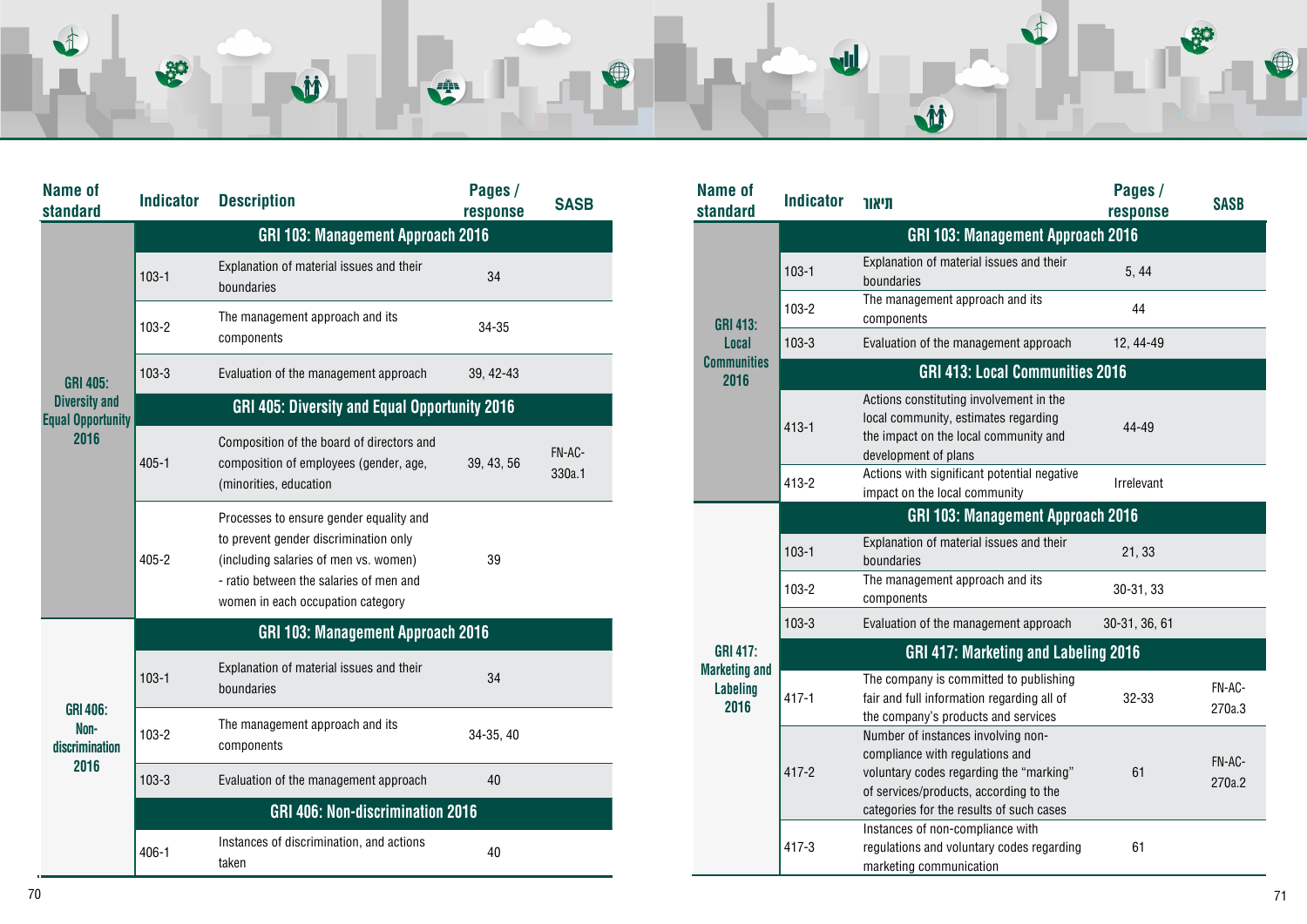<span id="page-36-0"></span>

| <b>Name of</b><br>standard         | <b>Indicator</b>                         | <b>Description</b>                                                                            | Pages /<br>response | <b>SASB</b>      |  |  |  |
|------------------------------------|------------------------------------------|-----------------------------------------------------------------------------------------------|---------------------|------------------|--|--|--|
|                                    | GRI 103: Management Approach 2016        |                                                                                               |                     |                  |  |  |  |
|                                    | $103 - 1$                                | Explanation of material issues and their<br>boundaries                                        | 29                  |                  |  |  |  |
| <b>GRI 418:</b><br><b>Customer</b> | $103 - 2$                                | Explanation of material issues and their<br>boundaries                                        | 29                  |                  |  |  |  |
| <b>Privacy</b><br>2016             | $103 - 3$                                | Evaluation of the management approach                                                         | 29, 35              |                  |  |  |  |
|                                    |                                          | GRI 418: Customer Privacy 2016                                                                |                     |                  |  |  |  |
|                                    | $418 - 1$                                | Verified complaints pertaining to breaches<br>of customer privacy or loss of customer<br>data | 29                  | FN-AC-<br>270a.1 |  |  |  |
|                                    | <b>GRI 103: Management Approach 2016</b> |                                                                                               |                     |                  |  |  |  |
| ויהול סיכוני                       | $103 - 1$                                | Explanation of material issues and their<br>boundaries                                        | $4 - 5$             | FN-AC-<br>410a.2 |  |  |  |
| <b>ESG</b><br><b>בהשקעות</b>       | $103 - 2$                                | Explanation of material issues and their<br>boundaries                                        | $4-5$ , 23, 52      | FN-AC-<br>410a.1 |  |  |  |
|                                    | $103 - 3$                                | Evaluation of the management approach                                                         | $23 - 24, 28$       |                  |  |  |  |
|                                    |                                          | <b>GRI 103: Management Approach 2016</b>                                                      |                     |                  |  |  |  |
| חדשנות                             | $103 - 1$                                | Explanation of material issues and their<br>boundaries                                        | $4-5, 12-13$        |                  |  |  |  |
| וטכנולוגיה                         | $103 - 2$                                | Explanation of material issues and their<br>boundaries                                        | $12 - 13$           |                  |  |  |  |
|                                    | $103 - 3$                                | Evaluation of the management approach                                                         | $12 - 13, 29$       |                  |  |  |  |

# **Quality Assurance Declaration:**

### **Altshuler Shaham, Corporate Responsibility Report for 2020**

#### **Inclusiveness 1.**

Complete reference to subjects in the reporting process itself, as reported, and inclusion of a wide variety of stakeholders in the report.

#### **Materiality 2.**

Reference to material subjects pertaining to the company's activity.

#### **Responsiveness 3.**

Reporting of issues raised by stakeholders.

### **Introduction**

Shibolet ESG is a consulting practice operating under Shibolet Consulting Services Ltd., a subsidiary of Shibolet & Co. Law Firm. In October 2021, Altshuler Shaham contacted the company with a request to conduct a process of quality assurance on the corporate responsibility report for 2020. It is hereby declared that the company receives payment for this service, to cover the time invested in the process. It is further noted that business ties with Altshuler Shaham, and that the quality assurance process was conducted independently. neither the company nor Dr. Liad Ortar (who performed the work), the company's manager, have consulting-The quality assurance process included an evaluation of the draft report, comments, and formulation of the foregoing quality assurance declaration.

### **Method Work**

The process of quality assurance with respect to corporate responsibility reports is intended, first and foremost, to improve the quality of the resulting report, through the provision of professional feedback. The process includes evaluating whether the report fulfills three main principles: